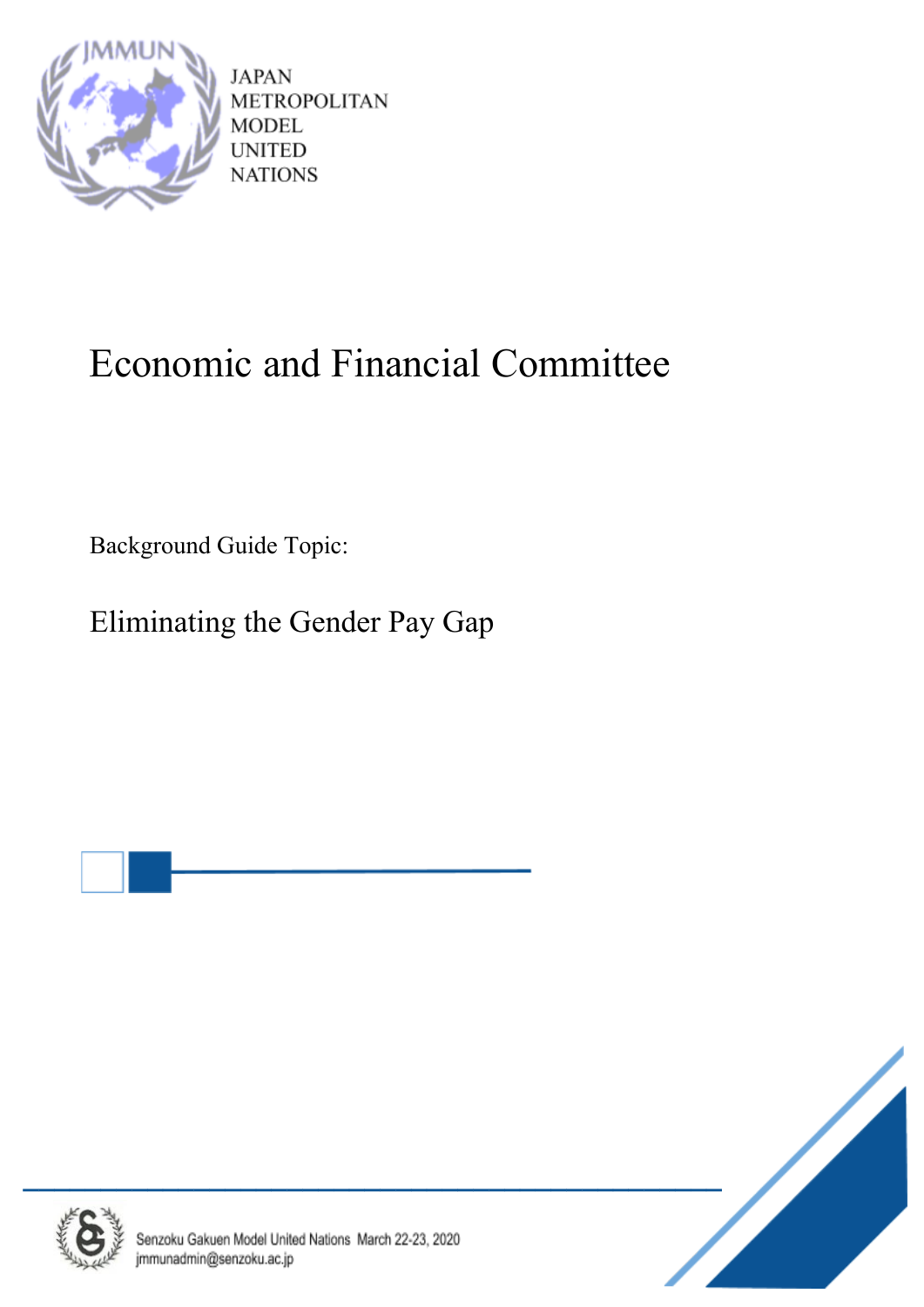# **Director's Note**

Dear Delegates,

Thank you so much for applying for the Japan Metropolitan Model United Nations. My name is Rinka Sasaki and I will be the Director for the Economic and Financial Affairs Council. This year, we will be discussing matters on eliminating the gender pay gap, and hopefully gain knowledge on the process of the conference as well. I am currently enrolled as a first-year student at Senzoku Gakuen High School, and have lived in the US for two years of my life. Having participated in a MUN conference in New York and having chaired the beginner conference in last year's JMMUN, I am excited to be on this platform again to direct this conference. I am looking forward to hearing each delegate's ideas and seeing each representative's original and thoughtful ideas on this year's topic.

My experience in MUN started four years ago when I joined the MUN club in my first year at this school. I participated in some meetings at our school, but did not understand most of what was happening. I eventually began to feel scared about participating in MUN meetings, and was not an active participant in the latter half of my first year.

The JMMUN conference I participated in my second year helped me recognize the joy of doing MUN. I learned that MUN conferences are a place to express yourself in front of others while considering your country's stance. I am hoping that this conference will be an opportunity for you to recognize this as well. We all know that making a speech to present in front of others in English can be difficult. However, doing in-depth research on your country's stance, keeping up with the news, and preparing a few speeches beforehand can help build your confidence. I wish for delegates to challenge themselves and make this year's conference meaningful.

The topic we chose for this year is a topic all of you may have heard of at least once before. Therefore, we are expecting in-depth discussions and resolutions on the gender pay gap. Each nation holds different backgrounds to this topic; the key to finding the right bloc is to look at them and find the resolution your country seeks.

Lastly, I am looking forward to an active conference with unique and logical ideas from all delegates. MUN has taught me so many useful skills such as public speaking skills, logical thinking skills, research skills, the ability to look at an issue from diverse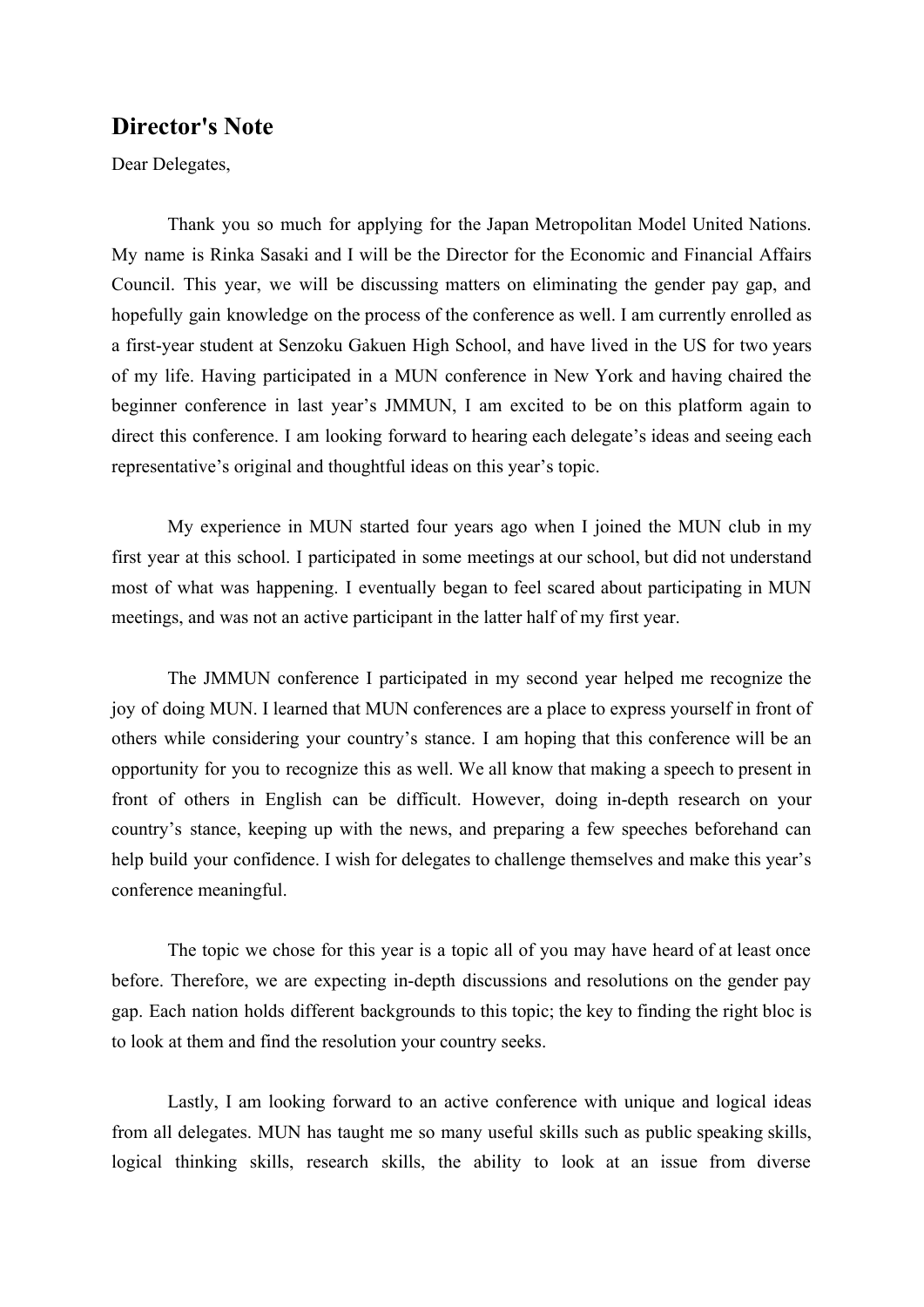perspectives, and the importance of being connected with people from all over the world. I hope delegates will achieve these skills and much more in this conference.

Sincerely,

Printea Seisabi

Rinka Sasaki Director, Economic and Financial Committee Japan Metropolitan Model United Nations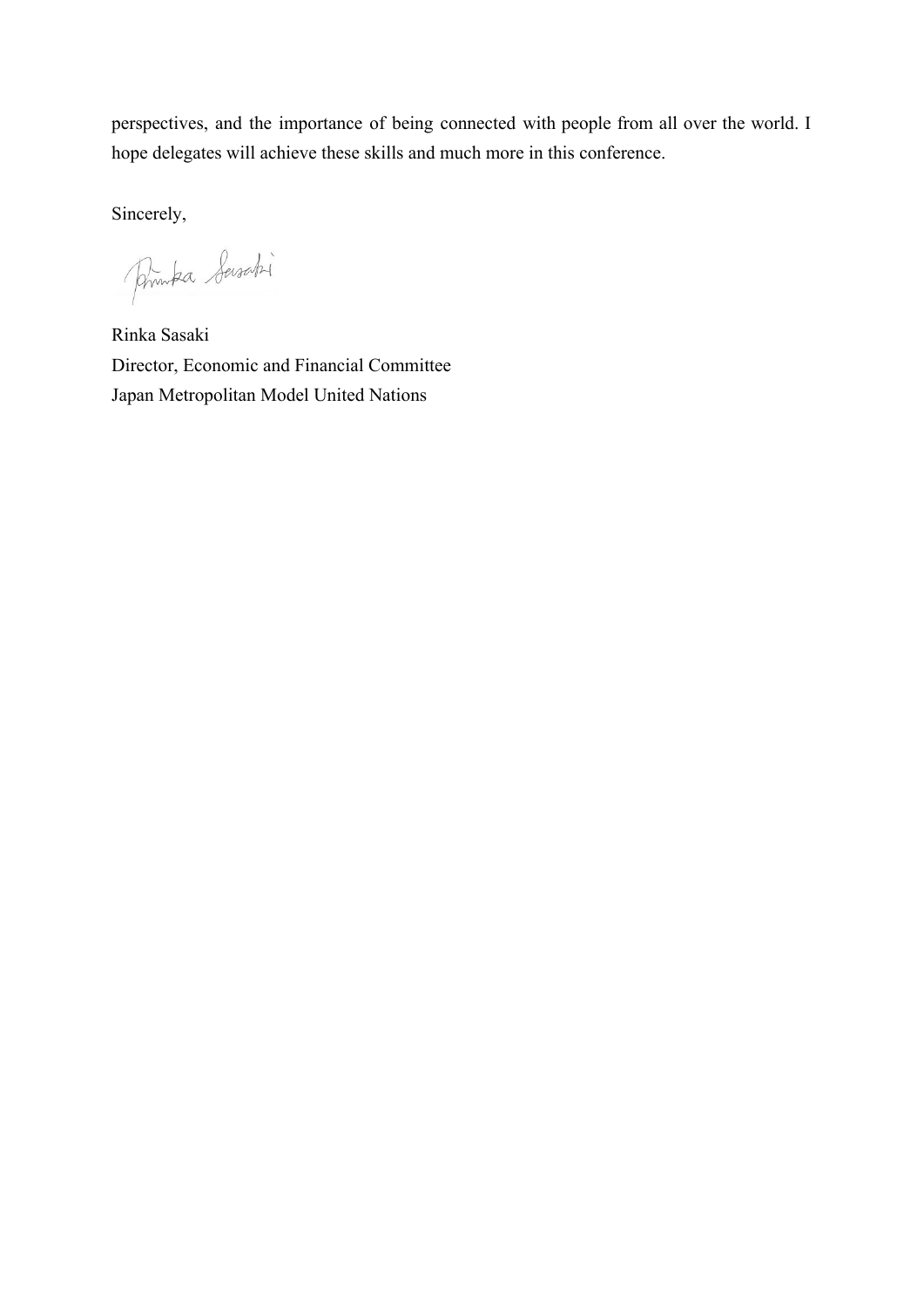# **Introduction**

In 2015, countries adopted the United Nations' 2030 Sustainable Development Agenda and its 17 Sustainable Development Goals (SDGs). The gender pay gap is included in Goal 5. Gender Equality, Goal 8. Decent Work and Economic Growth, and Goal 10. Reduced Inequalities.

The United Nations (UN) believes that eliminating the gender pay gap would contribute to the creation of a sustainable future for all people. In Goal 5, the UN states that "gender equality is not only a fundamental human right, but a necessary foundation for a peaceful, prosperous, and sustainable world."<sup>1</sup>

In Goal 8, the UN recognizes that there are yet many barriers existing in eliminating the gender pay gap. In 40 out of 45 countries with data, men earn 12.5% more wage than women, according to the UN.<sup>2</sup> Furthermore, while women have been increasing their public presence worldwide, "women continue to do 2.6 times the unpaid care and domestic work that men do."<sup>3</sup> Women's participation rate

[https://www.un.org/sustainabledevelopment/econo](https://www.un.org/sustainabledevelopment/economic-growth/) [mic-growth/](https://www.un.org/sustainabledevelopment/economic-growth/) Accessed 12 Aug. 2019.  $3$  ibid.

in the labor force also has room for improvement, as women's labor force participation rate is 63%, while men's labor force participation rate is  $94\%$ <sup>4</sup>. Currently, the gender pay gap is 23% globally. The UN estimates that without further action, it will take another 68 years to achieve equal pay.

In Goal 10, the UN recognizes that inequality within households is one major factor of the gender pay gap. The UN states that up to 30% of income inequality between genders is due to an inequality within households. $<sup>5</sup>$  As for some examples</sup> that delegations should consider implementing in their resolutions, the UN has implemented specific goals such as Goal 10.2 - "By 2030, empower and promote the social, economic and political inclusion of all, irrespective of age, sex, disability, race, ethnicity, origin, religion or economic or other status"<sup>6</sup> - and Goal 10.3 - "Ensure equal opportunity and reduce inequalities of outcome, including by eliminating discriminatory laws, policies and practices and promoting appropriate legislation, policies and action in this regard."<sup>7</sup>

Taking these goals into consideration, delegations are required to

4 ibid.

[https://www.un.org/sustainabledevelopment/inequa](https://www.un.org/sustainabledevelopment/inequality/) [lity/](https://www.un.org/sustainabledevelopment/inequality/) Accessed 12 Aug. 2019.

<sup>&</sup>lt;sup>1</sup> The United Nations, "Goal 5: Achieve gender equality and empower all women and girls" 2019, [https://www.un.org/sustainabledevelopment/gender](https://www.un.org/sustainabledevelopment/gender-equality/) [-equality/](https://www.un.org/sustainabledevelopment/gender-equality/) Accessed 12 Aug. 2019.

<sup>2</sup> The United Nations, "Promote inclusive and sustainable economic growth, employment and decent work for all" 2019,

<sup>&</sup>lt;sup>5</sup> The United Nations, "Goal 10: Reduce inequality within and among countries" 2019,

<sup>6</sup> ibid.

<sup>7</sup> ibid.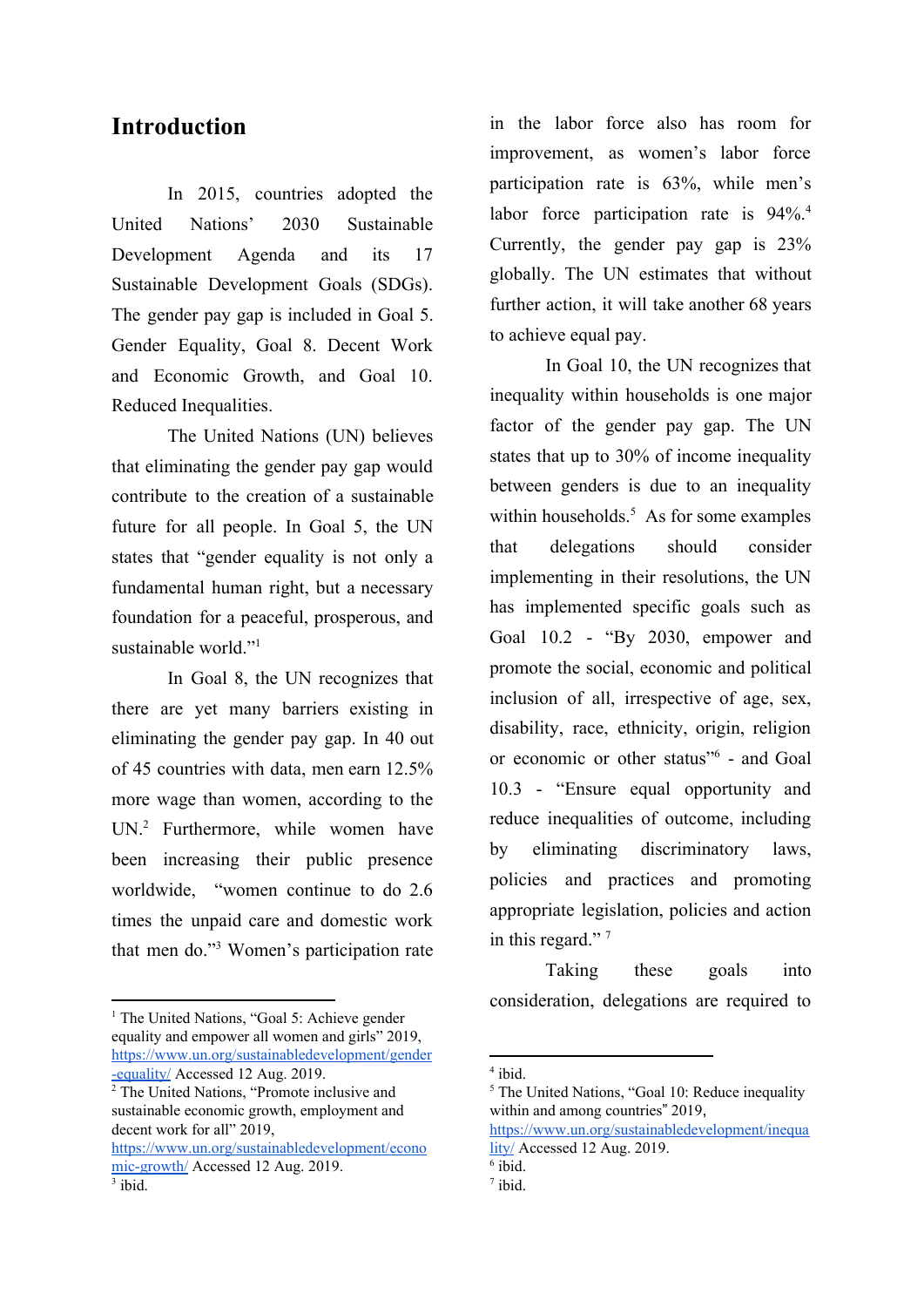research the current situation of the gender pay gap in their nation in order to tackle this global issue. The chairs would like to remind delegates that this conference is held for discussing on every other aspect involved with the gender pay gap: religion, culture, education, informal/formal sectors, promotion, motherhood, etc. This conference aims at the elimination of the gender pay gap, and would like to apply a broad perspective in order to tackle this issue.

# **History of the Committee**

The Economic and Financial Committee (ECOFIN) was officially established in 1945. It is the second committee established out of the six committees of the United Nations General Assembly. The first meeting was held in San Francisco in 1945. ECOFIN is open to all nations in the United Nations General Assembly and currently consists of 193 nations in total. ECOFIN has financially and technologically supported many developing countries by giving financial aid and opportunities to prosper for every nation. In times of crisis or times of development, ECOFIN supports nations that hold debts or nations that are financially struggling by decreasing both

poverty and economic strain, in order to boost economic growth.<sup>8</sup>

# **Key Terms and Concepts**

## **Gender Pay Gap**

"the difference between median earnings of men and women relative to median earnings of men"<sup>9</sup>

## **Informal Sector**

An illegal activity where an individual earns without income tax or work without pay. Furthermore, it includes legal activities that are rewarded with something other than money.<sup>10</sup>

## **MEDC and LEDC**

"LEDC (Less Economically Developed Country) sector includes countries with a lower GDP and a lower standard of living than MEDC (More Economically Developed Country) countries. Indicators used to classify

<sup>8</sup> Best Delegate, "Research Binder Friday: ECOFIN"[https://bestdelegate.com/committee-guid](https://bestdelegate.com/committee-guide-to-ecofin-economic-and-financial-committee/) [e-to-ecofin-economic-and-financial-committee/](https://bestdelegate.com/committee-guide-to-ecofin-economic-and-financial-committee/) Accessed 5 Aug. 2019.

<sup>9</sup> OECD, "Gender wage gap - OECD Data - OECD.org."

[https://data.oecd.org/earnwage/gender-wage-gap.ht](https://data.oecd.org/earnwage/gender-wage-gap.htm) [m.](https://data.oecd.org/earnwage/gender-wage-gap.htm) Accessed 24 Aug. 2019.

<sup>&</sup>lt;sup>10</sup> BusinessDictionary, "What is informal sector? definition and meaning - BusinessDictionary ...." n.d.

[http://www.businessdictionary.com/definition/infor](http://www.businessdictionary.com/definition/informal-sector.html) [mal-sector.html](http://www.businessdictionary.com/definition/informal-sector.html). Accessed 30 Aug. 2019.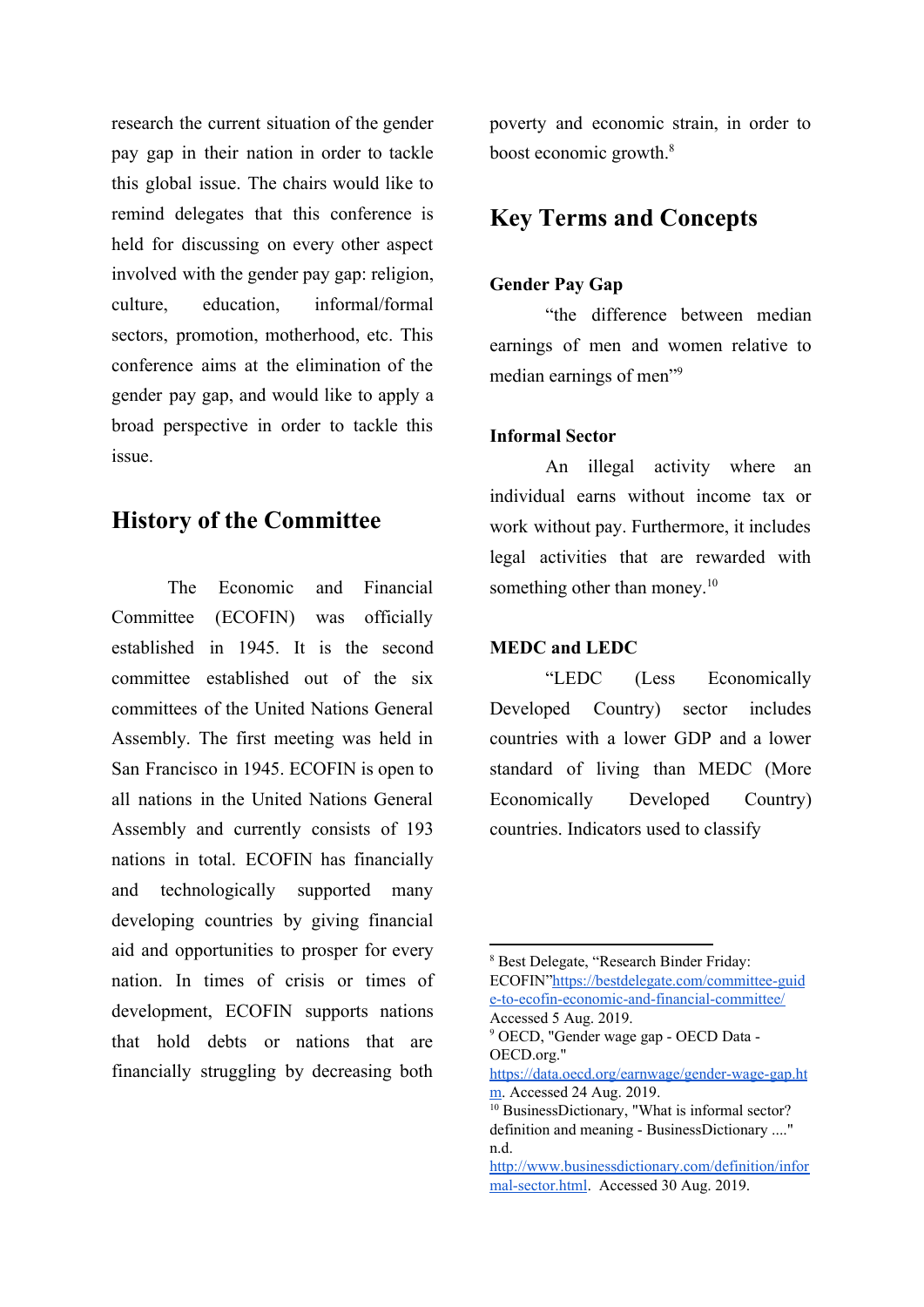countries as LEDC or MEDC include industrial development and education."<sup>11</sup>

**OECD (**The Organisation for Economic Co-operation and Development)

an organization that "collects and shares data and information on the progress of international economic matters such as the eradication of poverty and inequality in labor"<sup>12</sup>

**STEM (**Science, Technology, Engineering, and Mathematics)

"an educational program developed to prepare primary and secondary students for college and graduate study in the fields of science, technology, engineering, and mathematics. In addition to subject-specific learning, STEM aims to foster inquiring minds, logical reasoning, and collaboration skills."<sup>13</sup>

# **History of the topic**

One major cause for the gender pay gap was gender discrimination. Factors such as women's career breaks, household labour, religion, and tradition also had a

[https://whatis.techtarget.com/definition/STEM-scie](https://whatis.techtarget.com/definition/STEM-science-technology-engineering-and-mathematics) [nce-technology-engineering-and-mathematics](https://whatis.techtarget.com/definition/STEM-science-technology-engineering-and-mathematics) Accessed 24 Aug. 2019.

negative impact on the gender pay gap. It was after the World War II that the movement aiming towards equal pay increased. <sup>14</sup>

In 1945, the Women's Equal Pay Act was introduced by the US Congress. This would have mandated the payment of men and women's wages to be equal in works done with similar quantity and quality. This unfortunately failed to pass and during the 1950s, little progress was made. However, in 1963, the US congress passed the Equal Pay Act. The Equal Pay Act was made so that "employers cannot award unequal wages or benefits to men and women working jobs that require equal skill, effort, and responsibility, and which are performed under similar working conditions."<sup>15</sup>

# **Sub Topics**

## **Culture**

This section introduces cases from several countries as an example of how culture can be seen as one cause of the gender pay gap. This section will especially focus on "Culture at Workplaces" and "Race-Discriminatory Culture".

<sup>&</sup>lt;sup>11</sup> "Mission 2015: LEDC MEDC Education Comparison - MIT."

[http://web.mit.edu/12.000/www/m2015/2015/ledc\\_](http://web.mit.edu/12.000/www/m2015/2015/ledc_medc_edcomparison.html) [medc\\_edcomparison.html.](http://web.mit.edu/12.000/www/m2015/2015/ledc_medc_edcomparison.html) Accessed 2 Aug. 2019. <sup>12</sup> "About" 2019, <http://www.oecd.org/about/>

Accessed 24 Aug. 2019.

<sup>13</sup> "STEM (science, technology, engineering, and mathematics)" 2019,

<sup>&</sup>lt;sup>14</sup> "Gender Pay Gap and The Struggle for Equal Pay"

[https://www.striking-women.org/module/workplac](https://www.striking-women.org/module/workplace-issues-past-and-present/gender-pay-gap-and-struggle-equal-pay) [e-issues-past-and-present/gender-pay-gap-and-strug](https://www.striking-women.org/module/workplace-issues-past-and-present/gender-pay-gap-and-struggle-equal-pay) [gle-equal-pay](https://www.striking-women.org/module/workplace-issues-past-and-present/gender-pay-gap-and-struggle-equal-pay) Accessed 5 Aug. 2019. <sup>15"</sup>Equal Pay Act"

[https://www.history.com/topics/womens-rights/equ](https://www.history.com/topics/womens-rights/equal-pay-act) [al-pay-act](https://www.history.com/topics/womens-rights/equal-pay-act) Accessed 4 Sep 2019.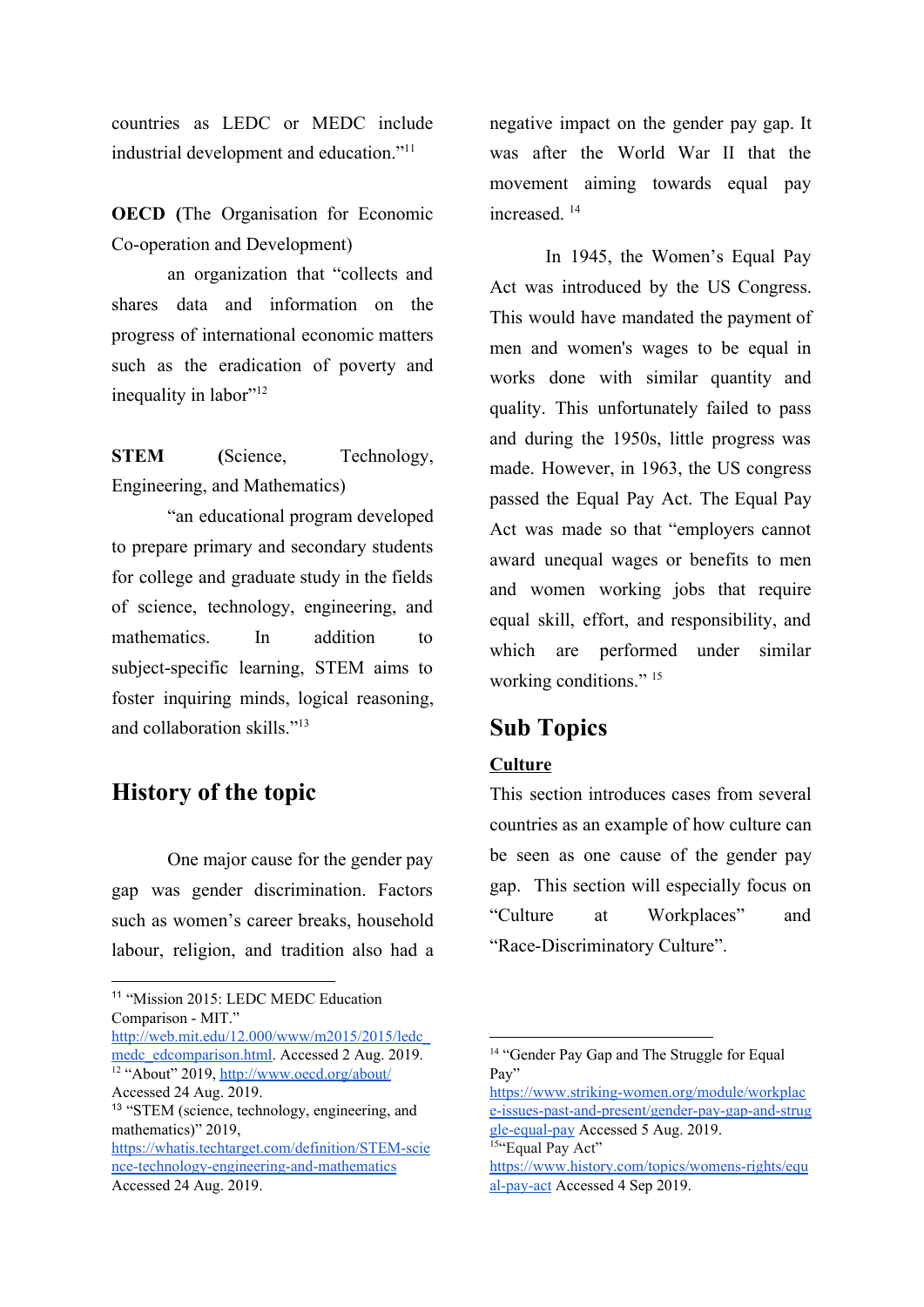# **Culture at Workplaces China**

In China, there are laws that ban gender discrimination. However, these laws are mostly unclear and rarely enforced. Gender discrimination is tolerated in Chinese culture and is causing gender discrimination in recruitment.

In April 2018, leading Chinese firms including an e-commerce giant, Alibaba, were heavily criticised for gender discrimination in job advertisements. The advertisements reflect "'traditional and deeply discriminatory views" that women are less capable than men and that they will not be committed to their jobs because of their role as family caregivers."<sup>16</sup>

Famous technology companies have used advertisements that have openly requested for male applicants as well. Furthermore, gender discrimination can be seen in advertisements for national jobs. In 2018, nearly 20% of job advertisements for China's national civil service had conditions such as "men only" and "men preferred," according to a report by the Human Rights Watch.<sup>17</sup> Advertisements for female train conductors required them to be "trim," "fashionable", and "beautiful." $18$  These forms of gender

<sup>16</sup> "China's 'men only' job culture slammed in new report" 23 Apr 2018,

[https://www.straitstimes.com/asia/east-asia/chinas](https://www.straitstimes.com/asia/east-asia/chinas-men-only-job-culture-slammed-in-new-report)[men-only-job-culture-slammed-in-new-report](https://www.straitstimes.com/asia/east-asia/chinas-men-only-job-culture-slammed-in-new-report) Accessed 12 Aug. 2019.

 $18$  ibid.

discrimination in hiring practices are contributing to a decrease in the female workforce, therefore becoming a major factor of the gender pay gap in China.<sup>19</sup>

## **South Korea**

In 2018, South Korea was "ranked 30 out of 36 OECD nations for women's employment, even though it has the highest tertiary education rate of the group for women aged 25 to  $34.^{\prime\prime\prime}$  Gender discrimination seen in job interviews and workplaces reflects the patriarchal culture in South Korea.

In one case which reached the country's Supreme Court, the CEO of the Korea Gas Safety Corporation "was found to have actively instructed managers to manipulate the scores of 31 applicants, while eight women with passing scores were disqualified and replaced with lower scoring men in 2015 and 2016."21 Furthermore, a 2017 survey conducted by Incruit, a recruitment firm, found that "more than one in four women said they were asked about their plans for marriage or children during interviews."<sup>22</sup>

Choi Mi-jin, president of the Women Labor Law Support Center,

[https://edition.cnn.com/2019/01/31/asia/south-kore](https://edition.cnn.com/2019/01/31/asia/south-korea-hiring-discrimination-intl/index.html) [a-hiring-discrimination-intl/index.html](https://edition.cnn.com/2019/01/31/asia/south-korea-hiring-discrimination-intl/index.html) Accessed

 $17$  ibid.

 $19$  ibid.

<sup>&</sup>lt;sup>20</sup> "South Korea's glass ceiling: the women struggling to get hired by companies that only want men" 2 Feb 2019,

<sup>12</sup> Aug. 2019.

 $21$  ibid.

 $22$  ibid.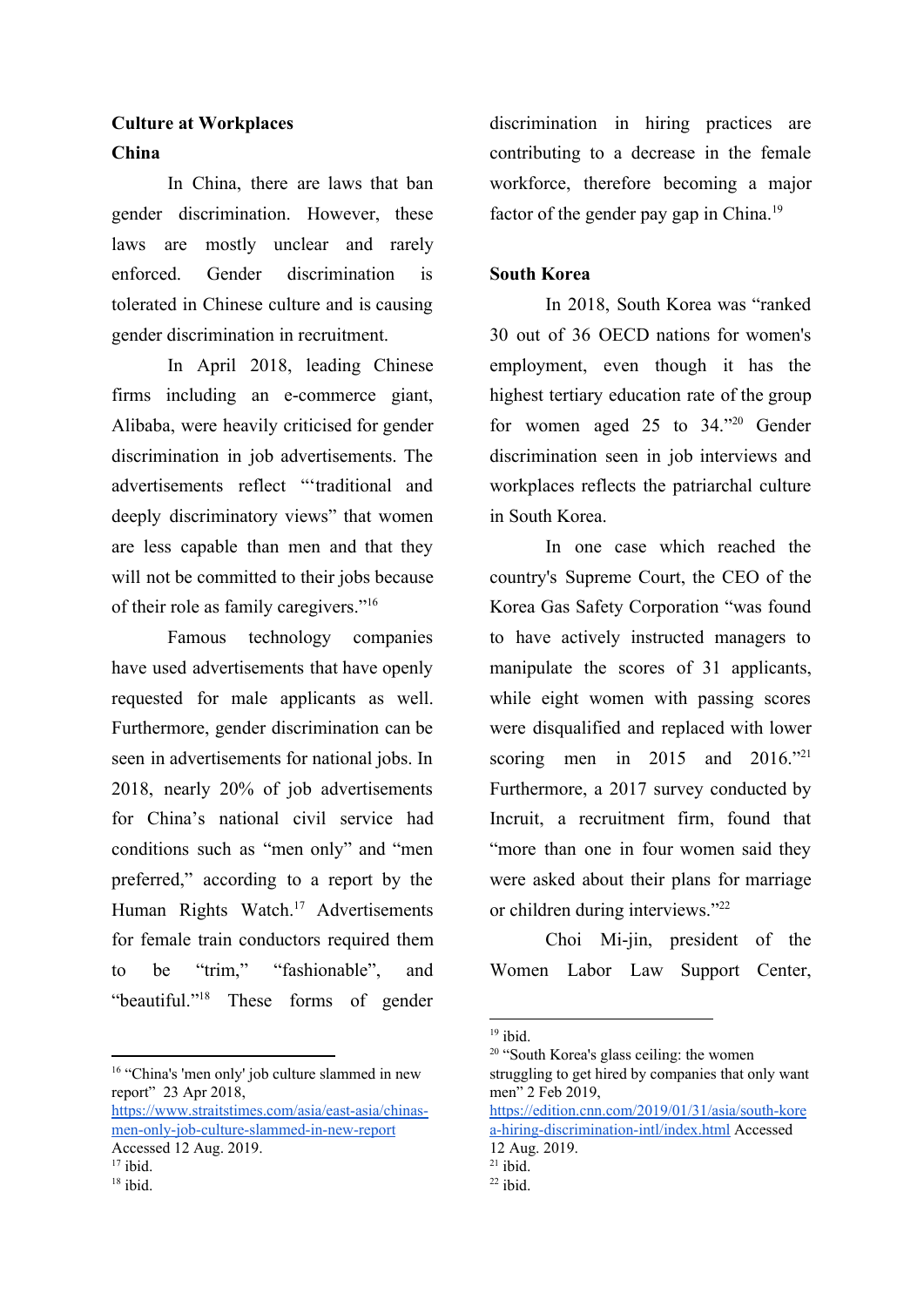acknowledges the dominance of stereotypes in the Korean society regarding gender roles. In Korean society, men assume the role of earning money for his family, and women are responsible for taking care of their children and doing housework. She further mentions that the values and stereotypes which the society possesses is what causes the prevalence of gender discrimination in hiring and why it "continues to be practiced." $^{23}$  The lack of laws regulating against gender discrimination is another factor which allows gender discriminatory recruitment interviews to continue, thus contributing to the gender pay gap.

## **Indonesia**

Indonesia also has a patriarchal culture that contributes to the gender pay gap. Indonesian culture has an assumption that men should work for the family and women should do the housework. Data by the ILO in 2012 shows that women represent approximately 38% of the workforce in the civil service. In Indonesia, more than a third of women have jobs that assign women to do domestic work, such as "taking care of the household and nurturing."<sup>24</sup> These jobs are paid lower compared to other jobs, and are

 $23$  ibid.

a cause of women earning less than men.<sup>25</sup> Therefore, a cultural assumption that women are responsible for housework and usually earn less than men are a cause of the gender pay gap in Indonesia.

## **Denmark**

Social norms that women should care for their children is a cause of the gender pay gap in Denmark. Denmark has a stable childcare system. It is a country that "offers new parents an entire year of paid leave after the birth of a child. The government offers public nursery care for children under 3 at the equivalent of \$737 a month."<sup>26</sup> However, there is a  $15\%$  pay gap between the genders. A study by the National Bureau of Economic Research estimates that childbearing "accounts for 80 percent of the gender wage gap in Denmark." $27$  According to the Danish policy, parents are allowed to split up their leave. However, in reality, women tend to take most of the couple's leave. This reflects the social norm in Danish society which believes that mothers should take care of their babies and that the same burden does not fall on fathers. As a matter of fact, there is a recent data which shows that "Danish men account for just 10

<sup>24</sup> "Indonesian Culture Causes many Gender Pay Gaps" 2019.

[https://wageindicator.org/wageindicator-15-years/i](https://wageindicator.org/wageindicator-15-years/indonesian-culture-causes-many-gender-pay-gaps) [ndonesian-culture-causes-many-gender-pay-gaps](https://wageindicator.org/wageindicator-15-years/indonesian-culture-causes-many-gender-pay-gaps) Accessed 13 Aug. 2019.

 $25$  ibid.

<sup>&</sup>lt;sup>26</sup> "A stunning chart shows the true cause of the gender wage gap" 19 Feb 2018, [https://www.vox.com/2018/2/19/17018380/gender](https://www.vox.com/2018/2/19/17018380/gender-wage-gap-childcare-penalty)[wage-gap-childcare-penalty](https://www.vox.com/2018/2/19/17018380/gender-wage-gap-childcare-penalty) Accessed 13 Aug. 2019.  $27$  ibid.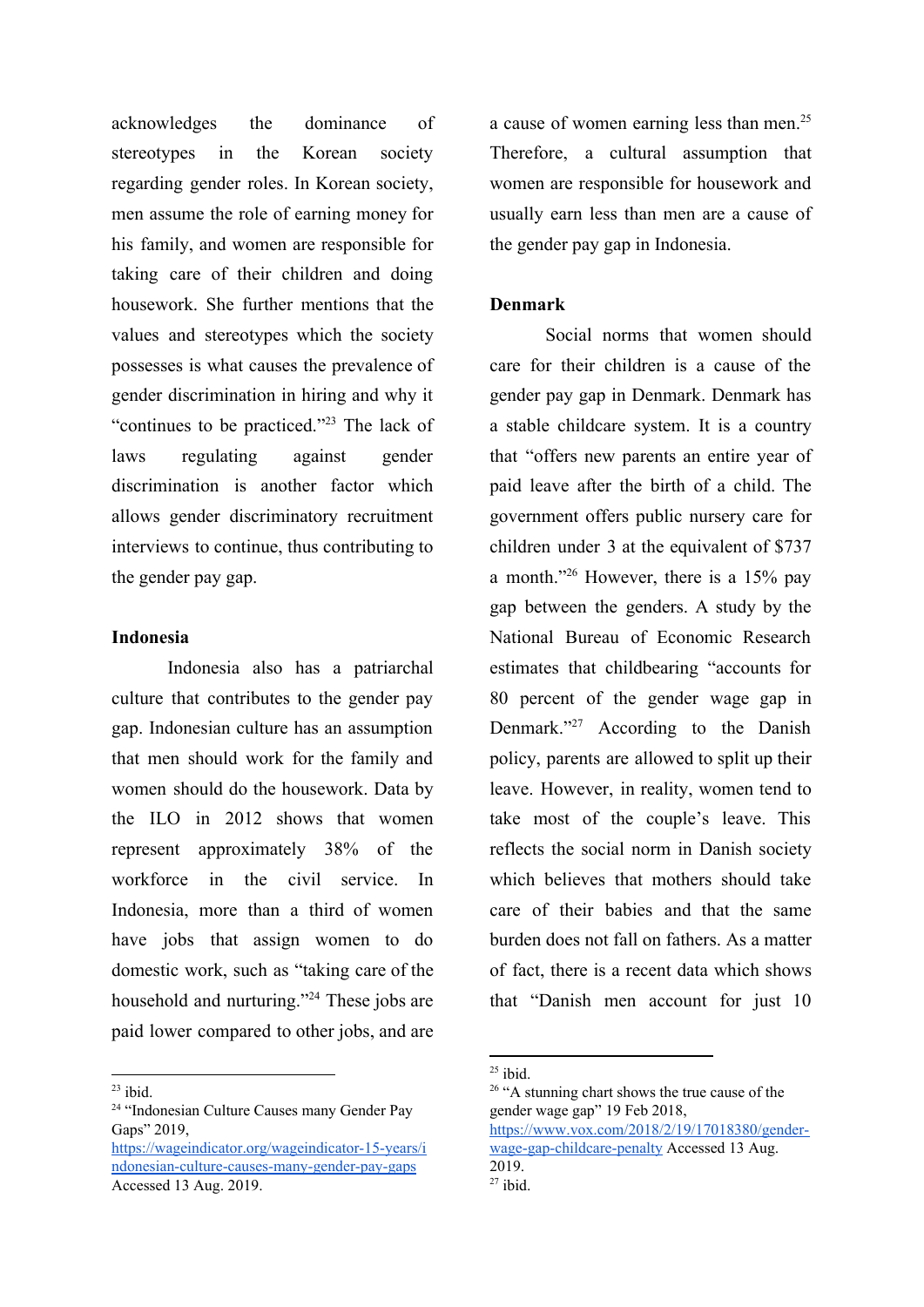percent of parental leave taken in the country."<sup>28</sup> Cultural gender roles play a part in women taking more parental leave than their husbands, and this is the main cause of the gender pay gap in Denmark.

## **Race-Discriminatory Culture USA**

In the USA, the gender pay gap is larger for women of color compared to white women. While white women earn \$0.87 for every dollar earned by their male counterparts, Asian women earn \$0.79. Black women earn \$0.63 to every dollar, Native American women earn \$0.57, and Latina women earn \$0.54.<sup>29</sup>

Regardless of "the fact that women earn college degrees at a higher rate than men," research has found that more women engage in jobs with low salary. This is more conspicuous in the case of women of color.<sup>30</sup> Research shows that women of color "account for 17 percent of the overall workforce, but make up 33 percent of some of the fastest-growing low-wage jobs such as retail, fast food, personal care aides, and home health aides."<sup> $31$ </sup> This evidence suggests that racial

bias is a factor for the gender pay gap along with the gender bias. $32$ 

## **Education Effects**

This section introduces cases from multiple countries to show how education can also be a factor of the gender pay gap.

## **Yemen**

Yemen was the worst performer in a gender equality in 2014, and this low level has been kept to the present day. As a premise, women have few opportunities to work in the society. This is caused partially by the education style in Yemen which discourages girls from going to school. This style makes children believe that women do not need to work in the society, and this has been thought to have a direct connection to the gender gap.

In Yemen, girls are discouraged from studying for their future. "With 24 percent of the female population illiterate, it becomes challenging to find a female teaching staff." $33$  In Yemen, it is common for girls to be dropping out of primary or secondary school. However, the perception of education has started to change in this country.<sup>34</sup>

 $28$  ibid.

 $29$  "Why the gender pay gap still exists 55 years after the Equal Pay Act was signed" 10 June 2018, [https://www.cnbc.com/2018/06/08/why-the-gender](https://www.cnbc.com/2018/06/08/why-the-gender-pay-gap-still-exists-55-years-after-the-equal-pay-act.html) [-pay-gap-still-exists-55-years-after-the-equal-pay-a](https://www.cnbc.com/2018/06/08/why-the-gender-pay-gap-still-exists-55-years-after-the-equal-pay-act.html) [ct.html](https://www.cnbc.com/2018/06/08/why-the-gender-pay-gap-still-exists-55-years-after-the-equal-pay-act.html) Accessed 13 Aug. 2019.

 $30$  ibid.  $31$  ibid.

 $32$  ibid.

<sup>33</sup> "BREAKING DOWN CULTURAL BARRIERS TO GIRLS…"10 June 2018, [https://borgenproject.org/breaking-down-cultu](https://borgenproject.org/breaking-down-cultural-barriers-to-girls-education-in-yemen/)

[ral-barriers-to-girls-education-in-yemen/](https://borgenproject.org/breaking-down-cultural-barriers-to-girls-education-in-yemen/)  $34$  ibid.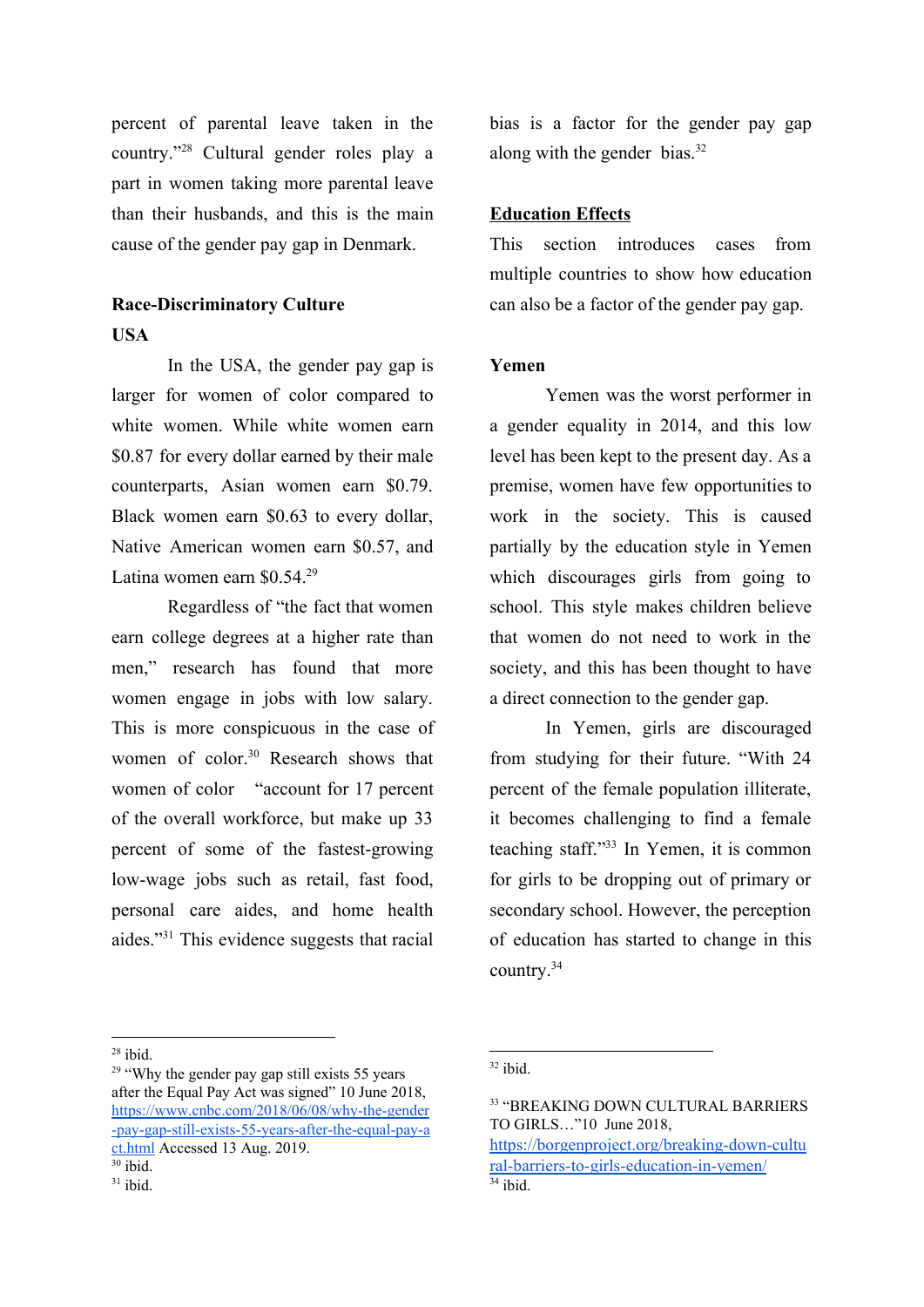In order to change girls' education in Yemen, the Yemeni government has been making significant attempts. One attempt made in 2007, with the aid of the IDA (International Development Association), is the training of female teachers. Out of 550 participants, 525 have received their certification, and the government worked on increasing the enrollment of children in basic education and enhanced the quality of teaching in schools. $35$  Another attempt by the government is the Second Basic Education Development Project for Yemen. It aims for the improvement of the quality of basic education and for the increase in rates of female students in schools.<sup>36</sup>

Currently, the USAID (United States Agency for International Development) has also been working in Yemen to create a safe educational infrastructure for female students.<sup>37</sup>

Another specific social gap between men and women which affects girls' education in Yemen is underage marriage. The United Nations Population Fund has observed that the rate of girls marrying under age 18 has risen from 52% to 66% between 2016 and 2017. Girls do not receive enough care in Yemen, and there is no system which aims to improve the current situation.<sup>38</sup>

## **Chad**

Girls in Chad have less chance to work in a society than boys do. The girls in Chad are expected to do household chores from a young age. This results in the education system in Chad that relies on the stereotype that education is not as important as girls' responsibilities at home. Chadian girls are not educated enough, yet they are forced to take care of others.<sup>39</sup> Chadian girls need to choose between supporting their family members' lives or studying for themselves, which does not leave them with much of a choice. In developing countries like Chad, children need to work for their families lives. This fact prevents education opportunities for children.

The government has been taking some actions to tackle this situation in Chad. There has been an education plan called Chad's Interim Education Plan (PIET). PIET is "effective from 2018 to 2020 and consists of three different priorities which are as follows: continue to provide quality primary education, improve the relevance of education at every level as well as improve the management and coordination of the education sector in Chad." $40$  With the help

 $35$  ibid.

<sup>36</sup> ibid.

 $37$  ibid.

<sup>38</sup>"Yemeni Women's Uphill Struggle for Education"

[https://www.al-fanarmedia.org/2014/06/yemeni-wo](https://www.al-fanarmedia.org/2014/06/yemeni-womens-uphill-struggle-education/) [mens-uphill-struggle-education/](https://www.al-fanarmedia.org/2014/06/yemeni-womens-uphill-struggle-education/) Accessed 19 Aug, 2019.

<sup>&</sup>lt;sup>39</sup> "GIRLS' EDUCATION IN CHAD"30 Jul 2018, [https://borgenproject.org/girls-education-in-ch](https://borgenproject.org/girls-education-in-chad/) [ad/](https://borgenproject.org/girls-education-in-chad/)  $40$  ibid.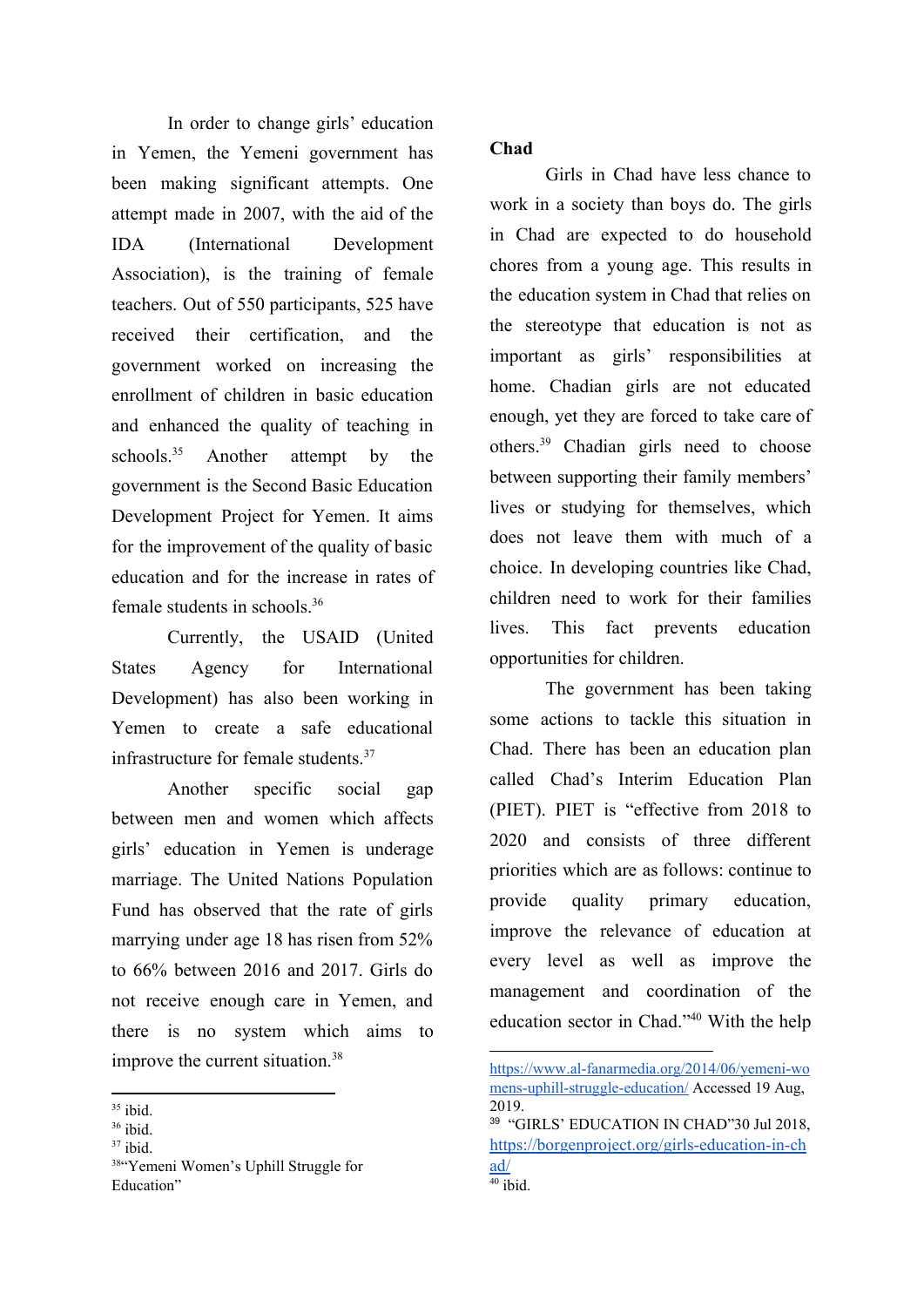of foreign aid, impoverished countries like Chad, may be able to provide equal educational opportunities to girls.<sup>41</sup>

## **Childbirth and Childcare**

This section introduces cases from multiple countries as an example of how childbirth and childcare have an influence on the gender pay gap.

## **Finland**

In Finland, children have early education support, and many parents think it is good for their child's future. "Early childhood education is education, teaching and care that have been pedagogically planned, with carefully considered goals."  $42$  Usually, children in developed countries have few chances to know about working. Finland gives children an opportunity to study about work and to perceive a clear image about their future. $43$  Learning about work widens children's future possibilities and provides children with a positive view about their abilities.

In the USA, there is a severe problem about childcare support. "In the United States, 51 percent of all residents live in a child care desert." In addition, there is an inequality of childcare depending on their race, residence area, and their income level. $44$  "69 percent of mothers of young children participate in the labor force."<sup>45</sup> Some suspect the "child" care deserts are associated with fewer mothers in the workforce."<sup>46</sup> This situation is common, especially among developed countries. A lot of families are waiting for chances to get a place that their children can be taken care of.<sup>47</sup>

Childcare needs a lot of money, and this point makes the childcare problem more complicated. Even when parents do find a nursery school for their child, some suffer from its cost. Because of this, the government started to support parents by a new system<sup>48</sup>

In order to raise children, a lot of support is needed. The government

#### **USA**

<sup>42</sup> "Day care - InfoFinland:early childhood education"14 Feb 2019,

<sup>41</sup> "LOCATING COMMUNITIES WITH EDUCATION INEQUALITY IN CHAD" 24 Jan. 2019,

fraym.io/locating-communities-with-education-ine quality-in-chad/. Accessed 20 Aug, 2019.

[https://www.infofinland.fi/en/living-in-finland/educ](https://www.infofinland.fi/en/living-in-finland/education/child-education/day-care) [ation/child-education/day-care](https://www.infofinland.fi/en/living-in-finland/education/child-education/day-care)

<sup>43</sup> "Early childhood education and care" 2018, [www.educationfinland.fi/what-we-offer/early-child](http://www.educationfinland.fi/what-we-offer/early-childhood-education-and-care) [hood-education-and-care](http://www.educationfinland.fi/what-we-offer/early-childhood-education-and-care). Accessed 27, Aug, 2019.

<sup>44</sup> "58 percent of Hispanic/Latino families, 60 percent of rural families, and 55 percent of low-income families" (Center for American Progress, 2017) live in areas without sufficient childcare supply.

 $45$  "Do you live in a childcare desert?" $(2017)$ , <https://www.childcaredeserts.org/>

 $46$  ibid.

<sup>47</sup> "Childcare and daycare" 2019,

usahello.org/resources/childcare/. Accessed 27, Aug, 2019

<sup>48</sup> "The US and the High Cost of Child Care: A Review of Prices and Proposed Solutions for a Broken System" (2018),

[http://usa.childcareaware.org/advocacy-public-poli](http://usa.childcareaware.org/advocacy-public-policy/resources/research/costofcare/) [cy/resources/research/costofcare/.](http://usa.childcareaware.org/advocacy-public-policy/resources/research/costofcare/)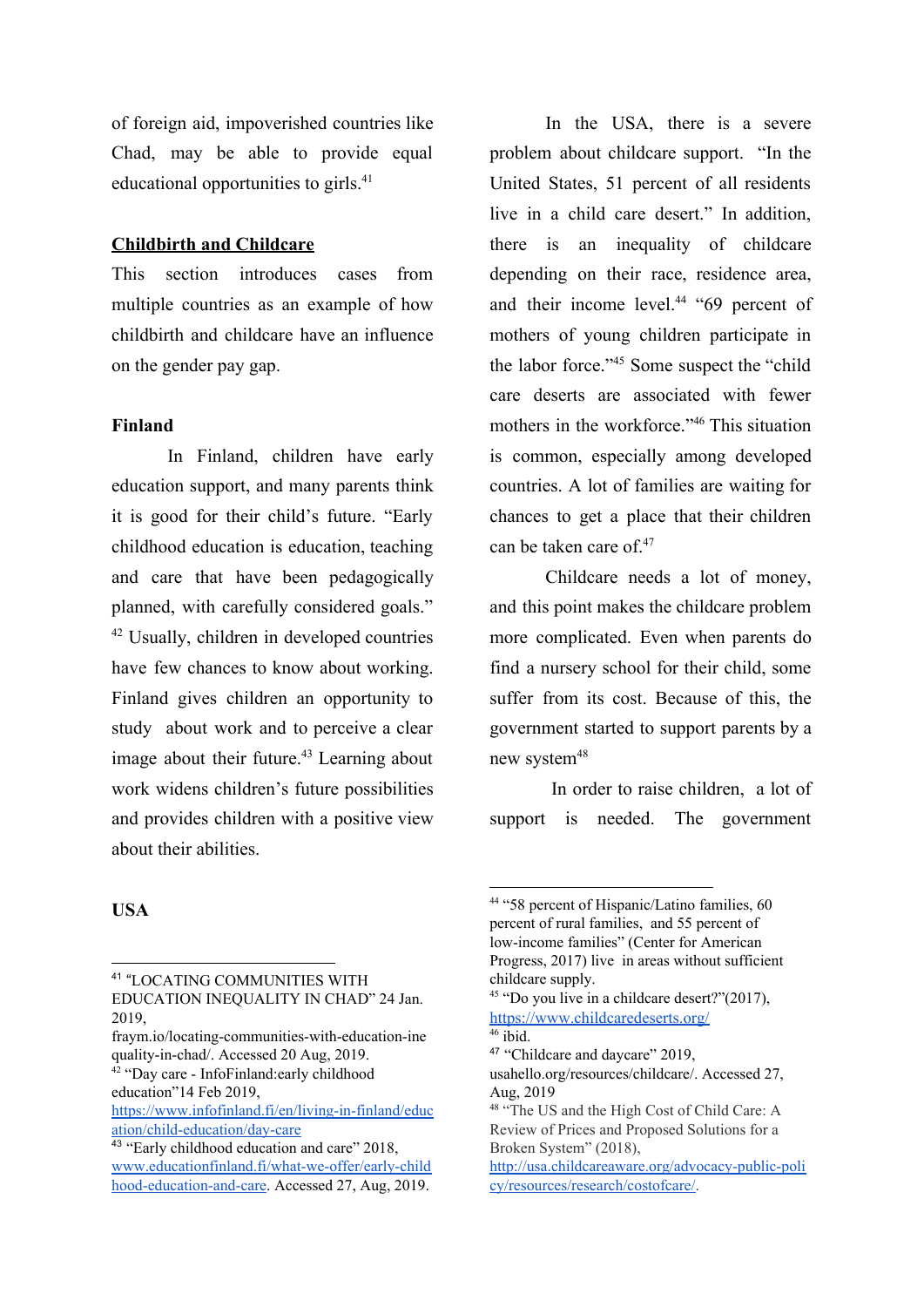support efficaciously changes parents' situations<sup>49</sup>

#### **Informal and Formal Sectors**

This section introduces informal and formal sectors, and explains why they are influencing the gender pay gap.

The informal sector is a widespread issue nations face regardless of their level of development. According to the International Labour Organization (ILO), "[more] than 60 per cent of the world's employed population earn their livelihoods in the informal economy." $50$  This amounts to 2 billion people and they "are deprived of decent working conditions"<sup>51</sup>. One will have a higher possibility of finding people in these situations in developing countries. People suffering in informal sector do not have a choice. They are forced by the society due to the lack of formal labor as well as the lack of livelihood.

Furthermore, according to ILO's research, if agriculture is included in the informal sector, half of the workers are seen as been working in informal employment. Moreover, in Africa, "85.8 percent of employment is informal" while it is "68.2 per cent in Asia and the Pacific, 68.6 per cent in the Arab States, 40.0 per cent in the Americas and 25.1 per cent in Europe and Central Asia"  $52$ .

Women suffer more in informal labor than men. Women tend to be in informal labor more in many of the low and low-middle countries and are found in vulnerable places<sup>53</sup>.

The basic fact of women having a higher possibility of being in the informal sector has several dimensions.

Firstly, for women, informal sector is an important choice of labor. In developing nations, most women in labor are engaged in informal employment. However, the type of informal employment varies in each region. In many African countries, "almost all women in the informal sector are either self-employed or contributing family workers"<sup> $54$ </sup>. On the other hand, in many countries in Latin America and Asia, "although the majority of workers are self-employed or contributing family members, at least 20 percent of women in the informal sector are casual wage workers"<sup>55</sup>. However, some say these

 $55$ ibid.

<sup>49</sup> "America's childcare desert in 2018" 6 Dec 2018 [https://www.americanprogress.org/issues/early-chil](https://www.americanprogress.org/issues/early-childhood/reports/2018/12/06/461643/americas-child-care-deserts-2018/) [dhood/reports/2018/12/06/461643/americas-child-c](https://www.americanprogress.org/issues/early-childhood/reports/2018/12/06/461643/americas-child-care-deserts-2018/) [are-deserts-2018/](https://www.americanprogress.org/issues/early-childhood/reports/2018/12/06/461643/americas-child-care-deserts-2018/)

 $50$  "Women and Men in the Informal Economy: A Statistical Picture - ILO." 20 Feb. 2018, [https://www.ilo.org/wcmsp5/groups/public/---dgrep](https://www.ilo.org/wcmsp5/groups/public/---dgreports/---dcomm/documents/publication/wcms_626831.pdf) [orts/---dcomm/documents/publication/wcms\\_62683](https://www.ilo.org/wcmsp5/groups/public/---dgreports/---dcomm/documents/publication/wcms_626831.pdf) [1.pdf.](https://www.ilo.org/wcmsp5/groups/public/---dgreports/---dcomm/documents/publication/wcms_626831.pdf) Accessed 27 Aug. 2019.

<sup>52</sup> "Informal economy: More than 60 per cent of the world's employed ... - ILO." 30 Apr. 2018, [https://www.ilo.org/global/about-the-ilo/newsroom/](https://www.ilo.org/global/about-the-ilo/newsroom/news/WCMS_627189/lang--en/index.htm)

[news/WCMS\\_627189/lang--en/index.htm](https://www.ilo.org/global/about-the-ilo/newsroom/news/WCMS_627189/lang--en/index.htm). Accessed 1 Aug. 2019.

<sup>53</sup> ibid.

<sup>54</sup> "WOMEN IN THE INFORMAL SECTOR: A GLOBAL PICTURE, THE ...."n.d. [http://www.cpahq.org/cpahq/cpadocs/module6mc.p](http://www.cpahq.org/cpahq/cpadocs/module6mc.pdf) [df](http://www.cpahq.org/cpahq/cpadocs/module6mc.pdf). Accessed 27 Aug. 2019.

 $\overline{51}$  ibid.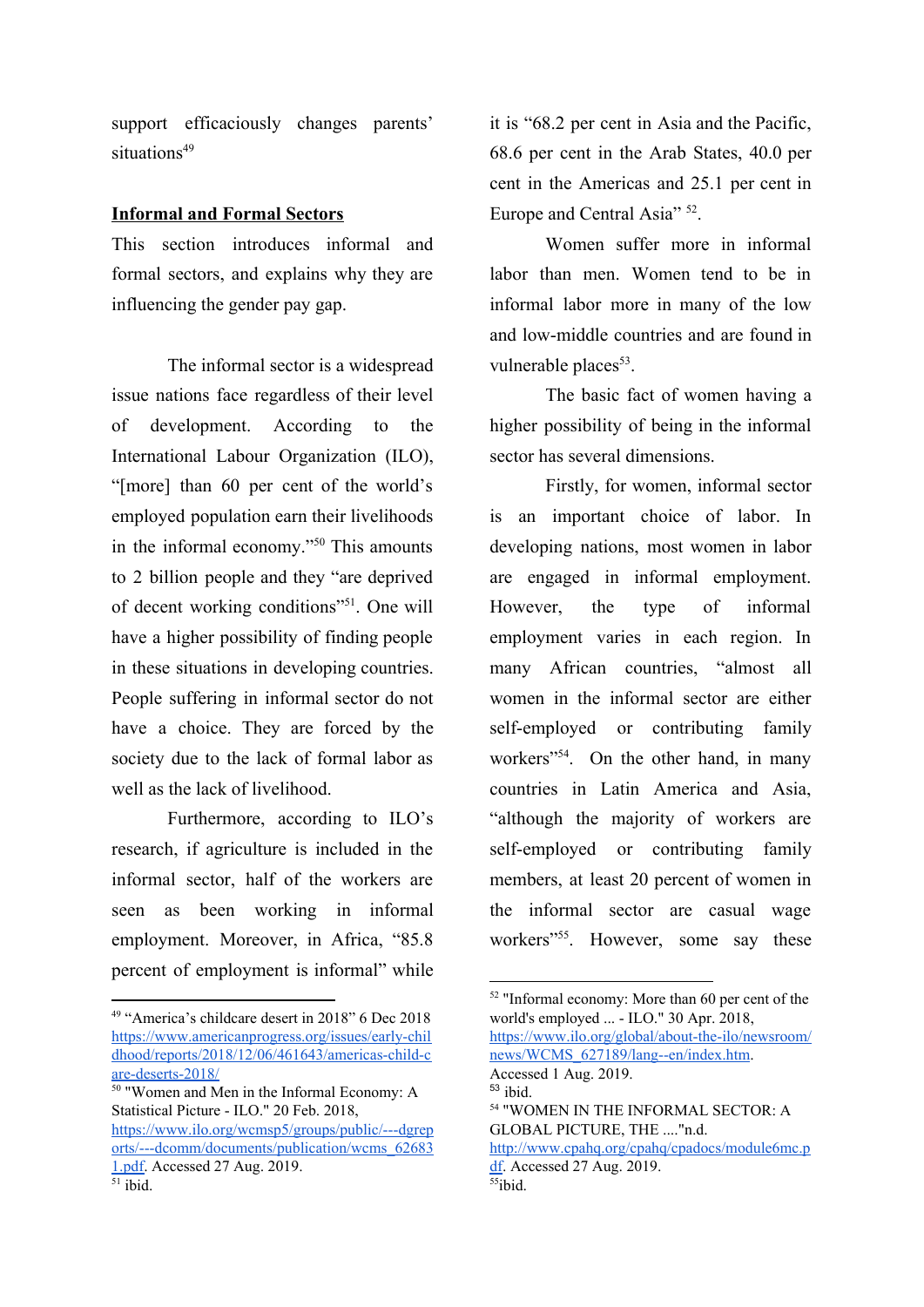percentages are not relevant since there are many unknown labor including industrial outworkers and home workers. Furthermore, compared to the male informal workforce, women in the informal sector are more likely to be subcontract employees and are less likely to be paid employees or to be owner operator<sup>56</sup>. Gender based differences and region based differences defines the level of informal economy within a country.

When women are forced to work or need to work in informal sectors, they are left without any protection of labor laws in nations, social benefits such as pension, health insurance or paid sick leave<sup>57</sup>. Furthermore, women in these work sources are derived to low wage as well as unsafe conditions such as sexual harassment<sup>58</sup>. The lack or protection give series of serious damage to women. For example, informal labor does not provide workers with pensions in their elderlies, bringing elderly women into poverty. Research proves not only in developing countries but also in developed countries such as France and Germany, "women's average pension is more than 30 per cent lower than men's"<sup>59</sup>, suggesting the fact

<sup>56</sup>ibid.

<sup>57</sup> "Women in informal economy | UN Women – Headquarters."

n.d[.https://www.unwomen.org/en/news/in-focus/cs](https://www.unwomen.org/en/news/in-focus/csw61/women-in-informal-economy) [w61/women-in-informal-economy](https://www.unwomen.org/en/news/in-focus/csw61/women-in-informal-economy). Accessed 27 Aug. 2019. <sup>58</sup>ibid.  $59$ ibid.

that informal sector is a widespread problem.

Informal economy has great impact on women and creates gender gaps in pay; therefore, it interferes with the empowerment of women as well as equalizing gender rights.

#### **Female Leaders**

This section will introduce how the rate of female leaders in workplaces have an influence on the gender pay gap.

In addition to the gaps caused by governmental and/or economical causes, gender pay gaps are caused due to the unfairness created by organizations and work industries. Women's leadership roles must be considered in work places. According to the World Economic Forum, not only that more effort must be made to balance labor according to talent, but companies must also adopt better practices and policies in hiring, retention, promotion, mentorship, sponsorship, transparency, and targets $60$ .

It is said that women cover a third of the workforce. However, "only 5 per cent or less of CEOs of the largest global corporations are women"<sup>61</sup>. Even if

<sup>60</sup> "5 charts that will change how you see women's equality in 2017 ...." 2 Nov. 2017,

[https://www.weforum.org/agenda/2017/11/women](https://www.weforum.org/agenda/2017/11/women-equality-gender-gap-report-2017/)[equality-gender-gap-report-2017/.](https://www.weforum.org/agenda/2017/11/women-equality-gender-gap-report-2017/) Accessed 2 Aug. 2019.

<sup>61</sup> "GaininG MoMentuM - ILO." 3 Jun. 2014, [https://www.ilo.org/wcmsp5/groups/public/---dgrep](https://www.ilo.org/wcmsp5/groups/public/---dgreports/---dcomm/---publ/documents/publication/wcms_334882.pdf)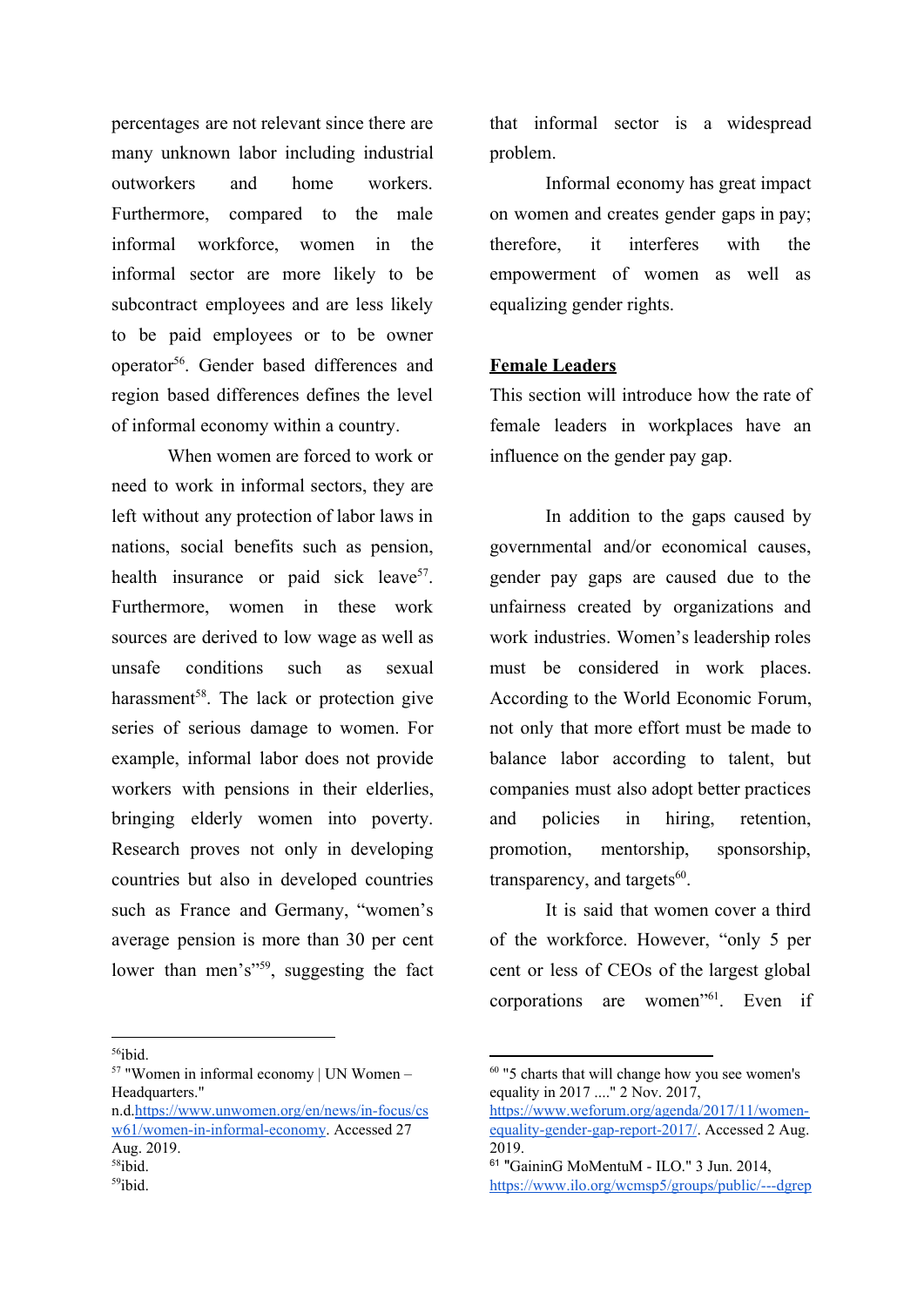women do become leaders, they usually belong to small companies. ILO, which proves that women are vital work force, further states "[human] capital has become key for companies to maintain a competitive edge in economies that are increasingly based on knowledge and technology" $62$ . Many companies and employers believe women workers will create further development and increase competitiveness.

Although women labor and empowerment directly relates to the development of a nation or a company, moving women into decision making includes complex issues. However, there has been some progress.

Countries from regions such as Europe and North America have improved its policy making and the empowerment of women. Furthermore, improvement has been seen in some markets. The percentage of women directors seen in the Russell 3000, "increased from 10 percent in 2008 to 18 percent in 2018, with most of the increase taking place since 2013."<sup>63</sup> Furthermore, the percentage of women directors in the International Space Station (ISS)'s core universe of widely held European firms "tripled from 8 percent in

[orts/---dcomm/---publ/documents/publication/wcm](https://www.ilo.org/wcmsp5/groups/public/---dgreports/---dcomm/---publ/documents/publication/wcms_334882.pdf) s 334882.pdf. Accessed 27 Aug. 2019.

<sup>63</sup> "Women in the C-Suite: The Next Frontier in Gender Diversity." 13 Aug. 2018, [https://corpgov.law.harvard.edu/2018/08/13/wome](https://corpgov.law.harvard.edu/2018/08/13/women-in-the-c-suite-the-next-frontier-in-gender-diversity/) [n-in-the-c-suite-the-next-frontier-in-gender-diversit](https://corpgov.law.harvard.edu/2018/08/13/women-in-the-c-suite-the-next-frontier-in-gender-diversity/) [y/.](https://corpgov.law.harvard.edu/2018/08/13/women-in-the-c-suite-the-next-frontier-in-gender-diversity/) Accessed 2 Aug. 2019.

2008 to 27 percent in  $2018^{\prime\prime}$  Role of women has been discussed in many industries for the past few decades. Not only do women in board positions need to be considered but there is a need for all industries to determine women as a workforce with great passion.

Regardless of the fact that women have started to gain leadership in some industries, pay gaps exists in the high status as well. For example, research shows, "[approximately] 46 percent of women in the top five positions rank either fourth or fifth in pay, compared to 33 percent of male top five executives in these pay rankings"<sup>65</sup>.

In addition to the empowerment of women executives, the increase of women politicians must be furthered. UN Women's research figures only 24.3% of all national parliamentarians were women in February 2019, a slow increase from 11.3% in 1995. Furthermore, in June 2019, 11 women were serving as Head of State and 12 were serving as Head of Government. In Rwanda, women won 61.3% of the seats in the lower house, having the highest number of women parliamentarians. Globally, there are 27 nations in which women take less than 10% of parliamentarians in single or lower houses including 3 chambers with no

 $64$ ibid.

 $62$  ibid.

 $65$  ibid.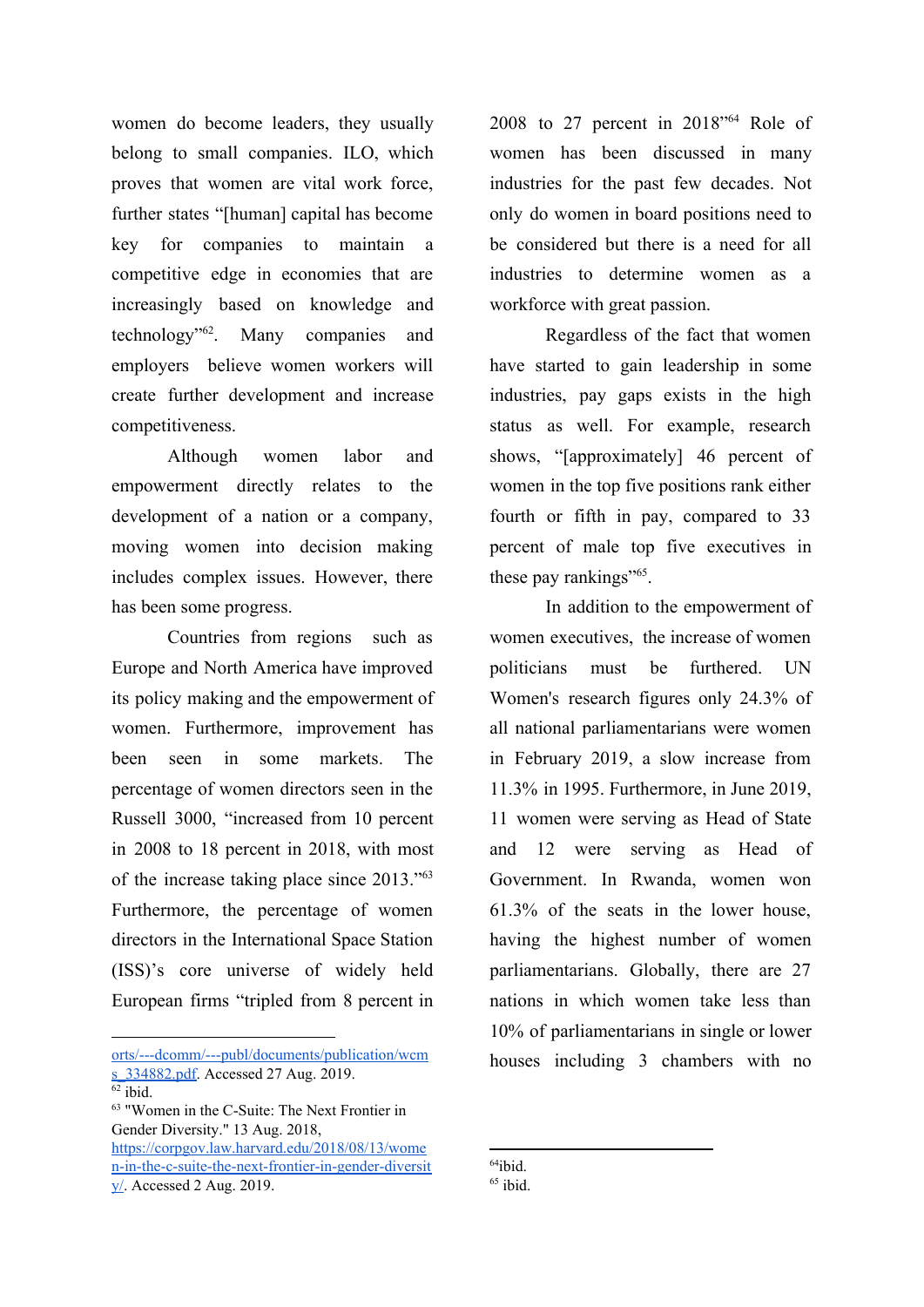women at all<sup> $66$ </sup>. Despite the increase in the percentage and number, women leaders in politics have not been the same as men leaders.

Steps must be made by all industries and governments in order to empower women's role in society.

# **Each Region's Stance**

This section introduces the stances of each region by alphabetical order, and a few select countries within each region by alphabetical order.

## **Africa**

#### **Namibia**

The conception of the gender pay gap in Namibia is progressing in female education, particularly among younger generations. Namibian women have achieved gender equality in education and health according to the Global Gender Gap Index."<sup>67</sup> However, in this country's case, women are treated unfairly by economical standards. They still have less opportunities of empowerment.

<sup>66</sup> "Facts and figures: Leadership and political participation | UN Women ...."

[http://www.unwomen.org/en/what-we-do/leadershi](http://www.unwomen.org/en/what-we-do/leadership-and-political-participation/facts-and-figures) [p-and-political-participation/facts-and-figures](http://www.unwomen.org/en/what-we-do/leadership-and-political-participation/facts-and-figures). Accessed 2 Aug. 2019.

Through this present situation, the Namibian government guarantees to work on the gap. The Namibian government has been taking initiatives to redress gender equality. Legislations have been enacted to prohibit discrimination based on gender. Namibian government policies have sought to support women's labor environment and wage level, and numerous organisations have continued to call out for gender equity within the society.<sup>68</sup>

## **South Africa**

South Africa has a large gender pay gap. Men make on average \$558 more than women per month. This is the sixth-largest pay gap in Africa. $69$ 

The World Economic Forum has stated in reaction to the 2017 report's findings on pay, that men and women who are doing the same job are paid differently.  $70$  The cause of this is that the South African society has a stereotype that women are more likely to work in industries with lower average pay, rather than in high-income areas, which are

<sup>&</sup>lt;sup>67</sup> "108 Years: Wait for Gender Equality Gets Longer as Women's Share of Workforce, Politics Drops"

[https://www.weforum.org/press/2018/12/108-years](https://www.weforum.org/press/2018/12/108-years-wait-for-gender-equality-gets-longer-as-women-s-share-of-workforce-politics-drops/) [-wait-for-gender-equality-gets-longer-as-women-s](https://www.weforum.org/press/2018/12/108-years-wait-for-gender-equality-gets-longer-as-women-s-share-of-workforce-politics-drops/)[share-of-workforce-politics-drops/](https://www.weforum.org/press/2018/12/108-years-wait-for-gender-equality-gets-longer-as-women-s-share-of-workforce-politics-drops/) Accessed by 1 Aug. 2019.

<sup>68</sup> "INSIDE THE GENDER PAY GAP: WHAT EXPLAINS DISPARITIES IN GENDER PAY IN NAMIBIA?"[https://www.npc.gov.na/?wpfb\\_dl](https://www.npc.gov.na/?wpfb_dl=313)  $\equiv$  313 Accessed 2017.

<sup>&</sup>lt;sup>69</sup> "What does the pay gap between men and women really look like in

Africa?"[https://www.google.com/amp/s/www.time](https://www.google.com/amp/s/www.timeslive.co.za/amp/news/africa/2018-03-13-what-does-the-pay-gap-between-men-and-women-really-look-like-in-africa/) [slive.co.za/amp/news/africa/2018-03-13-what-does](https://www.google.com/amp/s/www.timeslive.co.za/amp/news/africa/2018-03-13-what-does-the-pay-gap-between-men-and-women-really-look-like-in-africa/) [-the-pay-gap-between-men-and-women-really-look](https://www.google.com/amp/s/www.timeslive.co.za/amp/news/africa/2018-03-13-what-does-the-pay-gap-between-men-and-women-really-look-like-in-africa/) [-like-in-africa/.](https://www.google.com/amp/s/www.timeslive.co.za/amp/news/africa/2018-03-13-what-does-the-pay-gap-between-men-and-women-really-look-like-in-africa/) Accessed 13 March. 2018.  $\overline{70}$  ibid.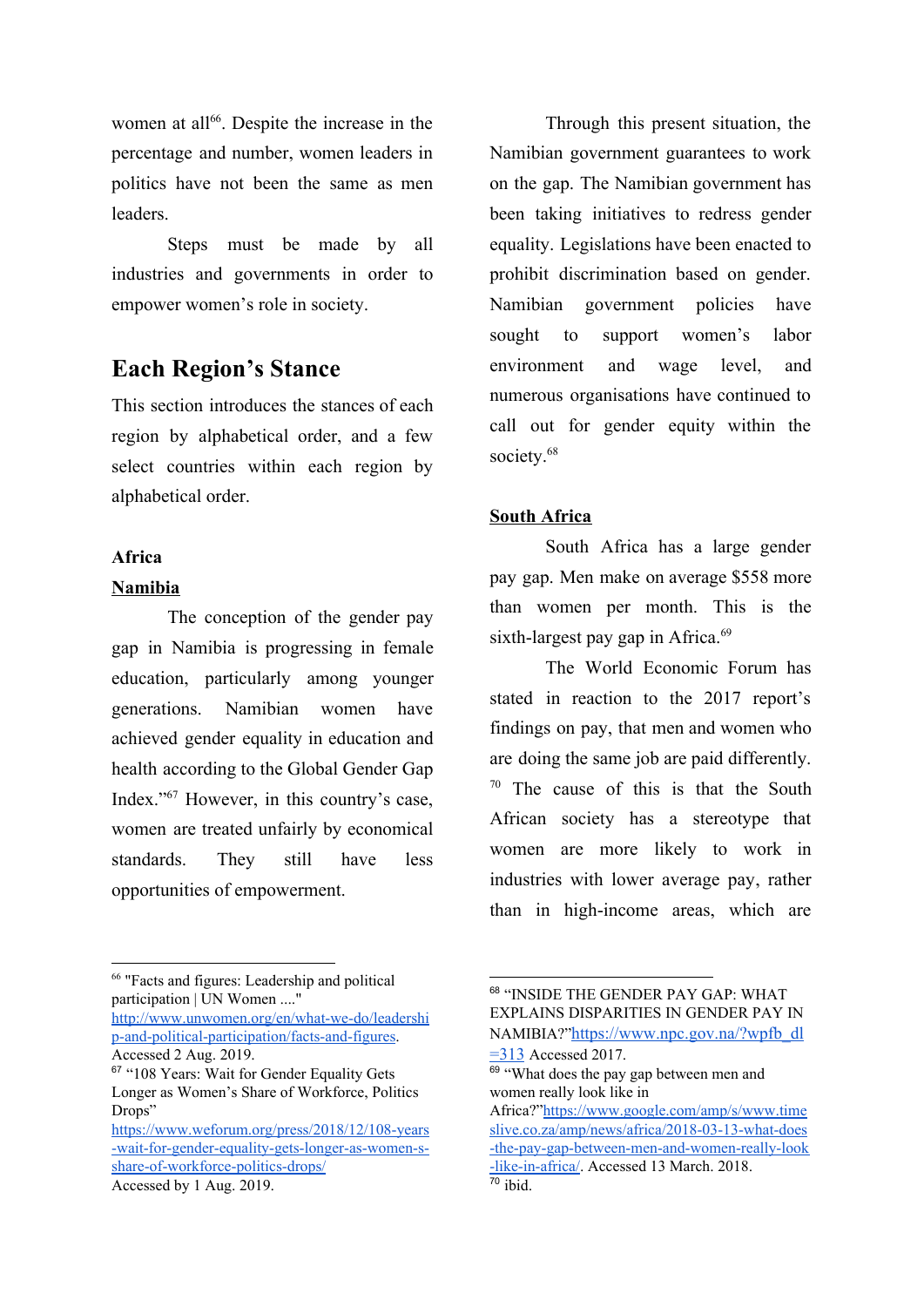traditionally dominated by men.<sup>71</sup> As a result, many developing countries in Africa have a constitution that men monopolize upper-class societies. This structure is difficult to change, and the elimination of the gender wage gap has not been making much progress in South Africa.<sup>72</sup>

## **Zambia**

Of its population of 12 million people, 4 million of Zambia's citizens are in formal, pensionable employment and the majority of these workers are male, according a Central Statistical Survey.<sup>73</sup>

Zambia has a serious gender wage gap, because of its citizens' stereotype that regards women of less value than men. This stereotype is difficult to be diminished by law. "Part of the Zambian Labour Laws states that no person shall be discriminate against on basis of race, gender, colour or religion. But this law has been flouted, mostly due to lack of stringent implementation measures."<sup>74</sup> Zambian women suffer from the prejudice. This bias appears in work places, thus leading to the gender pay gap.<sup>75</sup> The women need to fight against the society. Stereotypes take a lot of time to be created

<sup>71</sup> ibid.

and be prevalent, so changing it is difficult if the government does not move to solve it. Zambia is a concrete example of this.<sup>76</sup>

## **Asia**

## **China**

Women make up around 44 percent of the total labor force in China. There are job advertisements in China that target women. "Many include requirements for women to be married with children and to possess specific physical attributes (e.g., height, weight) that are not related to job duties." Additionally, another cause for the gender pay gap in China is the low rate of women working as board directors from publicly traded companies. The fact that in China's single house parliament, women make up only a quarter of all positions is another factor for the wage gap.<sup>77</sup>

#### **Indonesia**

Although the overall wage gap in Indonesia is 5%, men are paid 1.2% more than women regarding the same level of jobs. $78$  In Indonesia, "the wage gap tends to be wider among younger workers, particularly among those who are

[https://www.thejakartapost.com/news/2018/05/22/](https://www.thejakartapost.com/news/2018/05/22/women-paid-more-than-men-for-same-job-in-indonesia-global-survey.html) [women-paid-more-than-men-for-same-job-in-indon](https://www.thejakartapost.com/news/2018/05/22/women-paid-more-than-men-for-same-job-in-indonesia-global-survey.html) [esia-global-survey.html](https://www.thejakartapost.com/news/2018/05/22/women-paid-more-than-men-for-same-job-in-indonesia-global-survey.html) Accessed 24 Aug. 2019.

 $72$ ibid.

<sup>73</sup> "The Women Gender Wage Gap in the Zambia" [https://mywage.org/zambia/salary/equal-pay-men](https://mywage.org/zambia/salary/equal-pay-men-women-zambia/gender-pay-gap)[women-zambia/gender-pay-gap](https://mywage.org/zambia/salary/equal-pay-men-women-zambia/gender-pay-gap) Accessed by 2019. <sup>74</sup> ibid.

 $75$  ibid.

<sup>76</sup> ibid.

<sup>77</sup> "Women in the Workforce-China; Quick Take"[https://www.catalyst.org/research/women-in](https://www.catalyst.org/research/women-in-the-workforce-china/)[the-workforce-china/](https://www.catalyst.org/research/women-in-the-workforce-china/) Accessed 24 Aug. 2019. <sup>78</sup> "Women Paid More Than Men for Same Job in Indonesia: Global Survey"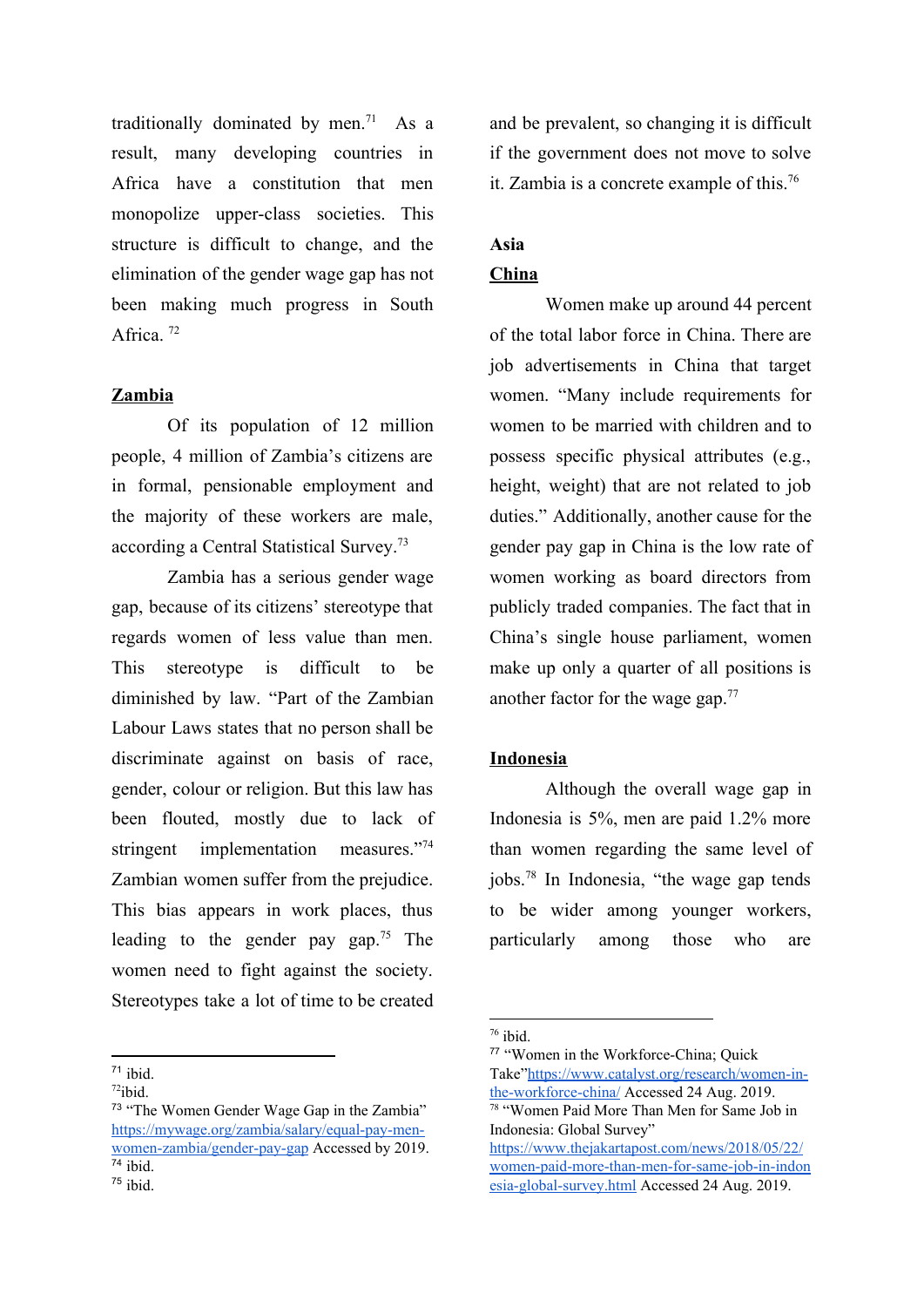underemployed."  $\frac{79}{79}$  Indonesia is making an effort to equalise both the opportunity and the wages of both genders. <sup>80</sup>

#### **Japan**

Japan ranks in the bottom third of the 144 countries surveyed by The World Economic Forum. Many women are forced to quit their jobs after giving birth to a child due to the lack of nursery schools which is a major cause of the pay gap. $81$ Another major factor is that female representatives only make up 9% of the total parliament.

To fight against pay gap, Prime Minister Abe has made changes, making an environment where women are able to release their full potential. He additionally increased the number of females in leadership positions. Nevertheless, "despite Abe's 'womenomics' programme, as it's known, the plan is struggling to make a dent," and struggles to rapidly diminish the gap. $82$ 

## **Malaysia**

The difference between Malaysia's pay gap is currently marked at 21%. The rate of women in the labor workforce is significantly smaller compared to men; despite the fact that for every male student there are 1.63 female student.<sup>83</sup>

Malaysia has already taken many steps to narrow the inequality. In 2015, "the government mandated that women comprise at least 30% of the boards of large corporations by  $2020.^{\prime\prime\prime\prime}4$  Due to this, the pay gap has slowly decreased.<sup>85</sup>

## **Russia**

Russian women significantly earn less than men with around a quarter of the pay gap. Russia is lagging behind other developed countries. Russian women do not have enough representation in politics; out of 31 ministers, only three are female which may be the one reason for Russia's gender wage gap.<sup>86</sup>

[https://investinginwomen.asia/knowledge/new-evid](https://investinginwomen.asia/knowledge/new-evidence-gender-wage-gap-indonesia/) [ence-gender-wage-gap-indonesia/](https://investinginwomen.asia/knowledge/new-evidence-gender-wage-gap-indonesia/)

81 "How Japan Can Fix It's Gender Pay Gap" [https://www.japantimes.co.jp/opinion/2018/05/03/c](https://www.japantimes.co.jp/opinion/2018/05/03/commentary/japan-commentary/japan-can-fix-gaping-gender-gap/#.XWE_epMzbjA) [ommentary/japan-commentary/japan-can-fix-gapin](https://www.japantimes.co.jp/opinion/2018/05/03/commentary/japan-commentary/japan-can-fix-gaping-gender-gap/#.XWE_epMzbjA) [g-gender-gap/#.XWE\\_epMzbjA](https://www.japantimes.co.jp/opinion/2018/05/03/commentary/japan-commentary/japan-can-fix-gaping-gender-gap/#.XWE_epMzbjA) Accessed 24 Aug. 2019.

<sup>&</sup>lt;sup>79</sup> "New Evidence on the Gender Wage Gap in Indonesia" Accessed 24 Aug. 2019.

<sup>80</sup> ibid.

<sup>82 &</sup>quot; Women in Japan, How The Gender Pay Gap Limits Their Potential To

Shine["https://www.lifegate.com/people/news/wom](https://www.lifegate.com/people/news/women-in-japan-gender-pay-gap) [en-in-japan-gender-pay-gap](https://www.lifegate.com/people/news/women-in-japan-gender-pay-gap) Accessed 24 Aug. 2019.

<sup>83</sup> "Women Should Leave Work At 4:21pm. Here's Why"

[https://www.imoney.my/articles/gender-wage-gap](https://www.imoney.my/articles/gender-wage-gap-malaysia)[malaysia](https://www.imoney.my/articles/gender-wage-gap-malaysia) Accessed 24 Aug. 2019.

<sup>84 &</sup>quot;Advancing Gender Equality in Malaysia" [https://www.theedgemarkets.com/article/advancing](https://www.theedgemarkets.com/article/advancing-gender-equality-malaysia) [-gender-equality-malaysia](https://www.theedgemarkets.com/article/advancing-gender-equality-malaysia) Accessed 24 Aug. 2019.  $85$  ibid

<sup>86</sup> "Women In Russia Earn Far Less Than Their Male Counterparts"

[https://www.themoscowtimes.com/2017/09/15/wo](https://www.themoscowtimes.com/2017/09/15/women-in-russia-earn-much-less-than-men-a58950) [men-in-russia-earn-much-less-than-men-a58950](https://www.themoscowtimes.com/2017/09/15/women-in-russia-earn-much-less-than-men-a58950) Accessed 24 Aug. 2019.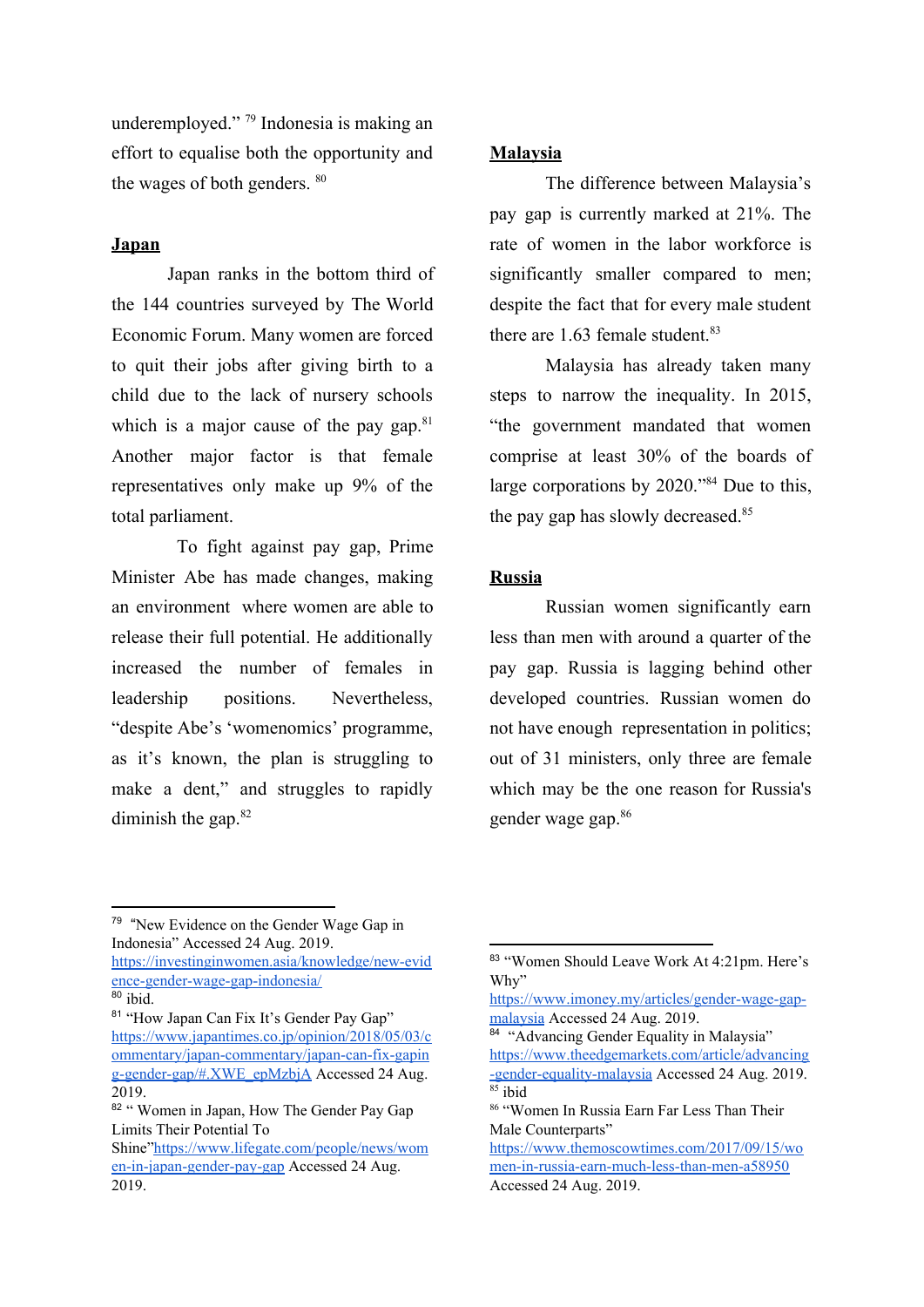## **Singapore**

Singapore is ranked 4th overall in the World Economic Forum (WEF)'s survey with 13% of wage gap between men and women. The cause for the pay gap in Singapore may be "due to occupational differences as women are much more likely than men to work in service, education and care-related roles — 91 percent of personal care workers are female."<sup>87</sup> Another factor is that, since men spend more time in work compared to women, they tend to get higher wages and career advancements.<sup>88</sup>

## **South Korea**

South Korea's gender wage gap is 39 percent on average. Moreover, Korea is the country with the highest gender wage gap out of 28 OECD nations. The gender stereotypes in South Korea is the major reason for the pay gap.<sup>89</sup> Women in South Korea is "under-represented in public life," even though they have higher average scores in PISA and PIAAC and have a higher level of education compared to their male peers. It can be said that

<sup>87</sup> "Singapore's Gender Wage Gap Widens in 2018"

beating gender stereotypes is necessary in order to diminish the wage gap.<sup>90</sup>

## **The Philippines**

The WEF noted that the Philippines was able to close 80% of the gap, which caused the nation to rise to 8th place. $91$  The major reason behind Philippines high gender equality is their culture. Traditionally, "the indigenous peoples of the region showed great reverence for women."<sup>92</sup> Moreover, the Philippines has elected two female presidents which is, as an Asian country, rare.<sup>93</sup>

#### **Europe**

#### **European Union**

Regarding the gender pay gap, European Union (EU) countries have a wide spread rate "from less than 8% in Belgium, Italy, Luxembourg, Poland, Romania, and Slovenia to more than 20% in Austria, the Czech Republic, Germany,

[https://www.continentaltelegraph.com/economy/me](https://www.continentaltelegraph.com/economy/men-and-women-differ-about-competition-a-cause-of-the-gender-pay-gap/) [n-and-women-differ-about-competition-a-cause-of](https://www.continentaltelegraph.com/economy/men-and-women-differ-about-competition-a-cause-of-the-gender-pay-gap/)[the-gender-pay-gap/](https://www.continentaltelegraph.com/economy/men-and-women-differ-about-competition-a-cause-of-the-gender-pay-gap/) Accessed 24 Aug. 2019. <sup>91</sup> "Philippines climbs to No. 8 in 2018 Global"

[https://www.todayonline.com/singapore/singapore](https://www.todayonline.com/singapore/singapore-gender-wage-gap-widens-2018)[gender-wage-gap-widens-2018](https://www.todayonline.com/singapore/singapore-gender-wage-gap-widens-2018) Accessed 24 Aug. 2019.

<sup>88</sup> ibid.

<sup>89</sup> "Gender Wage Gap in South Korea" [https://infogram.com/gender-wage-gap-in-south-ko](https://infogram.com/gender-wage-gap-in-south-korea-1g4qpzdozydom1y) [rea-1g4qpzdozydom1y](https://infogram.com/gender-wage-gap-in-south-korea-1g4qpzdozydom1y) Accessed 24 Aug. 2019.

<sup>&</sup>lt;sup>90</sup> "Men and Women Differ About Competition - A Cause of The Gender Pay Gap

Gender Gap report" [https://www.rappler.com/nation/219124-philippine](https://www.rappler.com/nation/219124-philippines-ranking-global-gender-gap-report-2018) [s-ranking-global-gender-gap-report-2018](https://www.rappler.com/nation/219124-philippines-ranking-global-gender-gap-report-2018) Accessed 24 Aug. 2019.

<sup>92 &</sup>quot;The Gender Pay Gap: What Asia Can Learn From The Philippines"

[https://www.hcli.org/articles/gender-gap-what-asia](https://www.hcli.org/articles/gender-gap-what-asia-can-learn-philippines)[can-learn-philippines](https://www.hcli.org/articles/gender-gap-what-asia-can-learn-philippines) Accessed 24 Aug. 2019.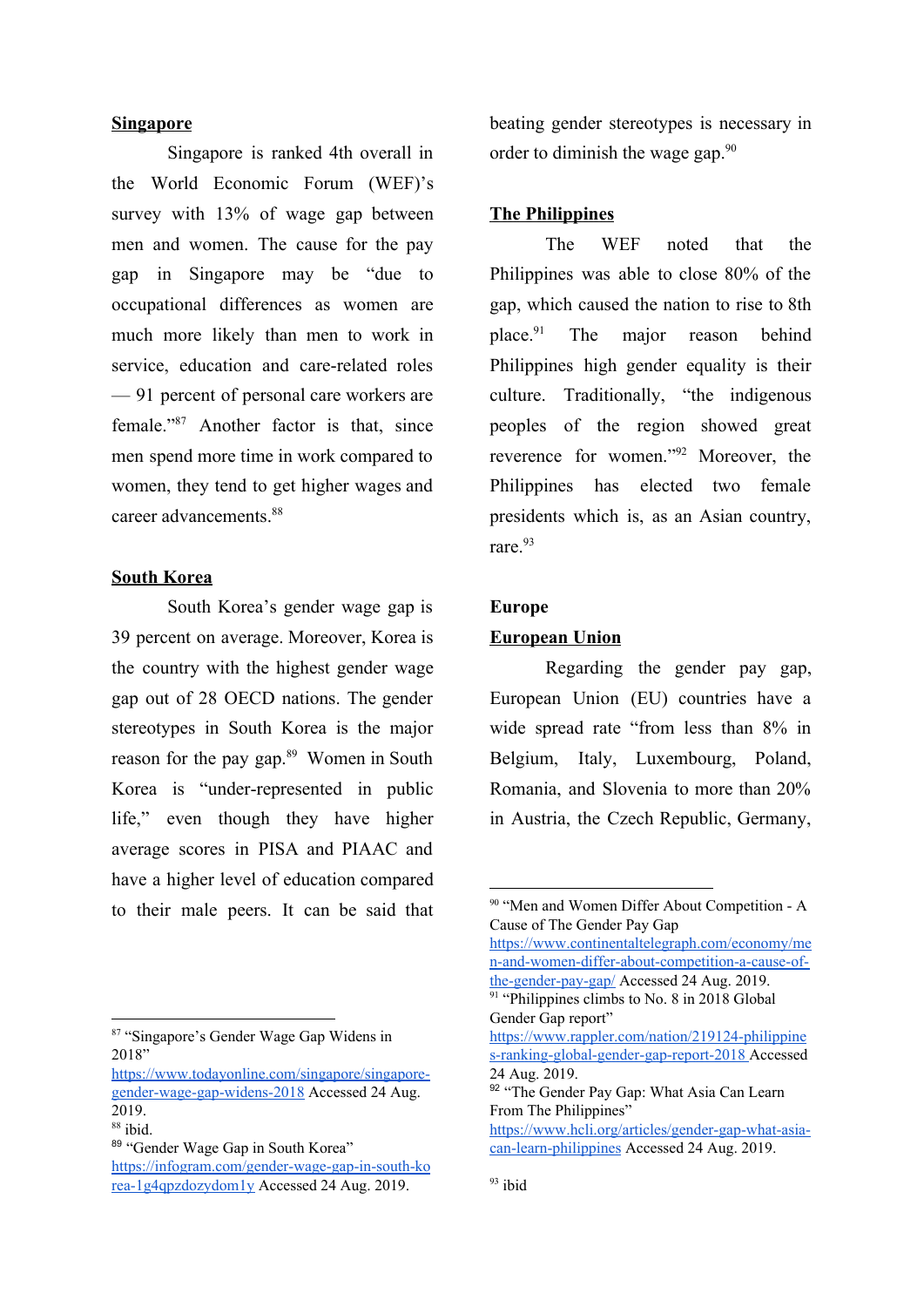Estonia and the United Kingdom"  $94$ . The EU has promoted Equal Pay Day, a day women have to work until they gain the same amount as male colleagues earn the previous year, in order to raise awareness on the gender pay gap between men and women<sup>95</sup>

#### **Belgium**

Belgium is one of the nations with the lowest gender pay gap in both Europe and the OECD, beating countries such as Sweden and Iceland, countries with the best reputation for gender equality. 2017 OECD research shows the median wage of Belgian man is 3.3% higher than women, while the average of the EU nations is  $19.2\%$ . In some labor, women are paid more by hour.

A law was created in Belgium in 2012, which "made it mandatory for the gender pay gap to be specifically taken into account when unions and employers negotiate their wage agreements"<sup>97</sup>. It also "requires the Federal labour service (SPF)

<sup>94</sup> "The gender pay gap situation in the EU | European Commission."

n.d[.https://ec.europa.eu/info/policies/justice-and-fu](https://ec.europa.eu/info/policies/justice-and-fundamental-rights/gender-equality/equal-pay/gender-pay-gap-situation-eu_en) [ndamental-rights/gender-equality/equal-pay/gender](https://ec.europa.eu/info/policies/justice-and-fundamental-rights/gender-equality/equal-pay/gender-pay-gap-situation-eu_en) [-pay-gap-situation-eu\\_en.](https://ec.europa.eu/info/policies/justice-and-fundamental-rights/gender-equality/equal-pay/gender-pay-gap-situation-eu_en) Accessed 23 Aug. 2019. 95 "European Equal Pay Day." 2019,[https://www.equalpayday.be/europa/.](https://www.equalpayday.be/europa/) Accessed 24 Aug. 2019.

to check and sign off job classifications on the basis of their gender neutrality", and urges companies with more than 50 employees to submit a report on gender gaps every two years, making Belgium have the lowest gender pay gap in Europe.

#### **Czech Republic**

Czech Republic being second highest country for gender pay gap marks 22% of difference between men and women in wage.

According to the Czech Statistical Office (CZSO), Czech's major situation in gender gap is due to the education opportunities and the differences in the role in labor. $99$  CZSO states the highest pay gap continues to exist between women and men due to the education in universities, on the average gap of 27.8%. Furthermore, research shows differences existing in Czech Republic is also shown in the representation of men and women in company management. Currently, only 7% of the managers at Czech firms are women . 100

Czech Republic has a legislation on equality of wages and "an Equal Pay Day has been organized by Business and Professional Women (BPW) since 2010."

<sup>&</sup>lt;sup>96</sup> "How Belgium is defeating the gender pay gap | The Independent." 5 Apr. 2018,

[https://www.independent.co.uk/news/world/europe/](https://www.independent.co.uk/news/world/europe/gender-pay-gap-belgium-how-fight-business-work-women-income-men-a8290321.html) [gender-pay-gap-belgium-how-fight-business-work](https://www.independent.co.uk/news/world/europe/gender-pay-gap-belgium-how-fight-business-work-women-income-men-a8290321.html)[women-income-men-a8290321.html](https://www.independent.co.uk/news/world/europe/gender-pay-gap-belgium-how-fight-business-work-women-income-men-a8290321.html). Accessed 24 Aug. 2019.  $97$  ibid.

<sup>98</sup> ibid.

<sup>&</sup>lt;sup>99</sup> "Equal Pay Day to challenge gender pay gap in the Czech ... - Expats.cz." 26 Mar. 2019, [https://news.expats.cz/praguejobs/equal-pay-day-to](https://news.expats.cz/praguejobs/equal-pay-day-to-challenge-gender-pay-gap-in-the-czech-republic/) [-challenge-gender-pay-gap-in-the-czech-republic/.](https://news.expats.cz/praguejobs/equal-pay-day-to-challenge-gender-pay-gap-in-the-czech-republic/) Accessed 24 Aug. 2019.

 $100$  ibid.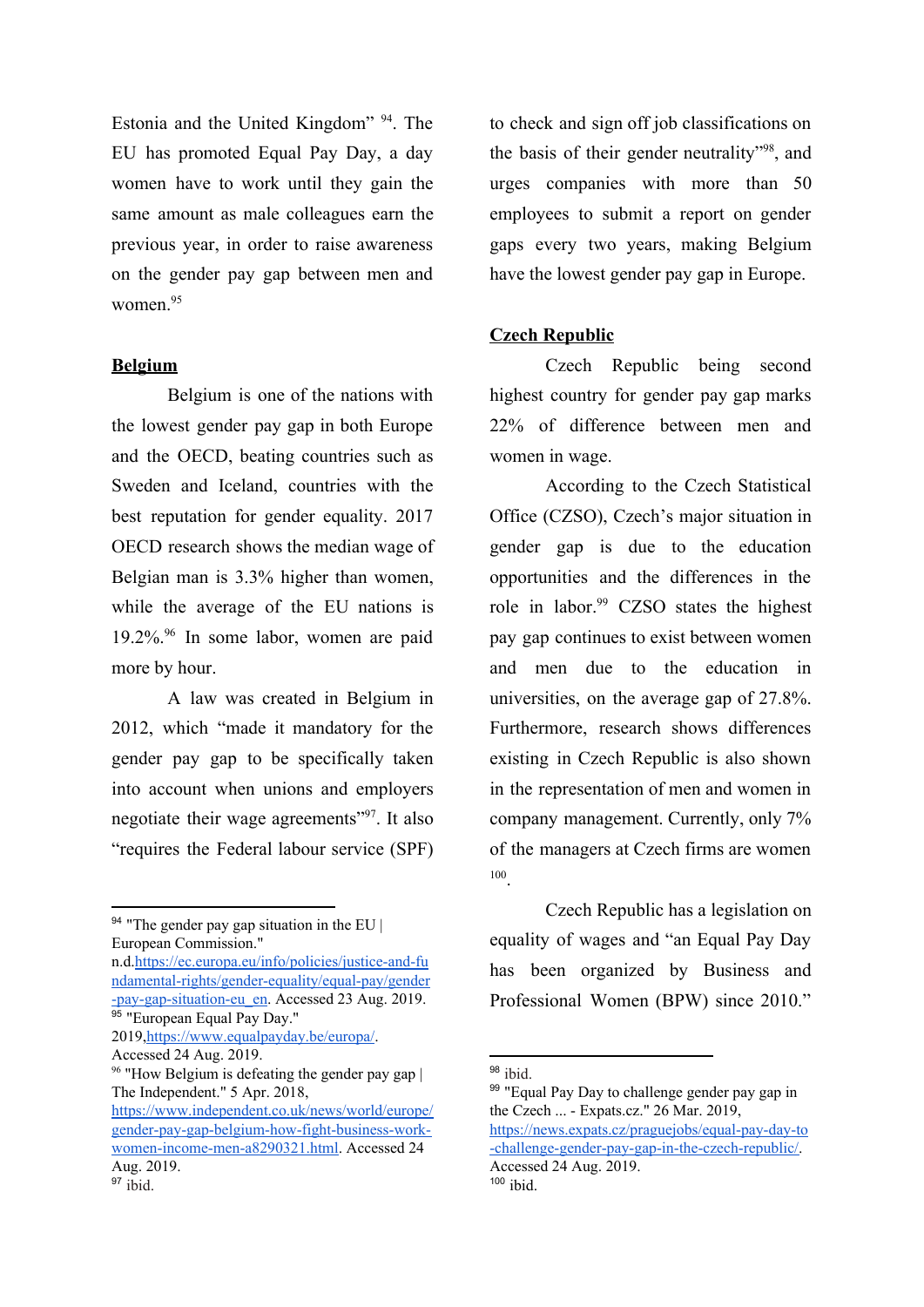$101$  However, equal pay is complex in Czech Republic. Case Laws do not exist regardless of the fact that there are apparent differences in pay. Employees with low pay are hesitant of suing their employers. Furthermore, it is difficult to prove that there is clear discrimination when it comes to payment. This is due to the social habit of not being open with the amount of payment they receive. Therefore, they are not aware of the unfairness existing in the company  $102$ . Many interference will continue to exist until gaining equal wage.

## **Estonia**

Estonia marks the highest gender pay gap in all European nations raging up to 25%.

The European commission has estimated that in 2012, Estonia made action plans to improve the high pay gap. Such plans are for example, improving the implementation of the existing Gender Equality Act such as the improvement of the collection of statistics, awareness raising, support of the work of the Gender Equality and Equal Treatment Commissioner, promoting gender mainstreaming especially in the field of education, analysing the organizational

<sup>102</sup> "The Policy on Gender Equality in the Czech Republic - European ...."

2015,[http://www.europarl.europa.eu/RegData/etude](http://www.europarl.europa.eu/RegData/etudes/IDAN/2015/510009/IPOL_IDA(2015)510009_EN.pdf) [s/IDAN/2015/510009/IPOL\\_IDA\(2015\)510009\\_E](http://www.europarl.europa.eu/RegData/etudes/IDAN/2015/510009/IPOL_IDA(2015)510009_EN.pdf) [N.pdf](http://www.europarl.europa.eu/RegData/etudes/IDAN/2015/510009/IPOL_IDA(2015)510009_EN.pdf). Accessed 24 Aug. 2019.

practices and pay systems in the public  $sector<sup>103</sup>$ .

Although such actions were stated, European Commision made a recommendation suggesting, even though the pay gap is the widest in the European Union and has increased recently, "[flexibility] in parental leave and a benefit system with a view to facilitating parents' return to the labour market was needed."<sup>104</sup> Furthermore, it states, "[better] pay transparency could help to better understand the reasons behind this high gender wage gap."<sup>105</sup>

## **France**

France has about 15% gender pay gap, higher than the average of European nations.

In 2018, the French government announced an action plan which consists of measures in order to ensure gender equality in workplaces. Out of the 10 measures, 5 are for gender pay gap and the other half are for sexual harassment.

Measures announced by the French government relating to gender pay gaps

2013,[https://www.equalsalary.org/wp-content/uplo](https://www.equalsalary.org/wp-content/uploads/2018/10/Tackling_Gender_Pay_Gap_European_Union_Report2014_ES_P21.pdf) [ads/2018/10/Tackling\\_Gender\\_Pay\\_Gap\\_European](https://www.equalsalary.org/wp-content/uploads/2018/10/Tackling_Gender_Pay_Gap_European_Union_Report2014_ES_P21.pdf) [\\_Union\\_Report2014\\_ES\\_P21.pdf](https://www.equalsalary.org/wp-content/uploads/2018/10/Tackling_Gender_Pay_Gap_European_Union_Report2014_ES_P21.pdf). Accessed 24 Aug. 2019.

<sup>104</sup> "European commission includes gender pay gap, R&D as ... - ERR News." 5 June. 2019, [https://news.err.ee/949246/european-commission-i](https://news.err.ee/949246/european-commission-includes-gender-pay-gap-r-d-as-areas-to-improve)

[ncludes-gender-pay-gap-r-d-as-areas-to-improve](https://news.err.ee/949246/european-commission-includes-gender-pay-gap-r-d-as-areas-to-improve). Accessed 24 Aug. 2019.  $105$ ibid.

 $101$  ibid.

<sup>&</sup>lt;sup>103</sup> "Tackling the gender pay gap in the European Union - Equal Salary."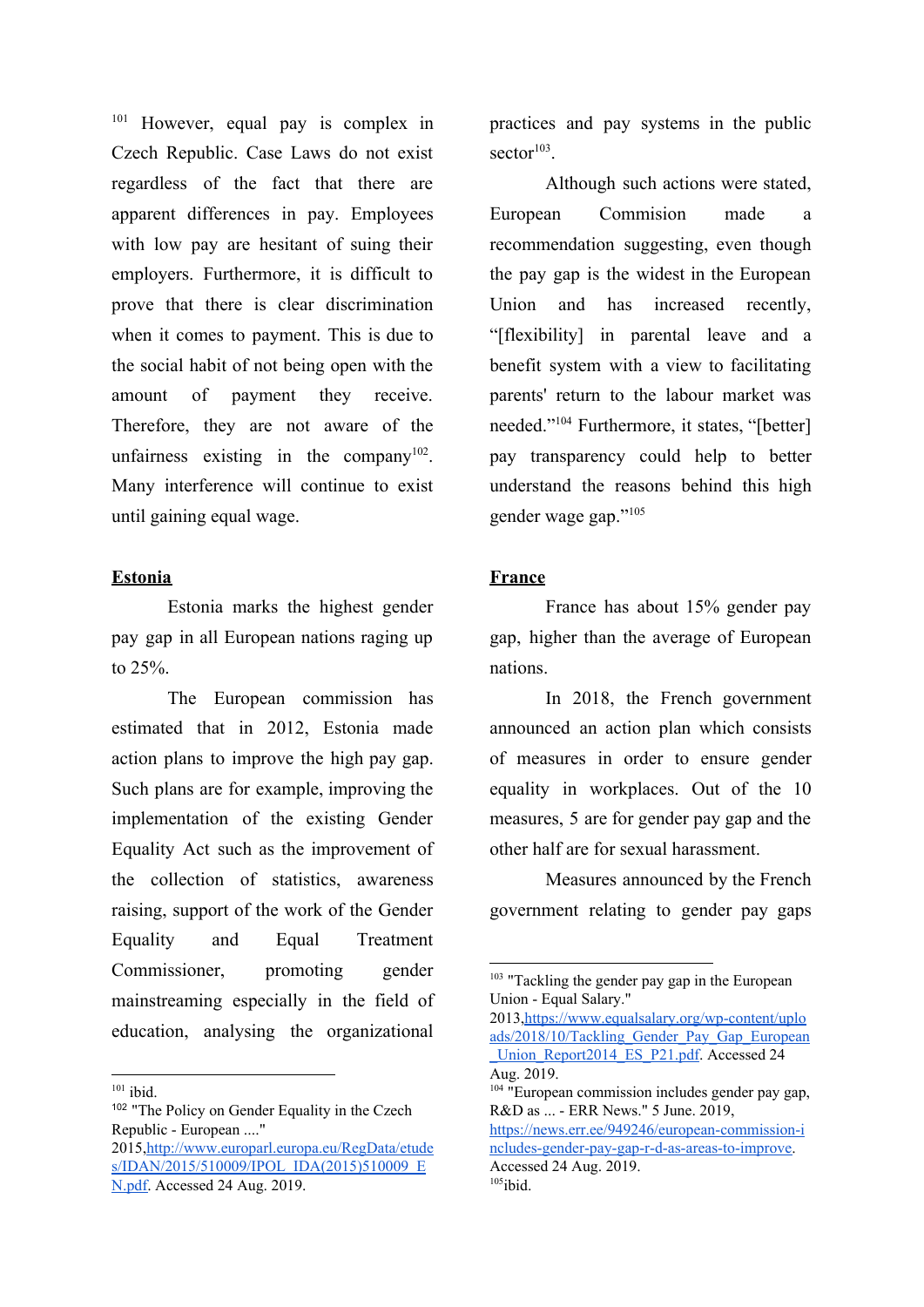include applying the principle of "equal pay for equal work". This requires companies to make their equal pay results transparent in order to fight against the gender pay gaps in woking environments.  $106$  In order to strengthen the policy and minimize gender pay gap as well as gender inequality, the French government has implemented the plan in the law on "the freedom to choose one's professional future" dated 5 September 2018. Further precisions on what is expected from companies have been recently given in an administrative decree dated 8 January  $2019^{107}$ . Moreover, the creation of the equal pay index, which was made in effort to minimize the gender pay gap, has been successful<sup>108</sup>

Although France is still a country with high gender pay gap, the nation has implemented new policies and new thoughts in order to combat gender inequality.

## **Romania**

Although there was a fall in the operation of the country in 1989, which led to a stop of the promotion of gender equality in the 20th century, Romania has

<sup>106</sup> "Closing the Gender Pay Gap in France: Get Ready | Orrick ... - JD Supra." 14 Feb. 2019, [https://www.jdsupra.com/legalnews/closing-the-ge](https://www.jdsupra.com/legalnews/closing-the-gender-pay-gap-in-france-83487/) [nder-pay-gap-in-france-83487/.](https://www.jdsupra.com/legalnews/closing-the-gender-pay-gap-in-france-83487/) Accessed 27 Aug. 2019.  $107$  ibid.

promoted policies for equal rights and equal pay for women.

Currently, Romania is estimated to have the lowest gender pay gap in Europe of approximately 5%. However, "Romania is one of the few countries in the EU where women's employment rate has fallen slightly since 2000, settling around 58%, compared to 75% of male employees, a rate that grew over the past 5 vears." $109$ . The fact that women's employment rate is lower than that of men's in Romania could relate to the gender pay gap in this country. On the other hand, it has been estimated that Romania's low gender pay gap is due to the increase of women's working opportunity.

## **United Kingdom**

United Kingdom has a gender wage gap of around 20%, being one of the highest countries in unequal payment.

Gender pay reporting requirements, introduced as a part of the Equality Act 2010, was put into action in 2017. This requires all employers with 250 or more staff to report pay, bonuses and other data on a government's website<sup>110</sup>. Although

 $108$  ibid.

<sup>&</sup>lt;sup>109</sup> "smartree analysis: in romania, the average gender pay gap is 5 ...." 4 May. 2018, [https://actmedia.eu/daily/smartree-analysis-in-roma](https://actmedia.eu/daily/smartree-analysis-in-romania-the-average-gender-pay-gap-is-5-below-the-eu-average/75279) [nia-the-average-gender-pay-gap-is-5-below-the-eu](https://actmedia.eu/daily/smartree-analysis-in-romania-the-average-gender-pay-gap-is-5-below-the-eu-average/75279)[average/75279.](https://actmedia.eu/daily/smartree-analysis-in-romania-the-average-gender-pay-gap-is-5-below-the-eu-average/75279) Accessed 24 Aug. 2019.

<sup>110</sup> "Gender Pay Gap: women still short-changed in the UK - Financial Times." 23 Apr. 2019, <https://ig.ft.com/gender-pay-gap-UK-2019/>. Accessed 24 Aug. 2019.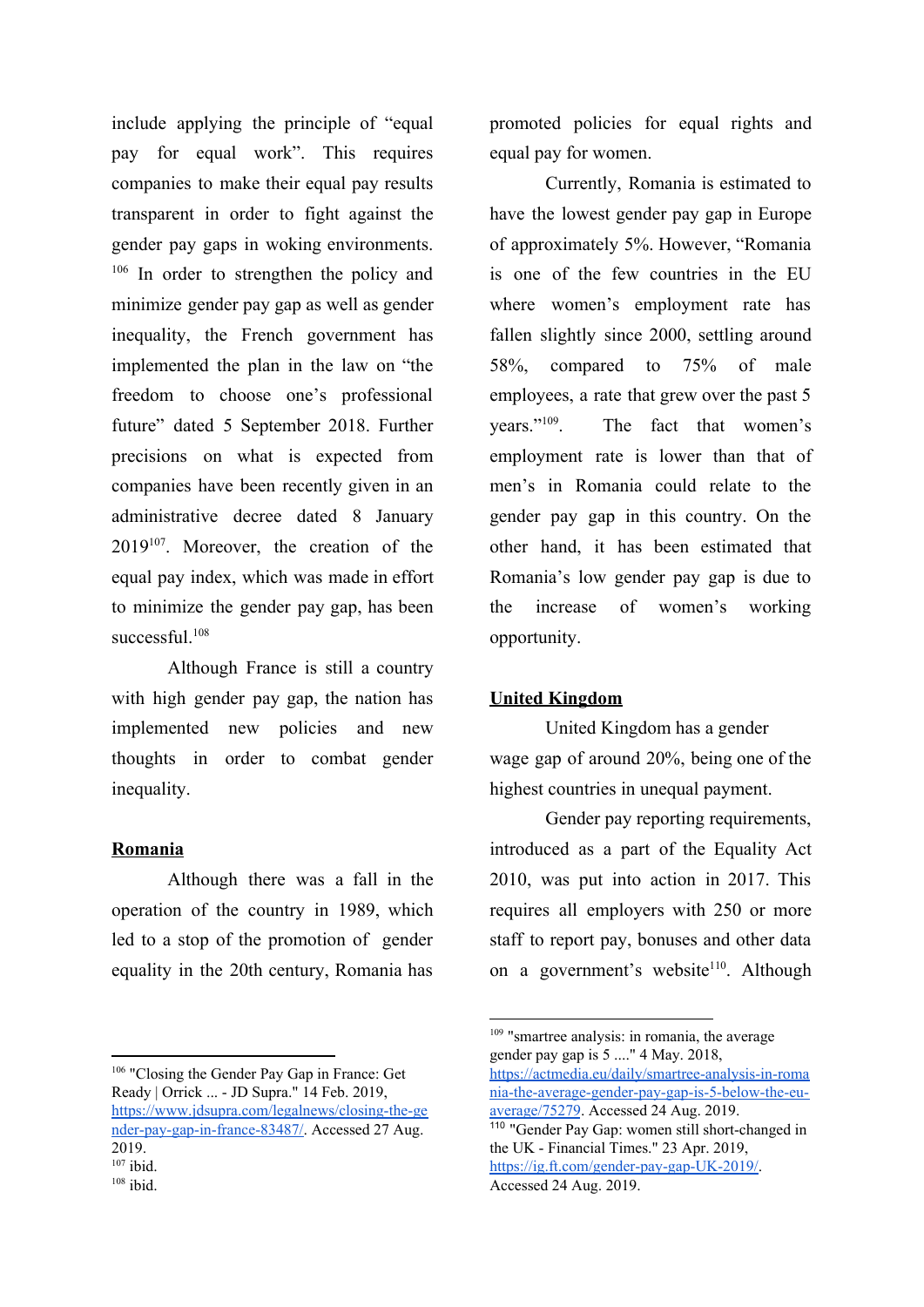policy makers wished for transparency and improvement of the pay gap through the implementation of this requirement, there has not been much improvement. The pay gap only shrunk from 9.7% (2017) to 9.6% (2018); furthermore, it is discovered that more than a quarter of the companies pay women over 20% less than men by hour. 111

Before the deadline of the recent report, British women such as women from lawmakers encouraged women to talk about their unfairness in salaries. British women took action by starting a #PayMeToo hashtag campaign in an attempt to encourage employees to talk to one another about how much they are paid, wishing for equal pay in the United Kingdom.<sup>112</sup>

#### **Oceania**

#### **Australia**

The principle of "equal pay for equal work"<sup>113</sup> has been introduced in Australia in 1969, and in 1984, a law which bans gender discrimination was first passed.<sup>114</sup> However, according to data in 2019 by the Workplace Gender Equality

Agency, women earn 14% less than their male counterparts in Australia; Australia's gender pay gap has been wavering in between 14% and 19% for the past 20 years. $115$  According to a report created by the Commonwealth of Australia in 2016, The Australian Services Union (ASU) remarked, "legislative changes introducing equal remuneration for work of equal or comparable value into the Fair Work Act 2009 achieved some success in ameliorating unequal pay." $116$  Australia has been making actions in order to combat the gender pay gap, and will be making more improvements in the future.

#### **New Zealand**

In New Zealand, the Equal Pay Act 1972 "requires that men and women doing work requiring the same, or substantially similar, skill, effort, responsibility and working conditions are paid the same."<sup>117</sup> Although New Zealand has an Equal Pay Act as such, the gender pay gap still exists in the country.

 $111$  ibid.

<sup>112</sup> "Britain Aims to Close Gender Pay Gap With Transparency and Shame ...." 4 Apr. 2018, [https://www.nytimes.com/2018/04/04/business/brit](https://www.nytimes.com/2018/04/04/business/britain-gender-pay-gap.html) [ain-gender-pay-gap.html](https://www.nytimes.com/2018/04/04/business/britain-gender-pay-gap.html). Accessed 24 Aug. 2019. <sup>113</sup> "Spotlight on the Gender Pay Gap in Australia" 2018,

[https://www.bakermckenzie.com/en/insight/publica](https://www.bakermckenzie.com/en/insight/publications/2018/06/spotlight-on-the-gender-pay-gap-in-australia) [tions/2018/06/spotlight-on-the-gender-pay-gap-in-a](https://www.bakermckenzie.com/en/insight/publications/2018/06/spotlight-on-the-gender-pay-gap-in-australia) [ustralia](https://www.bakermckenzie.com/en/insight/publications/2018/06/spotlight-on-the-gender-pay-gap-in-australia) Accessed 24 Aug. 2019.  $114$  ibid.

<sup>115</sup> "Australia's Gender Pay Gap Statistics" 15 Aug 2019,

[https://www.wgea.gov.au/data/fact-sheets/australia](https://www.wgea.gov.au/data/fact-sheets/australias-gender-pay-gap-statistics) [s-gender-pay-gap-statistics](https://www.wgea.gov.au/data/fact-sheets/australias-gender-pay-gap-statistics) Accessed 24 Aug. 2019. <sup>116</sup> "Chapter 3---Narrowing the gender pay gap" 29 Apr 2016,

[https://www.aph.gov.au/parliamentary\\_business/co](https://www.aph.gov.au/parliamentary_business/committees/senate/economics/economic_security_for_women_in_retirement/Report/c03) [mmittees/senate/economics/economic\\_security\\_for](https://www.aph.gov.au/parliamentary_business/committees/senate/economics/economic_security_for_women_in_retirement/Report/c03) women in retirement/Report/c03 Accessed 24 Aug. 2019.

<sup>117</sup> "Gender pay gap" 2019,

[https://www.employment.govt.nz/hours-and-wages](https://www.employment.govt.nz/hours-and-wages/pay/pay-equity/gender-pay-gap/) [/pay/pay-equity/gender-pay-gap/](https://www.employment.govt.nz/hours-and-wages/pay/pay-equity/gender-pay-gap/) Accessed 24 Aug. 2019.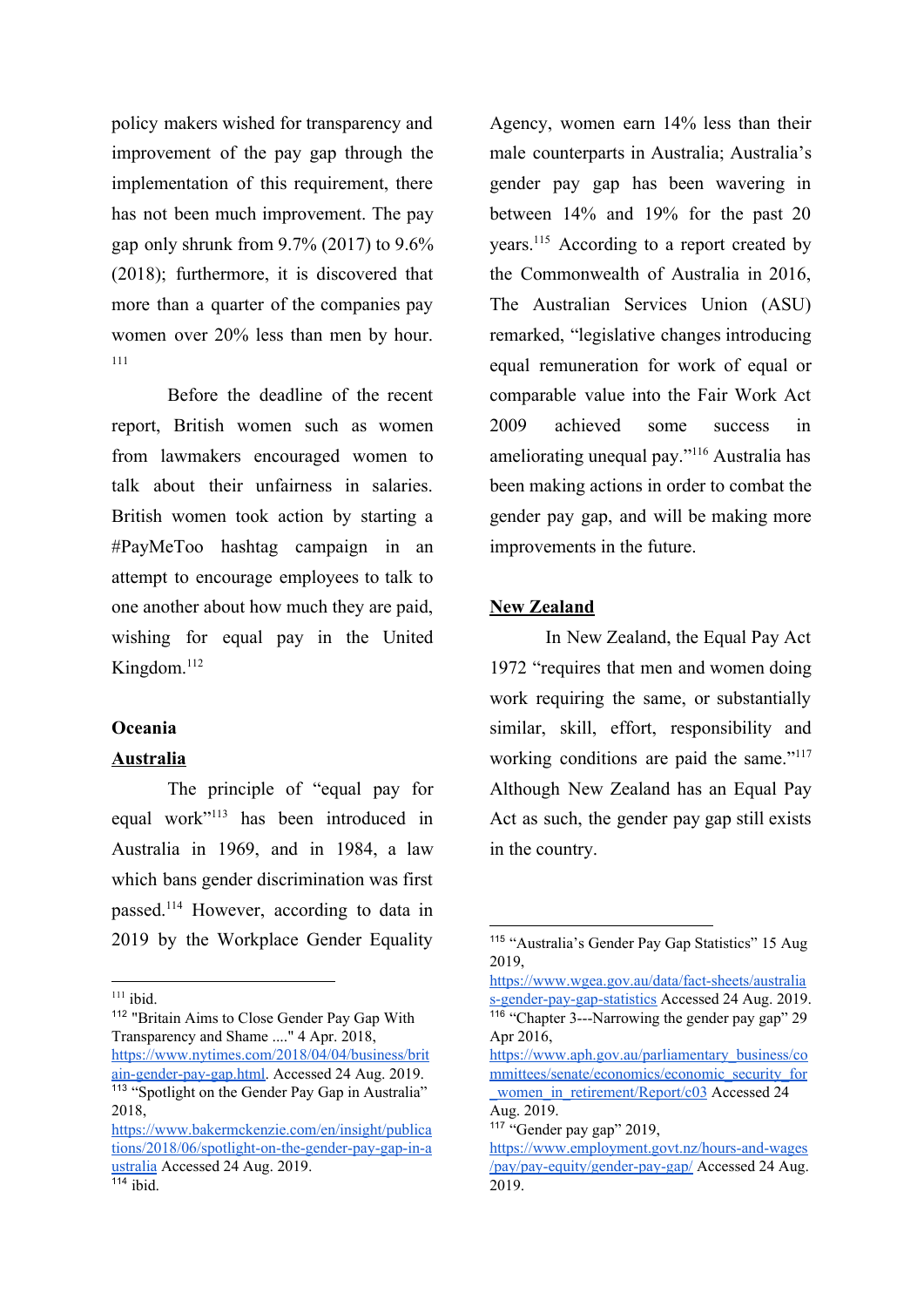On August 21st 2019, StatsNZ announced that the gender pay gap in New Zealand was  $9.3\%$ .<sup>118</sup> Although the number itself has decreased from 1998 when it was 16.3%, further improvement has stalled in the last 10 years. $119$  According to the New Zealand Herald $120$ , the Prime Minister has stated disappointment in the stalling of the gender pay gap following this result. New Zealand is required to make further movements in order to eliminate the gender pay gap.

## **Papua New Guinea**

According to the UNFPA, addressing gender inequality in Papua New Guinea is "a major challenge."<sup>121</sup> In Papua New Guinea, "Violence against women is unacceptably high $"122$  and Papua New Guinea's "systems of family and community relationships often exclude women from leadership and decision making roles." $123$  Addressing the gender pay gap in this nation would require

[https://www.nzherald.co.nz/nz/news/article.cfm?c\\_](https://www.nzherald.co.nz/nz/news/article.cfm?c_id=1&objectid=12260639) [id=1&objectid=12260639](https://www.nzherald.co.nz/nz/news/article.cfm?c_id=1&objectid=12260639) Accessed 24 Aug. 2019. <sup>121</sup> "Gender equality" 2019,

## **The Americas**

## **Argentina**

Argentina holds a similar stance to Brazil; Argentina has a law that requires equal pay, but has a wide gender pay gap.  $124$  Poll results from the Thomson Reuters Foundation show that only 37% of women are confident that they have the same job opportunities as men. $^{125}$  Thus, the lack of equal job opportunities for women may be the cause of the gender pay gap in Argentina.

## **Brazil**

According to Paula Tavares, a Brazilian lawyer and senior legal and gender specialist, "Brazil prohibits gender discrimination in hiring." $126$  However, issues on the gender pay gap and the rights of women upon recruitment remain. Women are allowed to work in nearly all the jobs that men work in. However,

[https://www.bakermckenzie.com/en/insight/publica](https://www.bakermckenzie.com/en/insight/publications/2018/06/spotlight-on-the-gender-pay-gap-in-latin-america) [tions/2018/06/spotlight-on-the-gender-pay-gap-in-l](https://www.bakermckenzie.com/en/insight/publications/2018/06/spotlight-on-the-gender-pay-gap-in-latin-america) [atin-america](https://www.bakermckenzie.com/en/insight/publications/2018/06/spotlight-on-the-gender-pay-gap-in-latin-america) Accessed 24 Aug. 2019 <sup>125</sup> "Argentina The 5 key issues facing women working in the G20", 2015 <http://poll2015.trust.org/country/?id=argentina> Accessed 28 October 2019 <sup>126</sup> "How Does Brazilian Law See Women" 20 Mar 2017, [https://blogs.worldbank.org/latinamerica/how-does-](https://blogs.worldbank.org/latinamerica/how-does-brazilian-law-see-women)

 $118$  ibid.

 $119$  ibid.

<sup>120</sup> "Prime Minister Jacinda Ardern says Government has 'more work to do' on gender pay gap" 21 Aug 2019,

<https://png.unfpa.org/en/topics/gender-equality-12> Accessed 24 Aug. 2019.

<sup>122</sup> "ADDRESSING GENDER INEQUALITY IN PAPUA NEW GUINEA" 2019,

[https://institute.mercy.org.au/addressing-gender-ine](https://institute.mercy.org.au/addressing-gender-inequality-in-papua-new-guinea/) [quality-in-papua-new-guinea/](https://institute.mercy.org.au/addressing-gender-inequality-in-papua-new-guinea/) Accessed 24 Aug. 2019.

making legislations protecting women's right as its first step.

<sup>&</sup>lt;sup>124</sup> "Spotlight on the Gender Pay Gap in Latin America" , 14 Jun 2018

[brazilian-law-see-women](https://blogs.worldbank.org/latinamerica/how-does-brazilian-law-see-women) Accessed 24 Aug. 2019.

 $123$  ibid.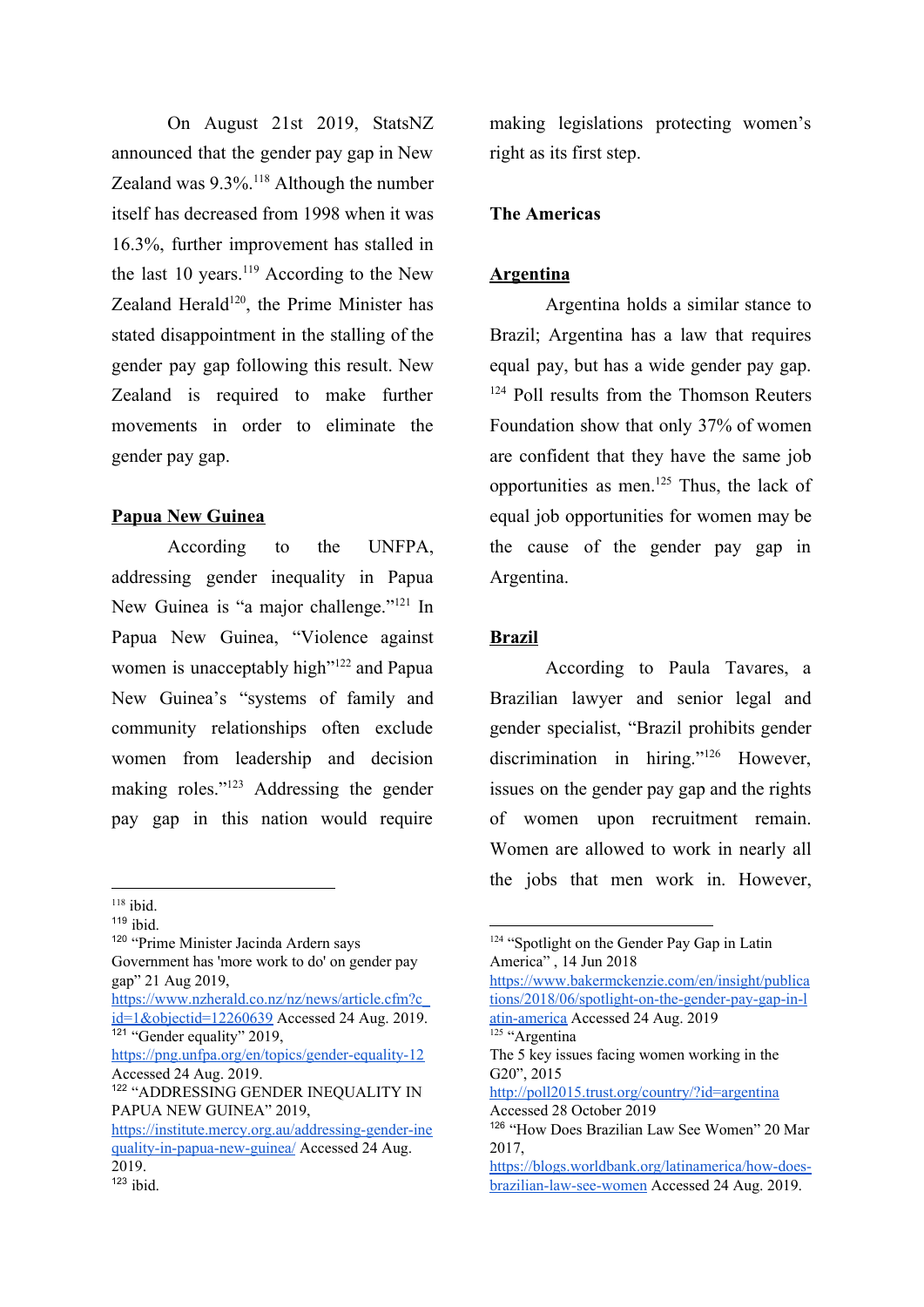women are restricted against working for jobs that require heavy lifting. In Brazil, "the Consolidation of Labor Laws prohibits the employment of women for tasks requiring muscle strength in excess of 20kg for continuous work or 25kg for occasional work." $127$  However, this law is simply gender discriminatory, as 20~25kg is "only the average weight of a 5-year-old child." $128$  Brazil is required to reconsider its laws that possibly includes gender discrimination, as this is stopping women from working in the same jobs as men.

Furthermore, Brazil has an unequal system between men and women in leaving work for childcare. The Brazilian law entitles mothers "to maternity leave for a maximum of six months," $129$  whereas fathers' "paternity leave spans for only 20 days."<sup>130</sup> This rule affects women upon recruitment, as this will make employers more likely to choose young male candidates as opposed to young female candidates. Brazil is required to eradicate this inequality in order to eliminate the gender pay gap.

## **Canada**

Canada has a law that makes paying women less than men illegal. However, Canada has a gender pay gap that still needs to be closed. According to

 $130$  ibid.

2016 OECD data, "Canada is ranked as having the 8th highest gender pay gap out of a list of 43 countries."<sup>131</sup>

The government of Canada believes that achieving gender equality would benefit not just women, but all Canadians, since it would make many families prosper. Canada has released a "proactive pay equity legislation for the federal jurisdiction"<sup>132</sup> in October 2018. This legislation ensures "that women and men working in federally regulated workplaces, including the federal private sector, the federal public service, Parliamentary workplaces and Ministers' offices, receive equal pay for work of equal value." $133$  As a part of this measure, a " Pay Equity Commissioner" will be sent from the Canadian Human Rights Commission, and this commissioner will receive funding and the right to conduct enforcements such as initiating audits, conducting investigations, and issuing orders as well as "administrative monetary penalties."  $134$  Applying this legislation to all Canadians would certainly be an

[https://www.canadianwomen.org/the-facts/the-wag](https://www.canadianwomen.org/the-facts/the-wage-gap/) [e-gap/](https://www.canadianwomen.org/the-facts/the-wage-gap/) Accessed 24 Aug. 2019. <sup>132</sup> "Government of Canada introduces historic proactive pay equity legislation" 29 Oct 2018, [https://www.canada.ca/en/employment-social-devel](https://www.canada.ca/en/employment-social-development/news/2018/10/government-of-canada-introduces-historic-proactive-pay-equity-legislation.html) [opment/news/2018/10/government-of-canada-intro](https://www.canada.ca/en/employment-social-development/news/2018/10/government-of-canada-introduces-historic-proactive-pay-equity-legislation.html) [duces-historic-proactive-pay-equity-legislation.htm](https://www.canada.ca/en/employment-social-development/news/2018/10/government-of-canada-introduces-historic-proactive-pay-equity-legislation.html) [l](https://www.canada.ca/en/employment-social-development/news/2018/10/government-of-canada-introduces-historic-proactive-pay-equity-legislation.html) Accessed 24 Aug. 2019.  $133$  ibid.

 $127$  ibid.

 $128$  ibid.

 $129$  ibid.

<sup>&</sup>lt;sup>131</sup> "The Facts about the Gender Wage Gap in Canada" 2019,

 $134$  ibid.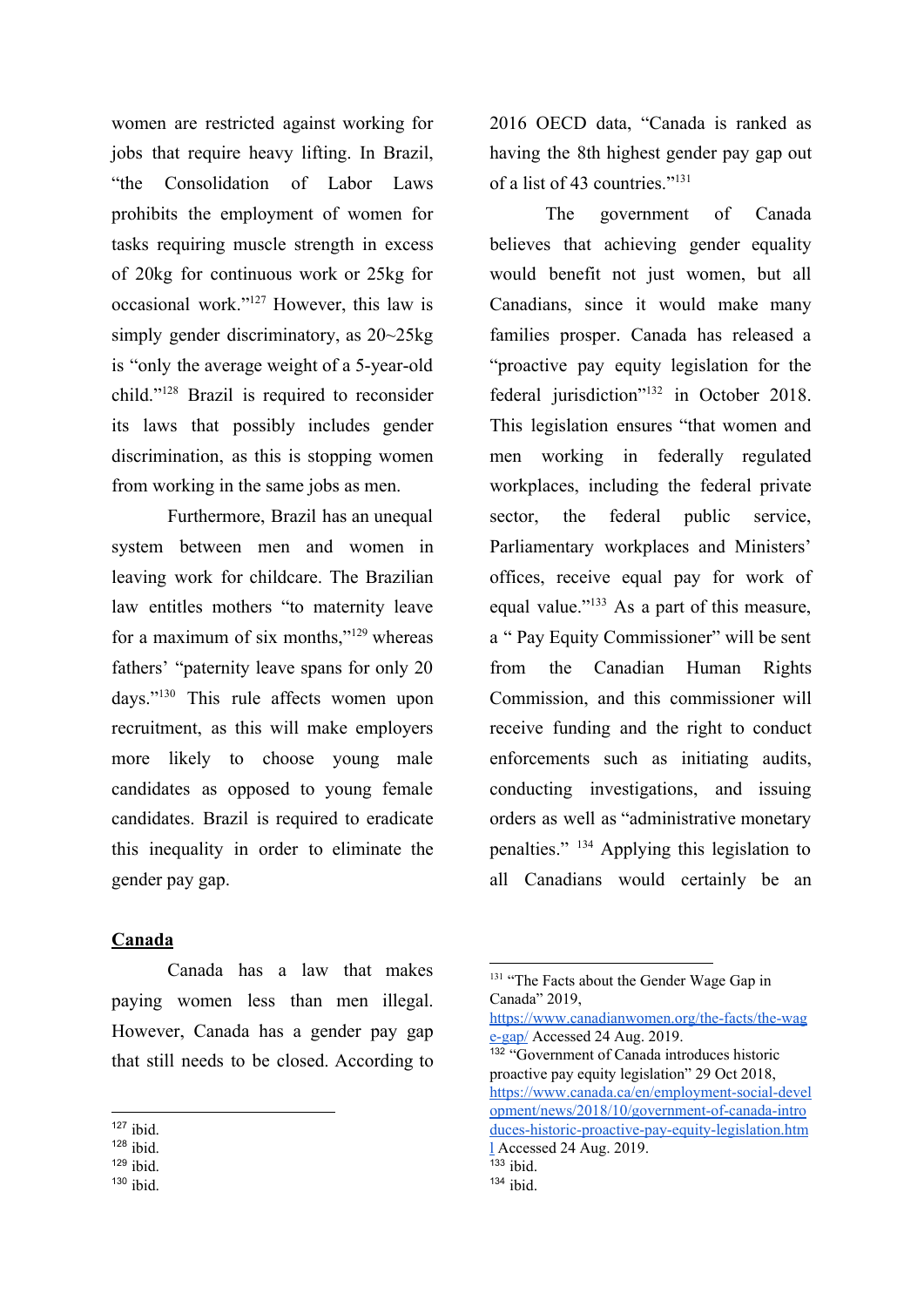effective way to address the gender pay gap in Canada.

#### **Colombia**

Similar to Brazil, Mexico, and Venezuela, Colombia has a law that requires women to be paid equally to men. Colombia ranked 32th out of 144 countries for women's economic participation and opportunities on a report by the World Economic Forum in 2017. This result is better than that of other Latin American countries. Furthermore, Colombia ranks in the middle tier along with other Latin American countries on the gender pay gap. 135

## **Cuba**

In Cuba, women make up 66% percent of the labor force. Cuba reaffirmed that it needs to continue making an effort to achieve gender equality back in September 2015. Cuba said that "it will continue to work to change cultural patterns so that men and women share the care of their family." $136$  As an example, Cuba pledged to add more women in "decision-making positions in government."<sup>137</sup> Furthermore, Cuba reflected that their overall past effort had

some achievements, but was mostly "fragile and insufficient."<sup>138</sup> Cuba confirmed that "the full realization of gender equality and the empowerment of women requires a more just and equitable international order that eradicates poverty and hunger, puts an end to conflicts, favours human beings above capital, and preserves the environment."<sup>139</sup> Whether Cuba has made further progress since then has been unclear.

## **Mexico**

According to 2018 OECD data, women in Mexico earn 86% of the payment their male counterparts earn.<sup>140</sup> Although this means that the gender pay gap in Mexico is around the same level or slightly smaller than Canada and the US, data from the World Bank in 2018 shows that only 55% of women participate in the labor force.<sup>141</sup>

Mexico has been making "significant progress in achieving gender equality" $142$  by strengthening laws on gender equality and increasing public resources. The National Development Plan

<sup>142</sup> UN Women, "Mexico" 2019,

<sup>135</sup> ibid.

<sup>&</sup>lt;sup>136</sup> "Cuba reaffirms ongoing efforts to equalize women's and men's roles at home and numbers of women in government decision-making" 27 Sep 2015,

[https://www.unwomen.org/en/get-involved/step-it](https://www.unwomen.org/en/get-involved/step-it-up/commitments/cuba)[up/commitments/cuba](https://www.unwomen.org/en/get-involved/step-it-up/commitments/cuba) Accessed 24 Aug. 2019.  $137$  ibid.

 $138$  ibid.

 $139$  ibid.

<sup>140</sup> "Gender wage gap" 2019, [https://data.oecd.org/earnwage/gender-wage-gap.ht](https://data.oecd.org/earnwage/gender-wage-gap.htm#indicator-chart)

[m#indicator-chart](https://data.oecd.org/earnwage/gender-wage-gap.htm#indicator-chart) Accessed 24 Aug. 2019. <sup>141</sup> "Ratio of female to male labor force participation rate (%) (national estimate)" 2019,

[https://data.worldbank.org/indicator/SL.TLF.CACT](https://data.worldbank.org/indicator/SL.TLF.CACT.FM.NE.ZS) [.FM.NE.ZS](https://data.worldbank.org/indicator/SL.TLF.CACT.FM.NE.ZS) Accessed 24 Aug. 2019.

<https://lac.unwomen.org/en/donde-estamos/mexico> Accessed 24 Aug. 2019.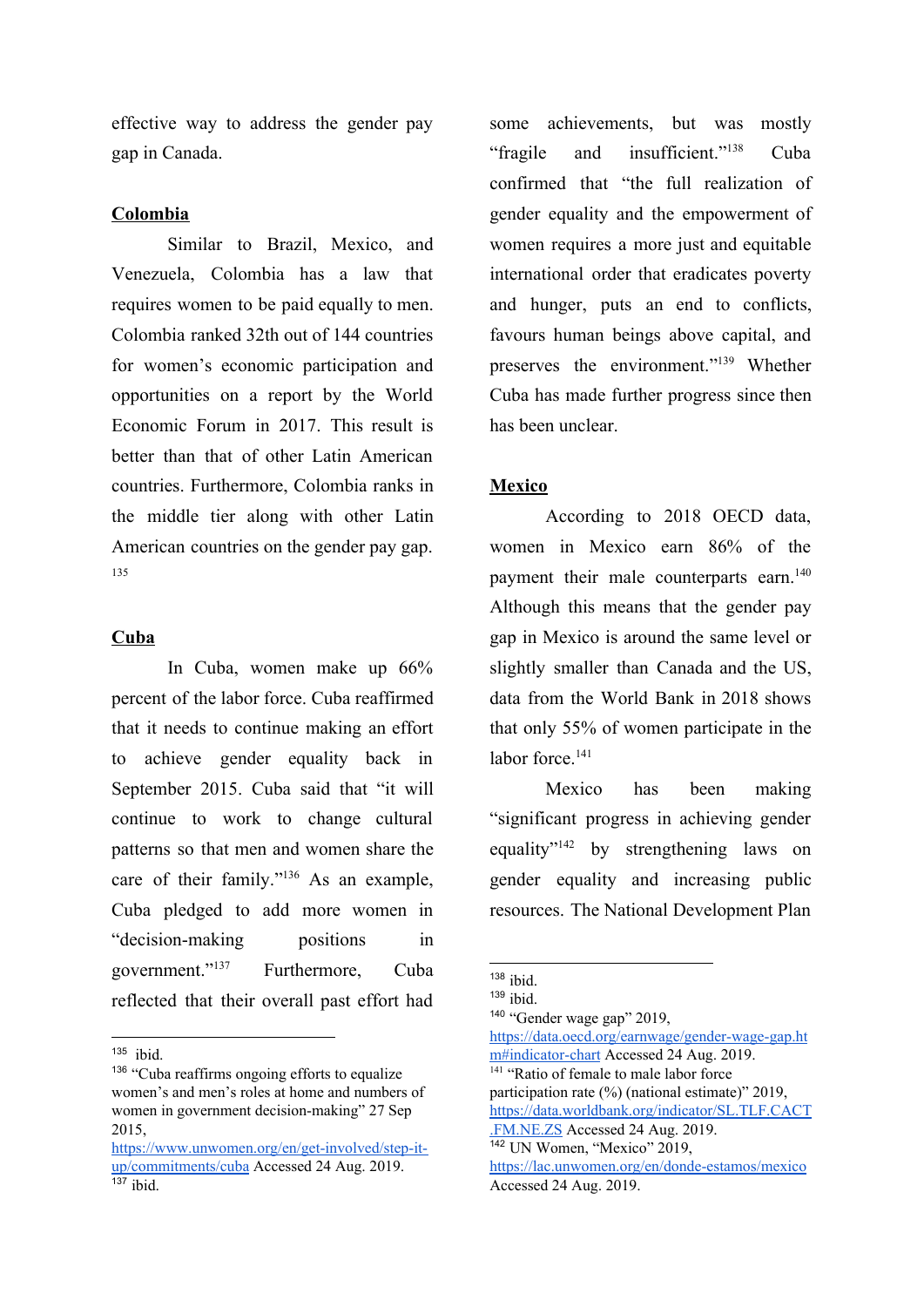(2013-2018) mainstreamed "gender equality and women's empowerment in all its areas," $143$  and the National Gender Equality Policy (2013-2018) focused "on advancing substantive equality." <sup>144</sup>

## **USA**

The United States has banned unequal pay in the Equal Pay Act of 1963.  $145$  However, as women still earn only  $80\%$ of what their male counterparts earn, additional measures have been taken among states. In some states of the US, employers are prohibited to ask job applicants about their previous wage. This prevents female applicants from continuing to receive lower wages than men due to the fact that they had been paid less than men in their former workplaces from gender discrimination. California, Massachusetts, New York City and Puerto Rico are among the jurisdictions which have already implemented this restriction, and "similar measures are under consideration in more than 20 other states."<sup>146</sup> This measure helps prevent employers from determining an employee's salary based on the employee's past salary, putting an end to a cycle of gender discriminatory wages.

<sup>145</sup> "Equal pay day: How do we close the gender pay gap?" 2 Apr. 2019. [https://www.bbc.com/news/world-us-canada-47753](https://www.bbc.com/news/world-us-canada-47753007) [007](https://www.bbc.com/news/world-us-canada-47753007) Accessed 24 Aug. 2019.  $146$  ibid.

The US also has an equal pay day to recognize the gender pay gap in their nation. The next equal pay day in the US is March 31st, 2019. According to the National Committee on Pay Equity, this date shows the additional days women would have to work in an year in order to achieve the same pay as men. This day was created in 1996 in order to raise public awareness The "Equal Pay Day was originated by the National Committee on Pay Equity (NCPE) in 1996 as a public awareness event "to illustrate the gap between men and women's wages." <sup>147</sup>

## **Venezuela**

Venezuela's situation on the gender pay gap is better than most other countries in Latin America. According to data from the World Economic Forum in 2017, Venezuela ranks 48th out of 144 countries on the gender pay gap, whereas most Latin American countries are in the middle tier. Venezuela has a law that requires equal pay between men and women.<sup>148</sup>

# **Examples of Possible Discussion Topics**

 $143$  ibid.

 $144$  ibid.

<sup>&</sup>lt;sup>147</sup> "National Committee on Pay Equity" 2019, <https://www.pay-equity.org/day.html> Accessed 24 Aug. 2019.

<sup>148</sup> "Spotlight on the Gender Pay Gap in Latin America" , 14 Jun 2018

[https://www.bakermckenzie.com/en/insight/publica](https://www.bakermckenzie.com/en/insight/publications/2018/06/spotlight-on-the-gender-pay-gap-in-latin-america) [tions/2018/06/spotlight-on-the-gender-pay-gap-in-l](https://www.bakermckenzie.com/en/insight/publications/2018/06/spotlight-on-the-gender-pay-gap-in-latin-america) [atin-america](https://www.bakermckenzie.com/en/insight/publications/2018/06/spotlight-on-the-gender-pay-gap-in-latin-america) Accessed 24 Aug. 2019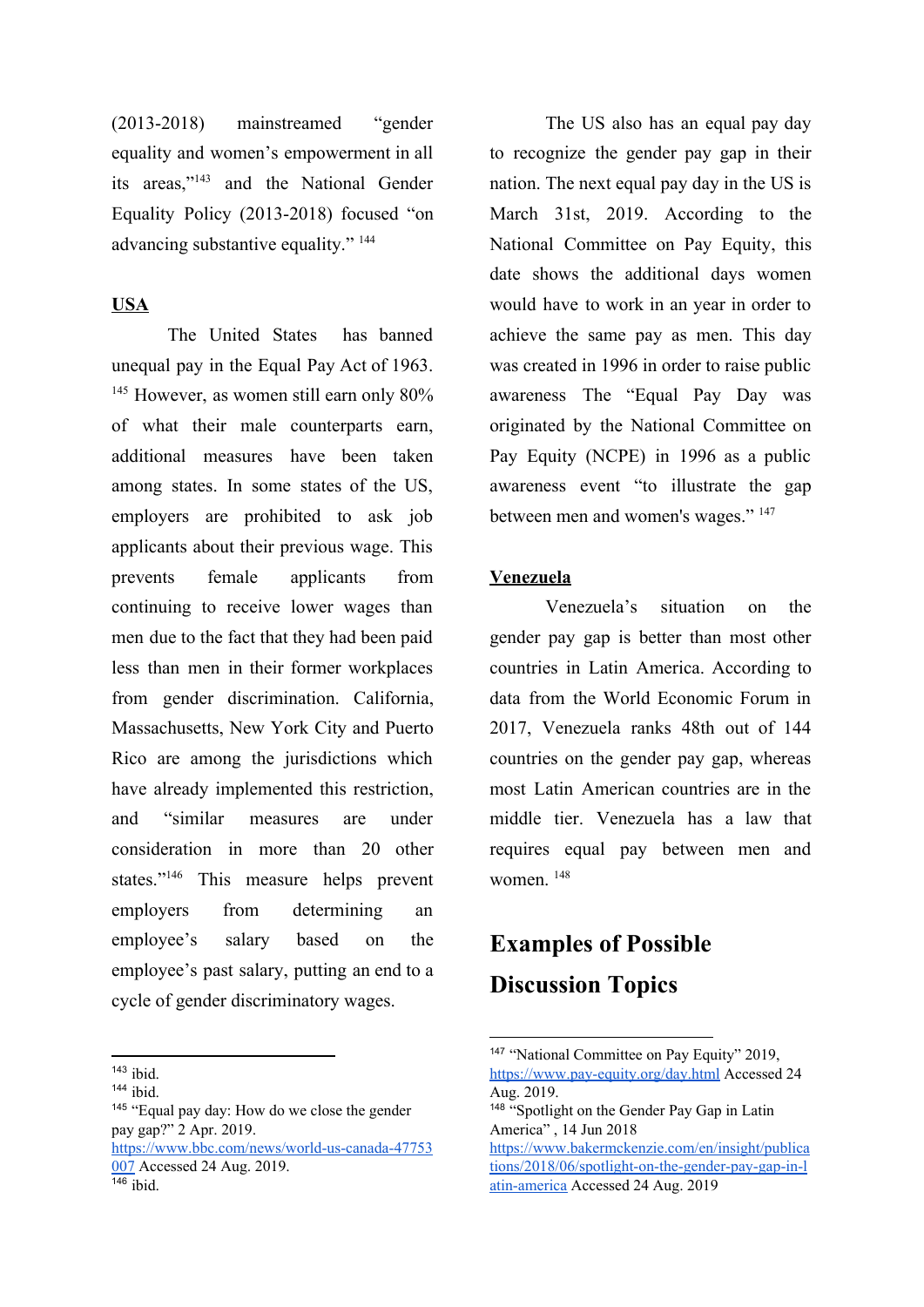- The influence of culture and religion on the gender pay gap 男女の賃金差における、文化と 宗教の影響
- Education on STEM subjects and their correlation to the gender pay gap

男女の賃金差と、STEM教育と の相関関係

- Informal sectors and their correlation to the gender pay gap 男女の賃金差と、非公式的な経 済部門との相関関係
- The lack of female leaders 女性リーダーの不足

## **Questions to Consider**

• Does your country have laws that ensure women receive equal pay as men?

自国に男女が平等な賃金を得る ことを保証する法律はあるか。

- How large is your country's gender pay gap? 自国の男女の賃金差はどれくら いか。
- Does your country have an equal education system for both genders? Why/ Why not? If not, what will your nation do about it in the future?

自国には男女に平等な教育制度 があるか。なぜそうか。もしな ければ、自国はそれに対して将 来どうするつもりか。

- What is your country's culture? How does it affect the gender pay gap in your country? 自国の文化はどんなか。男女の 賃金差に対して、自国の文化は どのような影響を及ぼしている か。
- Does your country have an informal sector? How does it affect your country's economy and the gender pay gap?

自国に非公式な経済部門はある か。ある場合、自国の経済と男 女の賃金差に対してどのような 影響を及ぼしているか。

# **Chair Recommendation**

In any conference, delegates must remember to stay consistent with their nation's stance. As delegates are full of ideas on solving the gender pay gap in the conference, the chairs can predict that some delegates may start straying from their nation's stance and start tackling the elimination of the gender pay gap from a global perspective. Although this perspective is indeed crucial in resolving international issues, chairs must remind delegates that the UN is a place where delegations discuss international matters based on their country's needs. Delegates are required to balance their own country's needs first and foremost, and then consider the needs of other countries.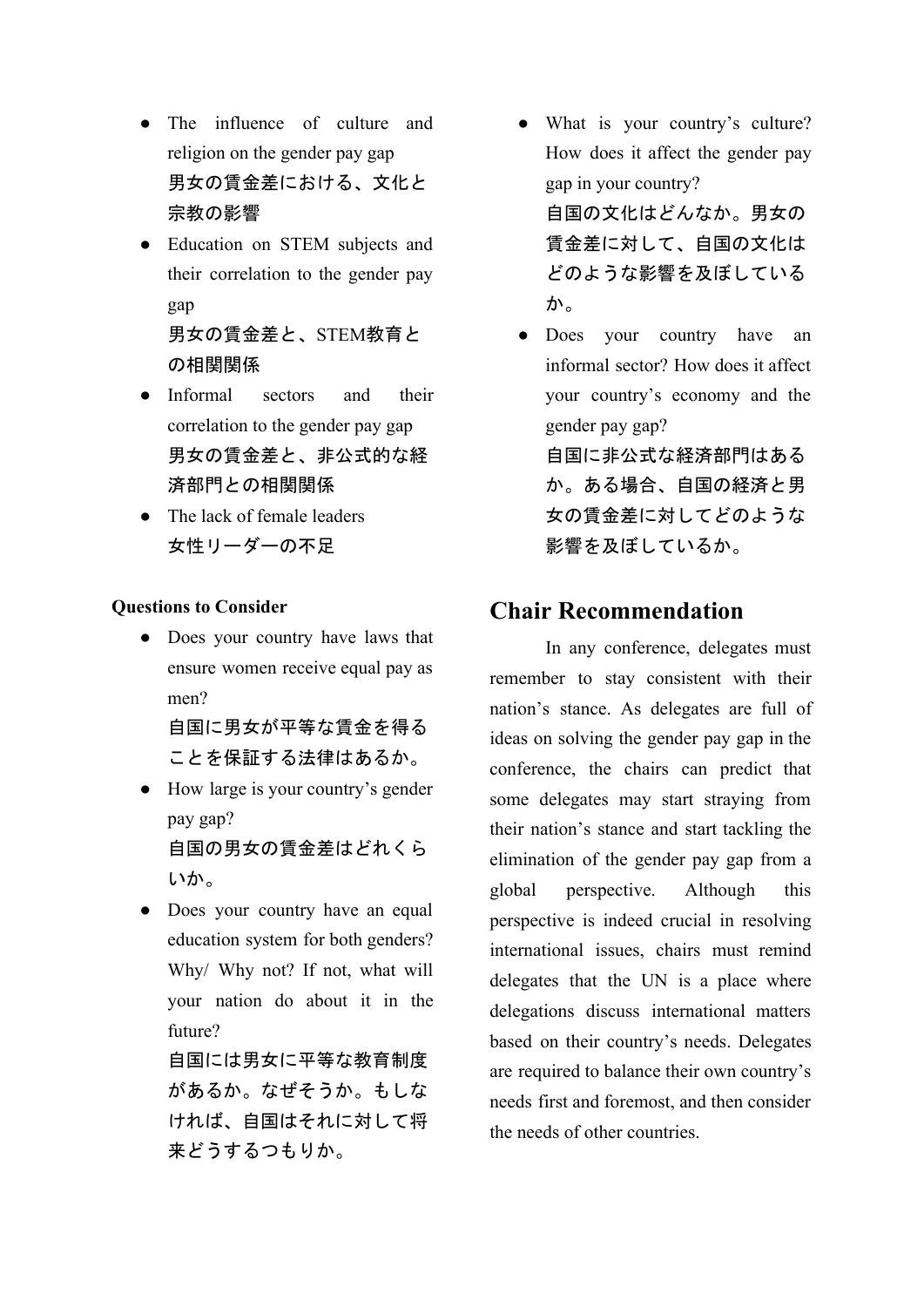The goal of this conference is to eliminate the gender pay gap in order to achieve a more prosperous society. This goal is likely to be persistent among all nations in the committee; however, most LEDCs currently find achieving gender equality itself challenging, while most developed nations have achieved some level of gender equality. Delegates should keep in mind to address their nation's economic status and level of gender equality when considering a resolution for the issue.

# **Resolutions Past UN Resolutions**

Resolution concerning the Promotion of Gender Equality, Pay Equity and Maternity Protection -11 Dec 2008 (ILO)

The role of the United Nations system in implementing the internationally agreed goals and commitments in regard to gender equality and the empowerment of women

-May 2011 (ECOSOC) E/RES/2011/5

Promotion and protection of all human rights, civil, political, economic, social and cultural rights, including the right to development

-8 July 2019 (UNHRC)

## A/HRC/41/L.21

#### **UN Reports**

Report of the working session on gender statistics

-14 April 2014 (ECOSOC)

Ministerial round table: Gender pay gaps in the public and private sectors: how can equal pay for work of equal value be achieved in the changing world of work? -21 March 2017 (ECOSOC)

## **Tips from the Chairs**

Information from accurate and reliable sources are required for delegates to engage in discussions during the conference. Make sure that the information you prepare for the conference comes from reliable sources. Be prepared with information about your nation on multiple aspects of the topic, as the conference will be holding moderated caucuses on multiple aspects on the gender pay gap. Researching some nations your delegation would like to work with would be helpful as it would assist you in focusing on certain delegates' speeches. Do not be afraid to pass notes or engage in conversation with other delegations during unmoderated caucuses, as that is the first step to gauging the situation of the conference, and will aid you upon writing a resolution. Coming with a copy of your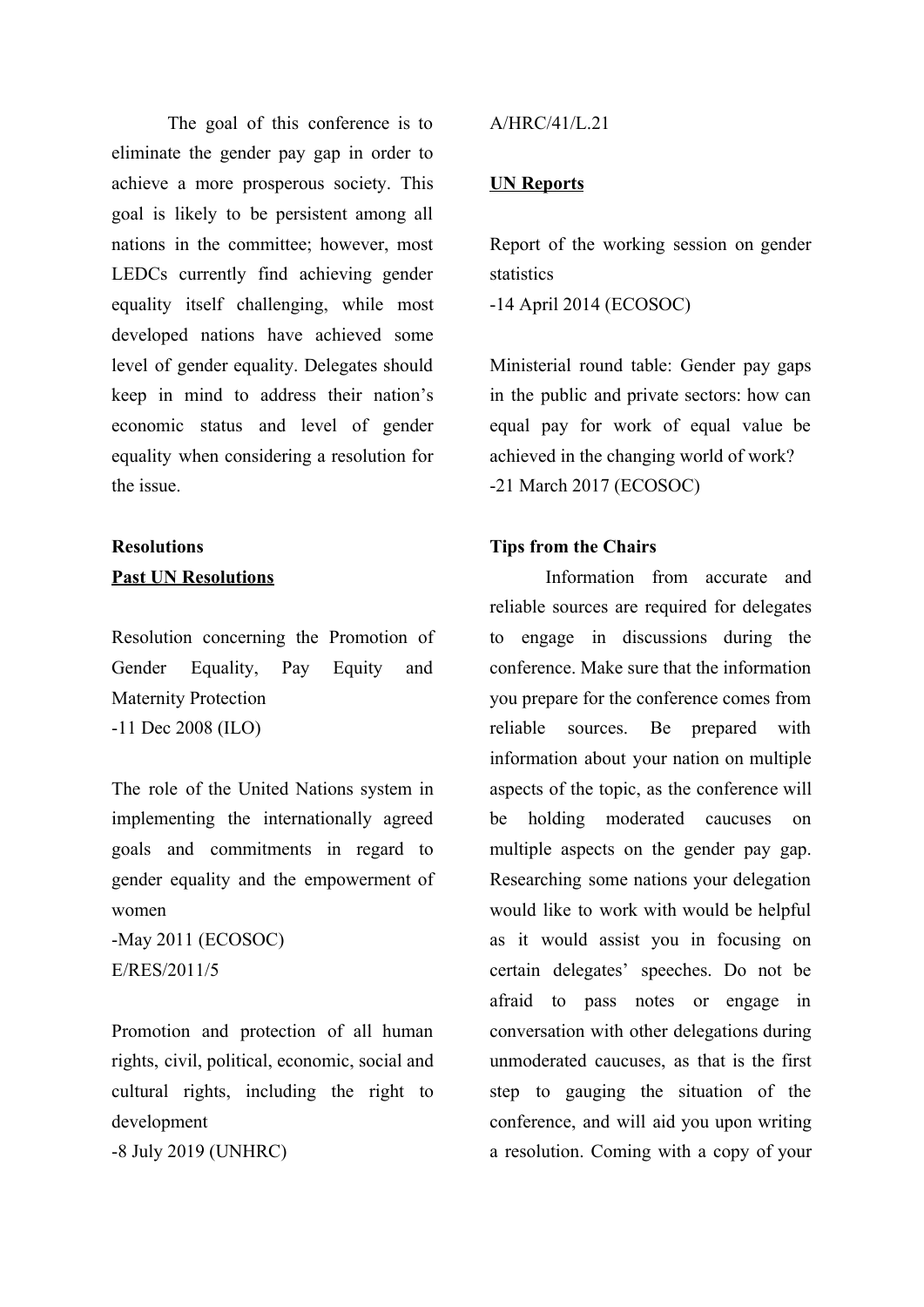nation's position paper as well as preparing a few clauses for a resolution would help you in writing working papers and draft resolutions.

The chairs would also recommend delegates to practice their 1-minute opening speeches beforehand, as it will boost your self-esteem and help you practice addressing a crowd. Make sure to speak in a loud and clear voice, otherwise chairs may have to ask delegates to raise their voices.

Finally, make sure you have enough information ready so that you can actively participate in the conference as a delegation of your assigned nation. Giving the conference your full attention and effort will definitely pay you back with an unforgettable MUN experience.

# **Vocabulary List**

## **agenda** 議題

"a list of items to be discussed at a formal meeting"<sup>149</sup>

### **conservative** 保守的

"averse to change or innovation and holding traditional values"<sup>150</sup>

**discrimination** 差別

<https://www.lexico.com/en/definition/agenda> Accessed 30 Aug 2019 <sup>150</sup> Lexico, "conservative" 2019, <https://www.lexico.com/en/definition/conservative> Accessed 30 Aug 2019

"the unjust or prejudicial treatment of different categories of people, especially on the grounds of race, age, or sex"<sup>151</sup>

## **domestic work** 家事

work in private households that are usually "without clear terms of employment"<sup>152</sup>

#### **employee** 従業員

"a person employed for wages or salary, especially at non-executive level"<sup>153</sup>

#### **employer** 雇用者

a person that employs people

## **employment** 雇用

"the state of having paid work"<sup>154</sup>

## **finance** 財政

"the management of large amounts of money, especially by governments or large companies"<sup>155</sup>

## **gender bias** 性別の偏見

"inclination towards or prejudice against one gender"<sup>156</sup>

#### **gender discrimination** 性差別

unjust treatment of people based on their gender

## **gender equality** 男女平等

<sup>149</sup> Lexico, "agenda", 2019

<sup>&</sup>lt;sup>151</sup> Lexico, "discrimination", 2019 [https://www.lexico.com/en/definition/discriminatio](https://www.lexico.com/en/definition/discrimination) [n](https://www.lexico.com/en/definition/discrimination) Accessed 30 Aug 2019 <sup>152</sup> ILO, "Who are domestic workers?", 2019 [https://www.ilo.org/global/docs/WCMS\\_209773/la](https://www.ilo.org/global/docs/WCMS_209773/lang--en/index.htm) [ng--en/index.htm](https://www.ilo.org/global/docs/WCMS_209773/lang--en/index.htm) Accessed 30 Aug 2019 <sup>153</sup> Lexico, "employee", 2019, <https://www.lexico.com/en/definition/employee> Accessed 30 Aug 2019 <sup>154</sup> Lexico, "employment", 2019 <https://www.lexico.com/en/definition/employment> Accessed 30 Aug 2019 <sup>155</sup> Lexico, "finance", 2019 <https://www.lexico.com/en/definition/finance> Accessed 30 Aug 2019 <sup>156</sup> Lexico, "gender bias", 2019 [https://www.lexico.com/en/definition/gender\\_bias](https://www.lexico.com/en/definition/gender_bias) Accessed 30 Aug 2019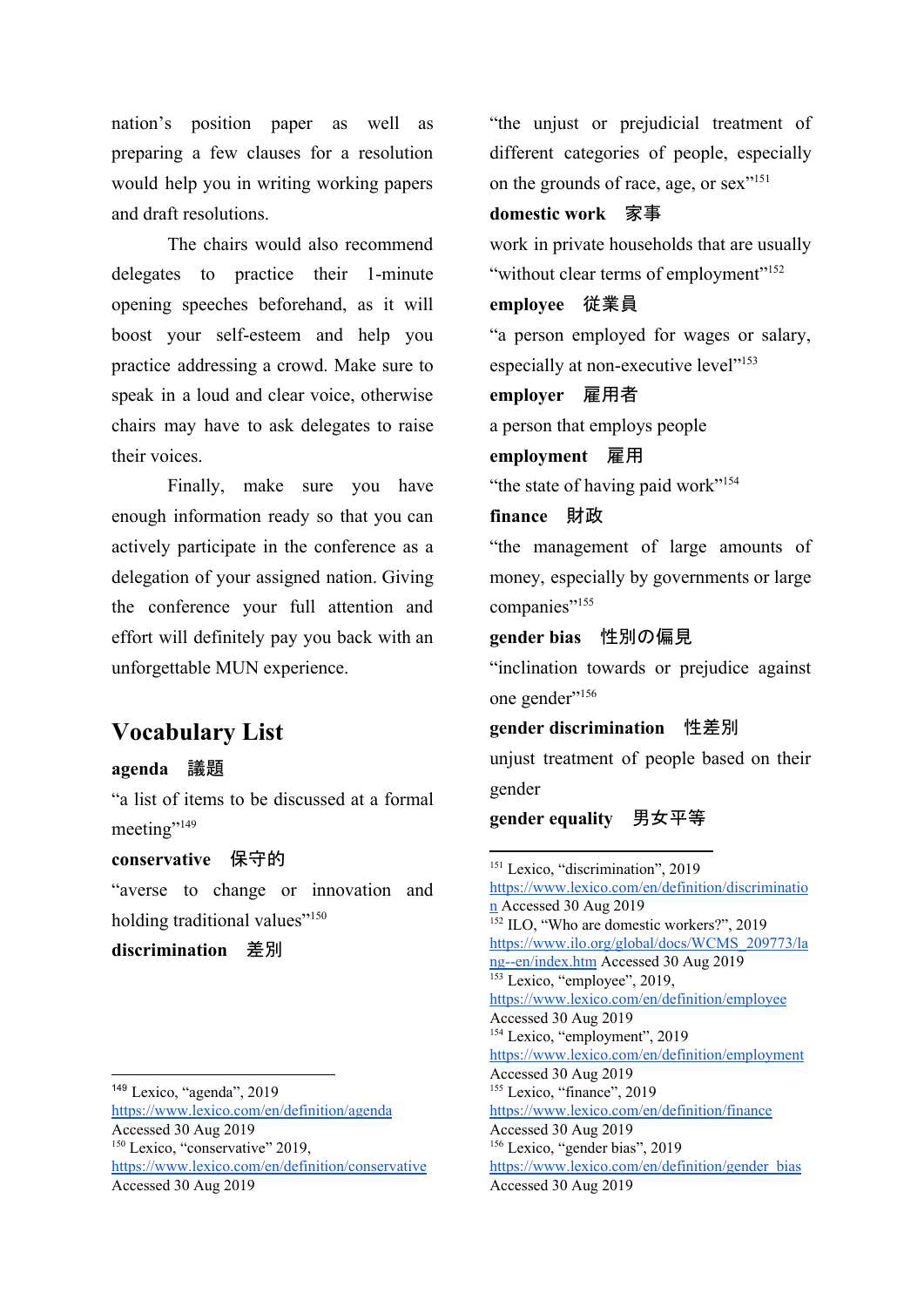"the state in which access to rights or opportunities is unaffected by gender"<sup>157</sup>

**gender stereotype** 性別の固定観念

"a widely held but fixed and oversimplified image or idea<sup>" 158</sup> of a specific gender

## **household** 家庭

"a house and its occupants regarded as a  $unit"$ <sup>159</sup>

**legislation** 法制

"laws, considered collectively"<sup>160</sup>

## **maternity leave** 出産・育児休暇

"a period of absence from work granted to a mother before and after the birth of her child"<sup>161</sup>

**male counterpart** 対応する男性 men serving the same purpose in the same

situation as compared to women

## **paternity leave** 父親の育児休暇

"a period of absence from work granted to a father after or shortly before the birth of his child"<sup>162</sup>

#### **patriarchy** 父権社会

<sup>157</sup> Lexico, "gender equality", 2019 [https://www.lexico.com/en/definition/gender\\_equal](https://www.lexico.com/en/definition/gender_equality) [ity](https://www.lexico.com/en/definition/gender_equality) Accessed 30 Aug 2019 <sup>158</sup> Lexico, "stereotype", 2019 <https://www.lexico.com/en/definition/stereotype> Accessed 2019 <sup>159</sup> Lexico, "household", 2019 <https://www.lexico.com/en/definition/household> Accessed 30 Aug 2019 <sup>160</sup> Lexico, "legislation", 2019 <https://www.lexico.com/en/definition/legislation> Accessed 30 Aug 2019 <sup>161</sup> Lexico, "maternity leave", 2019 [https://www.lexico.com/en/definition/maternity\\_lea](https://www.lexico.com/en/definition/maternity_leave) [ve](https://www.lexico.com/en/definition/maternity_leave) Accessed 30 Aug 2019 <sup>162</sup> Lexico, "paternity leave", 2019 [https://www.lexico.com/en/definition/paternity\\_lea](https://www.lexico.com/en/definition/paternity_leave) [ve](https://www.lexico.com/en/definition/paternity_leave) Accessed Aug 30 2019

"a system of society or government in which men hold the power and women are largely excluded from it"<sup>163</sup>

syn) male dominant society 男性優位社会

## **poverty** 貧困

"the state of being extremely poor"<sup>164</sup>

#### **prosper** (経済的に)繁栄する

"succeed in material terms; be financially successful"<sup>165</sup>

## **racial discrimination** 人種差別

unjust treatment of people based on their race

## **recruitment** 採用

"the process of finding people to work for a company or become a new member of an organization"<sup>166</sup>

## **self-employment** 自営業

"the state of working for oneself as a freelance or the owner of a business rather than for an employer"167

## **sexual harassment** 性的嫌がらせ

"behaviour characterized by the making of unwelcome and inappropriate sexual remarks or physical advances in a

<sup>&</sup>lt;sup>163</sup> Lexico, "patriarchy", 2019 <https://www.lexico.com/en/definition/patriarchy> Accessed 30 Aug 2019 <sup>164</sup> Lexico, "poverty", 2019 <https://www.lexico.com/en/definition/poverty> Accessed 30 Aug 2019 <sup>165</sup> Lexico, "prosper", 2019 <https://www.lexico.com/en/definition/prosper> Accessed 30 Aug 2019 <sup>166</sup> Cambridge Dictionary, "recruitment", 2019 [https://dictionary.cambridge.org/ja/dictionary/engli](https://dictionary.cambridge.org/ja/dictionary/english/recruitment) [sh/recruitment](https://dictionary.cambridge.org/ja/dictionary/english/recruitment) Accessed 30 Aug 2019 <sup>167</sup> Lexico, "self-employment", 2019 [https://www.lexico.com/en/definition/self-employ](https://www.lexico.com/en/definition/self-employment) [ment](https://www.lexico.com/en/definition/self-employment) Accessed 30 Aug 2019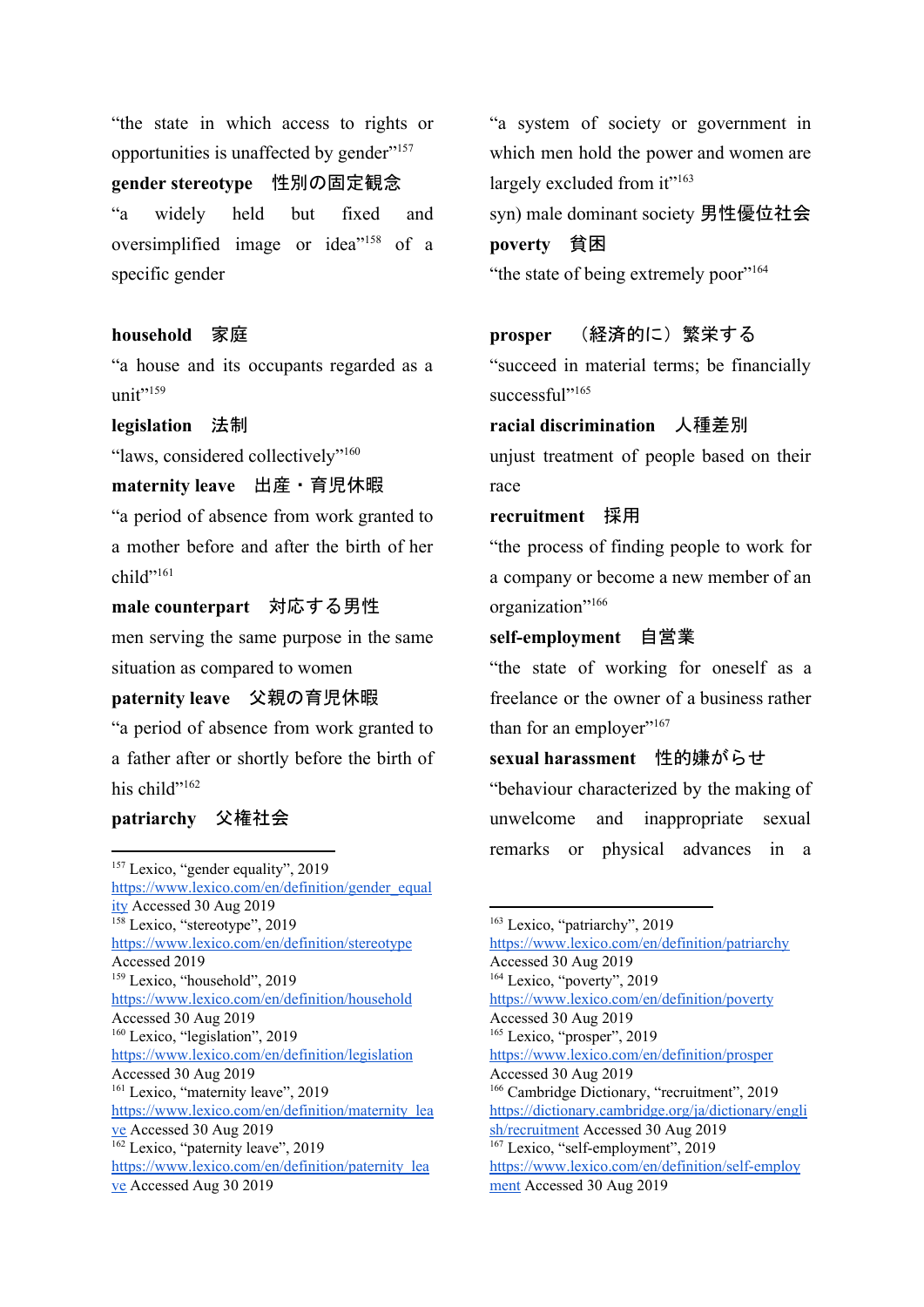workplace or other professional or social situation"<sup>168</sup>

## **social norms** 社会規範

"the unwritten rules of behavior that are considered acceptable in a group or society"<sup>169</sup>

## **underage marriage** 未成年者の結婚

"a marriage of a girl or boy before the age of 18 and refers to both formal marriages and informal unions in which children under the age of 18 live with a partner as if married"<sup>170</sup>

## **workforce** 労働力

"the people engaged in or available for work, either in a country or area or in a particular firm or industry"<sup>171</sup>

<sup>&</sup>lt;sup>168</sup> Lexico, "sexual harassment", 2019 [https://www.lexico.com/en/definition/sexual\\_haras](https://www.lexico.com/en/definition/sexual_harassment) [sment](https://www.lexico.com/en/definition/sexual_harassment) Accessed 30 Aug 2019 <sup>169</sup> Your Dictionary, "Social Norm Examples", 2019 [https://examples.yourdictionary.com/social-norm-e](https://examples.yourdictionary.com/social-norm-examples.html) [xamples.html](https://examples.yourdictionary.com/social-norm-examples.html) Accessed 30 Aug 2019 <sup>170</sup> UNICEF, "Child marriage", 2019

[https://www.unicef.org/rosa/what-we-do/child-prot](https://www.unicef.org/rosa/what-we-do/child-protection/child-marriage)

[ection/child-marriage](https://www.unicef.org/rosa/what-we-do/child-protection/child-marriage) Accessed 30 Aug 2019 <sup>171</sup> Lexico, "workforce", 2019

<https://www.lexico.com/en/definition/workforce>

Accessed 30 Aug 2019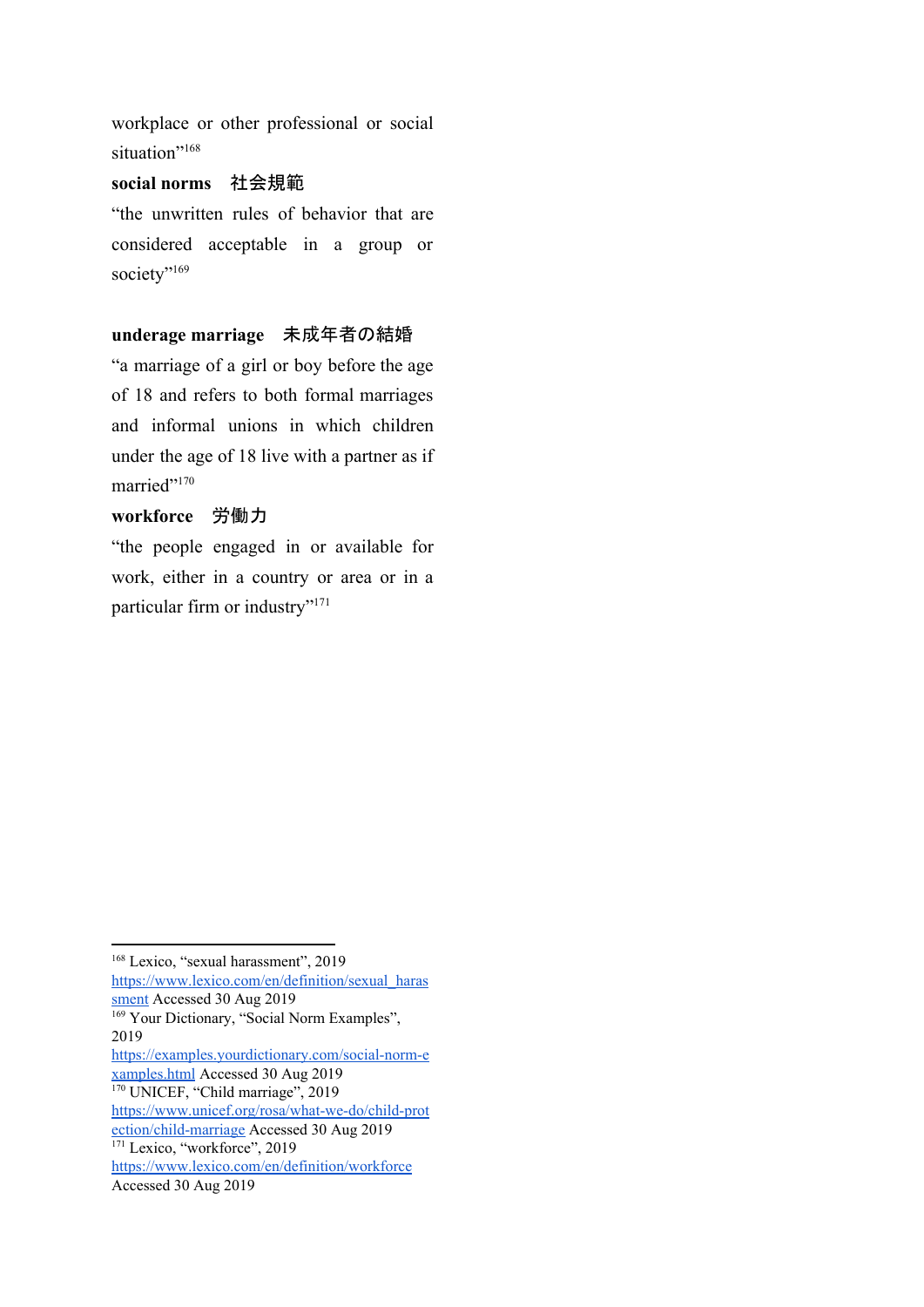#### **Works Cited**

ACTMedia. (2018, May 4). SMARTREE ANALYSIS: IN ROMANIA, THE AVERAGE GENDER PAY GAP IS 5%, BELOW THE EU AVERAGE. Retrieved August 24, 2019, from https://actmedia.eu/daily/smartree-analysis-in-romania-the-average-gender-pay-gap-is-5-below-the-eu-average/7 5279

ADDRESSING GENDER INEQUALITY IN PAPUA NEW GUINEA: Institute of the Sisters of Mercy of Australia. (n.d.). Retrieved August 24, 2019, from https://institute.mercy.org.au/addressing-gender-inequality-in-papua-new-guinea/.

Agenda: Definition of Agenda by Lexico. (n.d.). Retrieved August 30, 2019, from https://www.lexico.com/en/definition/agenda.

Alderman, L. (2018, April 4). Britain Aims to Close Gender Pay Gap With Transparency and Shame. Retrieved August 24, 2019, from https://www.nytimes.com/2018/04/04/business/britain-gender-pay-gap.html

Australia's Gender Pay Gap Statistics. (2019, August 15). Retrieved August 24, 2019, from https://www.wgea.gov.au/data/fact-sheets/australias-gender-pay-gap-statistics.

Bernard, E., & Jomier, A. (2019, February 14). Closing the Gender Pay Gap in France: Get Ready. Retrieved August 27, 2019, from <https://www.jdsupra.com/legalnews/closing-the-gender-pay-gap-in-france-83487/>

Chen , M. A. (n.d.). WOMEN IN THE INFORMAL SECTOR: A GLOBAL PICTURE, THE GLOBAL MOVEMENT . Retrieved August 27, 2019, from http://www.cpahq.org/cpahq/cpadocs/module6mc.pdf

"Childcare and Daycare." USAHello, 2019. Retrieved August 30, 2019, from usahello.org/resources/childcare/.

Child marriage. (n.d.). Retrieved August 30, 2019, from https://www.unicef.org/rosa/what-we-do/child-protection/child-marriage.

China's 'men only' job culture slammed in new report. Retrieved August 12, 2019, from https://www.straitstimes.com/asia/east-asia/chinas-men-only-job-culture-slammed-in-new-report.

Classicalycourt. (2018, June 10). Why the gender pay gap still exists 55 years after the Equal Pay Act was signed. Retrieved August 13, 2019, from https://www.cnbc.com/2018/06/08/why-the-gender-pay-gap-still-exists-55-years-after-the-equal-pay-act.html.

Commonwealth Parliament, & Parliament House. (2016, July 6). Chapter 3. Retrieved August 24, 2019, from https://www.aph.gov.au/parliamentary\_business/committees/senate/economics/economic\_security\_for\_women in\_retirement/Report/c03.

Conservative: Definition of Conservative by Lexico. (n.d.). Retrieved August 30, 2019, from https://www.lexico.com/en/definition/conservative.

Cuba. (n.d.). Retrieved August 24, 2019, from https://www.unwomen.org/en/get-involved/step-it-up/commitments/cuba.

Daren, Faisal. "Yemeni Women's Uphill Struggle for Education - Al-Fanar Media." Al, 6 Feb. 2015. Retrieved August 29, 2019 from www.al-fanarmedia.org/2014/06/yemeni-womens-uphill-struggle-education/.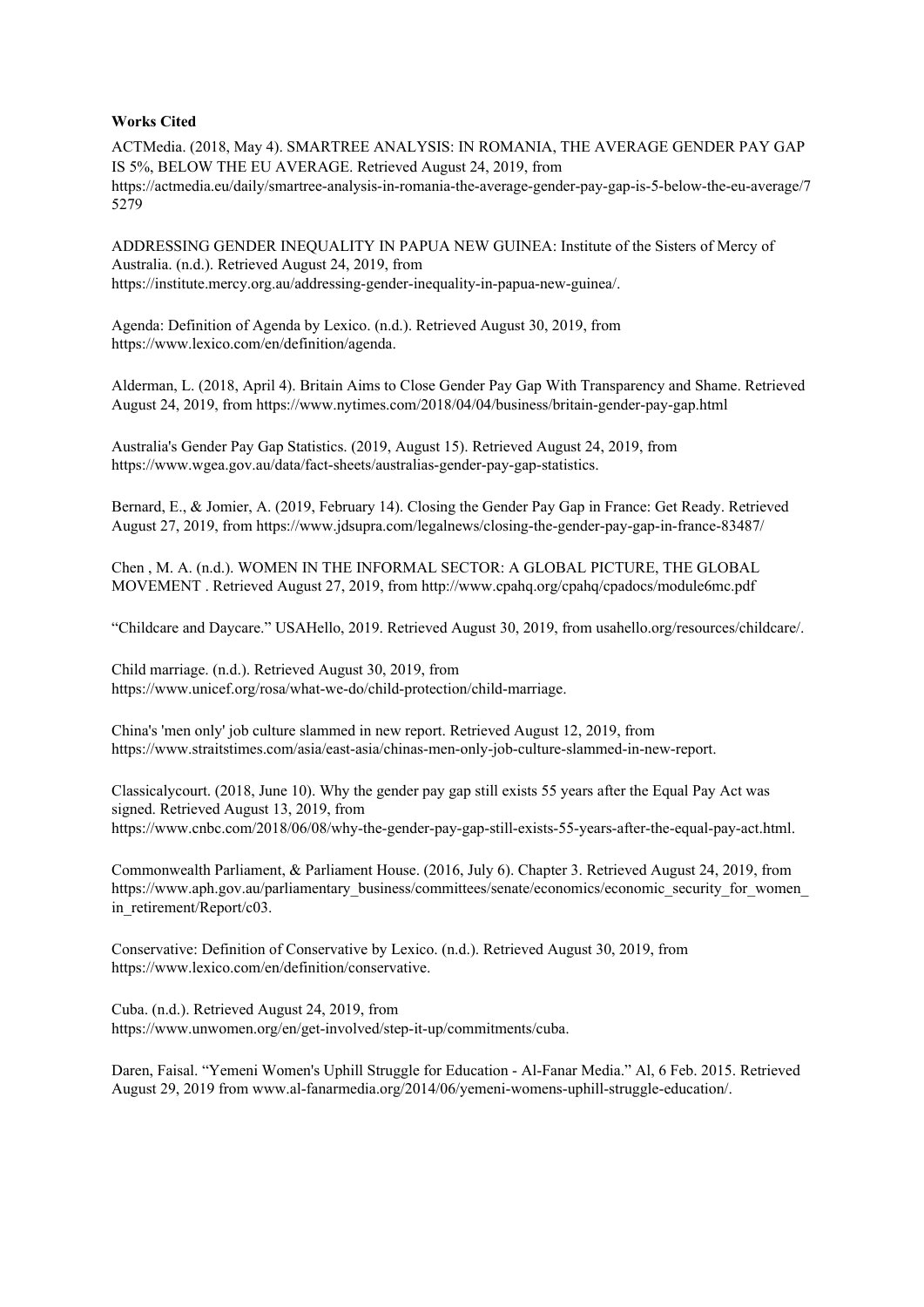Daniels, D. M., Daniels, D. M., & University of British Columbia. (n.d.). The Gender Gap: What Asia Can Learn From The Philippines. Retrieved from https://www.hcli.org/articles/gender-gap-what-asia-can-learn-philippines.

Deguchi, H. (n.d.). How Japan can fix its gaping gender gap. Retrieved from https://www.japantimes.co.jp/opinion/2018/05/03/commentary/japan-commentary/japan-can-fix-gaping-gendergap/#.XZn-8mzYyVN.

Discrimination: Definition of Discrimination by Lexico. (n.d.). Retrieved August 30, 2019, from https://www.lexico.com/en/definition/discrimination.

Do you live in a childcare desert? (2017), Retrieved from https://www.childcaredeserts.org/

Duncan, P., Davies, C., & McIntyre, N. (2019, April 4). "Gender pay gap figures show eight in 10 UK firms pay men more than women" Retrieved August 26, 2019, from https://www.theguardian.com/world/2019/apr/04/gender-pay-gap-figures-show-eight-in-10-uk-firms-pay-menmore-than-women

Early childhood education. (2019, February 14). Retrieved August 28, 2019, from https://www.infofinland.fi/en/living-in-finland/education/child-education/day-care.

Earnings and wages - Gender wage gap - OECD Data. (n.d.). Retrieved August 24, 2019, from https://data.oecd.org/earnwage/gender-wage-gap.htm#indicator-chart.

Economic Growth - United Nations Sustainable Development. (n.d.). Retrieved August 12, 2019, from https://www.un.org/sustainabledevelopment/economic-growth/.

Employee: Definition of Employee by Lexico. (n.d.). Retrieved August 30, 2019, from https://www.lexico.com/en/definition/employee.

Employment: Definition of Employment by Lexico. (n.d.). Retrieved August 30, 2019, from https://www.lexico.com/en/definition/employment.

Equal pay day: How do we close the gender pay gap? (2019, April 2). Retrieved August 24, 2019, from https://www.bbc.com/news/world-us-canada-47753007.

Err. (2019, June 5). European commission includes gender pay gap, R&D as areas to improve. Retrieved August 24, 2019, from https://news.err.ee/949246/european-commission-includes-gender-pay-gap-r-d-as-areas-to-improve

European Equal Pay Day. (2019). Retrieved August 24, 2019, from <https://www.equalpayday.be/europa/>

Facts and figures: Leadership and political participation. (2019, June). Retrieved August 2, 2019, from http://www.unwomen.org/en/what-we-do/leadership-and-political-participation/facts-and-figures.

Finance: Definition of Finance by Lexico. (n.d.). Retrieved August 30, 2019, from https://www.lexico.com/en/definition/finance.

Gender Bias: Definition of Gender Bias by Lexico. (n.d.). Retrieved August 30, 2019, from https://www.lexico.com/en/definition/gender\_bias.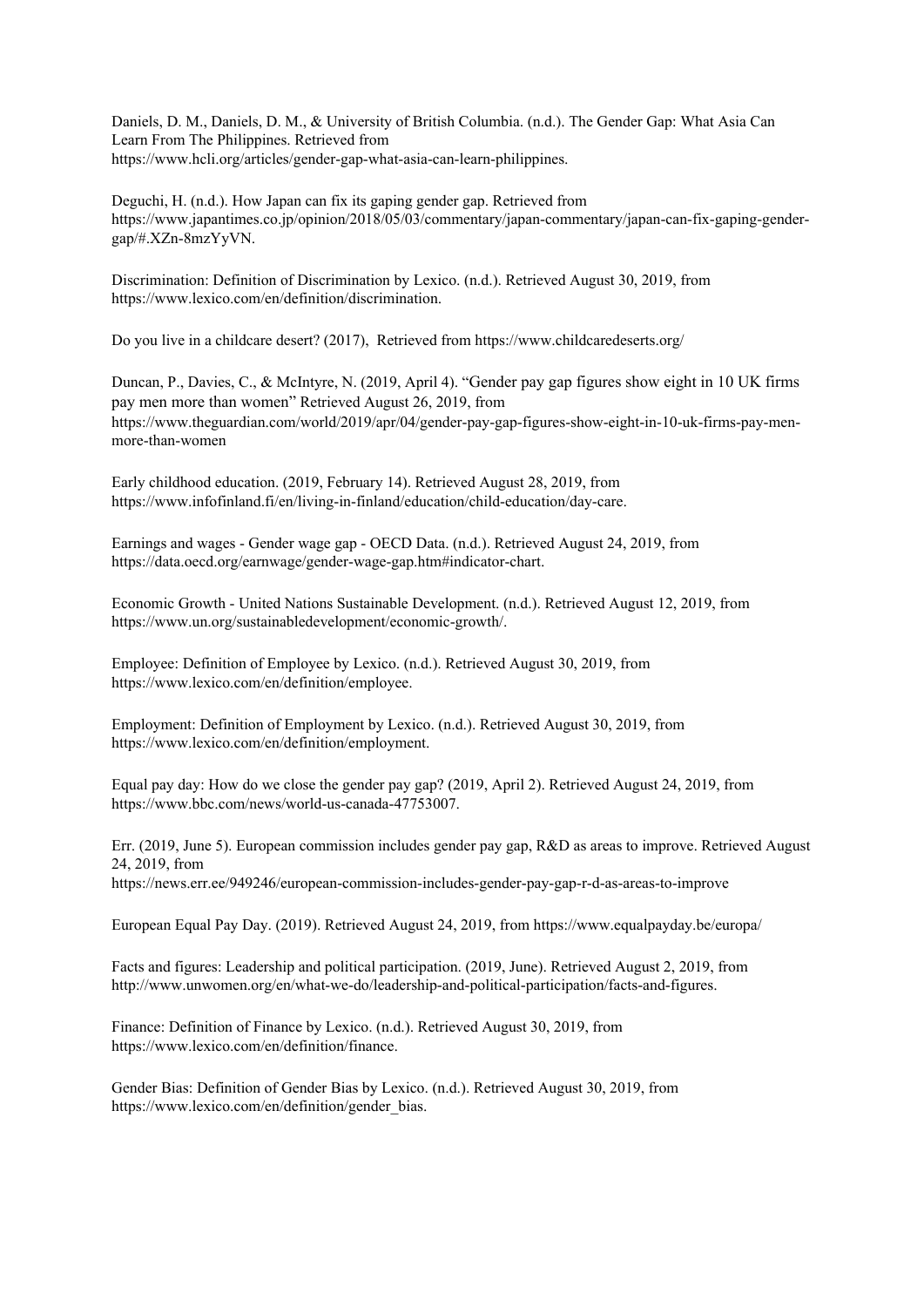Gender Equality: Definition of Gender Equality by Lexico. (n.d.). Retrieved August 30, 2019, from https://www.lexico.com/en/definition/gender\_equality.

Gender pay gap figures show eight in 10 UK firms pay men more than women. Retrieved from https://www.theguardian.com/world/2019/apr/04/gender-pay-gap-figures-show-eight-in-10-uk-firms-pay-menmore-than-women

Gender pay gap. (n.d.). Retrieved August 24, 2019, from https://www.employment.govt.nz/hours-and-wages/pay/pay-equity/gender-pay-gap/.

Gender Wage Gap: Pay Inequity Facts. (n.d.). Retrieved August 24, 2019, from https://www.canadianwomen.org/the-facts/the-wage-gap/.

Hileni, Kalimbo N. "INSIDE THE GENDER PAY GAP: WHAT EXPLAINS DISPARITIES IN GENDER PAY IN NAMIBIA?" *INSIDE THE GENDER PAY GAP: WHAT EXPLAINS DISPARITIES IN GENDER PAY IN NAMIBIA?*, 2017. Retrieved August 26, 2019, from www.npc.gov.na/?wpfb\_dl=313.

History.com Editors. (2017, November 30). Equal Pay Act. Retrieved from https://www.history.com/topics/womens-rights/equal-pay-act.

Household: Definition of Household by Lexico. (n.d.). Retrieved August 30, 2019, from https://www.lexico.com/en/definition/household.

How Does Brazilian Law See Women? (n.d.). Retrieved August 24, 2019, from https://blogs.worldbank.org/latinamerica/how-does-brazilian-law-see-women.

Indonesian Culture Causes many Gender Pay Gaps. (n.d.). Retrieved August 13, 2019, from https://wageindicator.org/wageindicator-15-years/indonesian-culture-causes-many-gender-pay-gaps.

Innocenti, and Yekaterina Chzhen. "Are the World's Richest Countries Family Friendly?" Are the World's Richest Countries Family Friendly?: Policy in the OECD and EU, UNICEF, June 2019. Retrieved August 30, 2019, from www.unicef-irc.org/family-friendly.

Jakarta Post. (n.d.). Women paid more than men for same job in Indonesia: Global survey. Retrieved from https://www.thejakartapost.com/news/2018/05/22/women-paid-more-than-men-for-same-job-in-indonesia-globa l-survey.html.

Jeong, S. (2019, February 2). South Korean women struggling to get hired by companies that only want men. Retrieved August 12, 2019, from https://edition.cnn.com/2019/01/31/asia/south-korea-hiring-discrimination-intl/index.html.

Jon Stone Brussels. (2018, April 5). This is how Belgium is defeating the gender pay gap. Retrieved August 24, 2019, from

https://www.independent.co.uk/news/world/europe/gender-pay-gap-belgium-how-fight-business-work-women-i ncome-men-a8290321.html

Kangasniemi, Jouni. "Early Childhood Education and Care." Education Finland, 2018. Retrieved August 28, 2019, from www.educationfinland.fi/what-we-offer/early-childhood-education-and-care.

Kliff, S. (2018, February 19). A stunning chart shows the true cause of the gender wage gap. Retrieved August 13, 2019, from https://www.vox.com/2018/2/19/17018380/gender-wage-gap-childcare-penalty.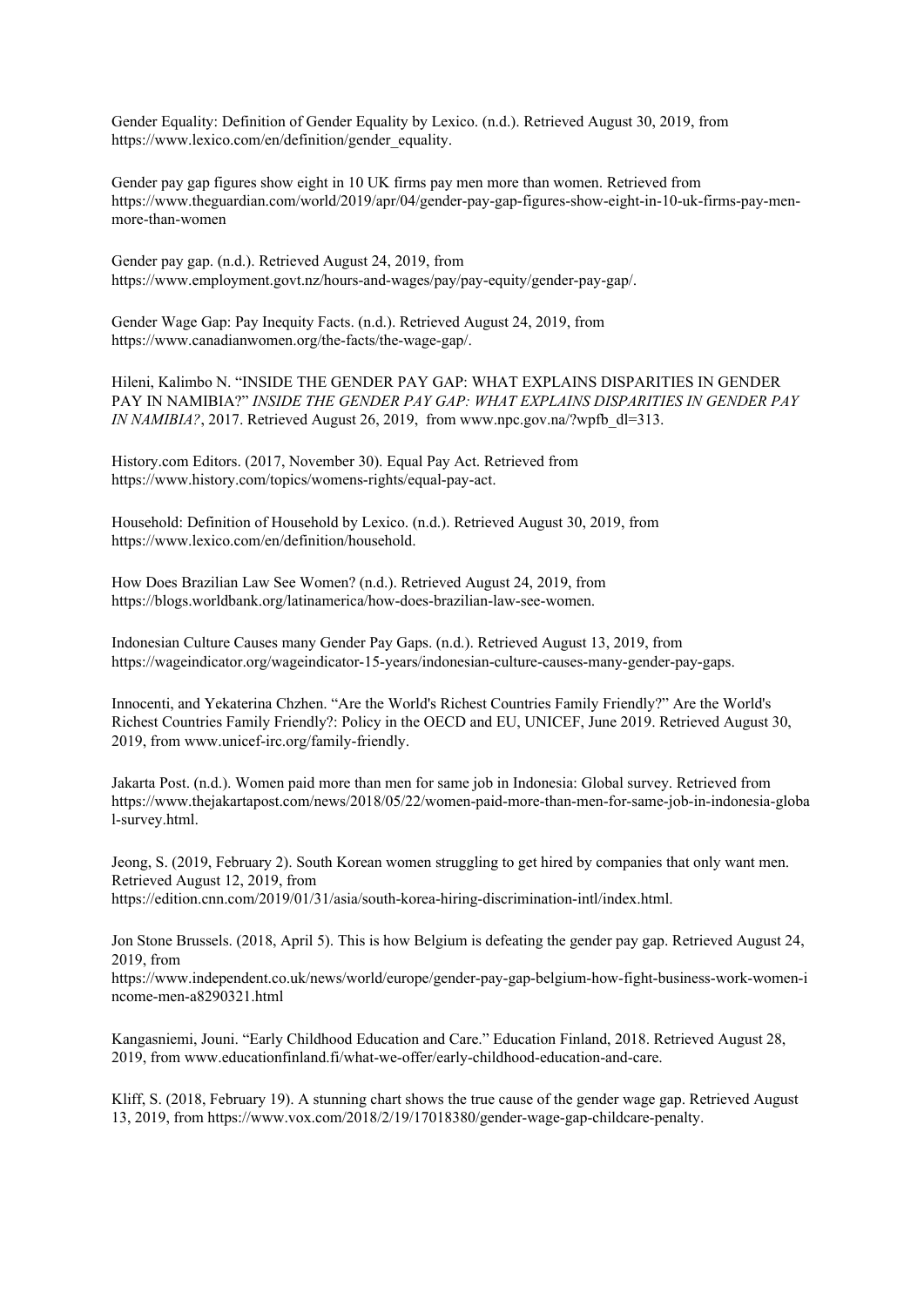Koldinská, K. (2015). The Policy on Gender Equality in the Czech Republic. Retrieved August 24, 2019, from http://www.europarl.europa.eu/RegData/etudes/IDAN/2015/510009/IPOL\_IDA(2015)510009\_EN.pdf

Kosmidis, B. (2016, January 9). Research Binder Friday: ECOFIN. Retrieved from https://bestdelegate.com/committee-guide-to-ecofin-economic-and-financial-committee/.

Lee, I. (2017, September 21). Women Should Leave Work At 4:21pm. Here's Why! Retrieved from https://www.imoney.my/articles/gender-wage-gap-malaysia.

Legislation: Definition of Legislation by Lexico. (n.d.). Retrieved August 30, 2019, from https://www.lexico.com/en/definition/legislation.

Leopold, T. S., Ratcheva, V. S., & Zahidi, S. S. (2017, November 2). 5 charts that will change how you see women's equality in 2017. Retrieved August 2, 2019, from https://www.weforum.org/agenda/2017/11/women-equality-gender-gap-report-2017/

"Locating Communities with Education Inequality in Chad." Fraym, 24 Jan. 2019. Retrieved August 29, 2019 from fraym.io/locating-communities-with-education-inequality-in-chad/.

Manuel, N., & Koh, E. H. (2019, April 7). Advancing gender equality in Malaysia. Retrieved from https://www.theedgemarkets.com/article/advancing-gender-equality-malaysia.

Masweneng, Kgaugelo. "What Does the Pay Gap between Men and Women Really Look like in Africa?" *TimesLIVE*, TimesLIVE, 13 Mar. 2018. Retrieved August 27, 2019, from www.timeslive.co.za/news/africa/2018-03-13-what-does-the-pay-gap-between-men-and-women-really-look-like -in-africa/.

Maternity Leave: Definition of Maternity Leave by Lexico. (n.d.). Retrieved August 30, 2019, from https://www.lexico.com/en/definition/maternity\_leave.

Men and Women Differ About Competition - A Cause of The Gender Pay Gap . (n.d.). Retrieved from https://www.continentaltelegraph.com/economy/men-and-women-differ-about-competition-a-cause-of-the-gend er-pay-gap/.

Mexico. (n.d.). Retrieved August 24, 2019, from https://lac.unwomen.org/en/donde-estamos/mexico.

Mishra, S. (2019, January 29). Women in the C-Suite: The Next Frontier in Gender Diversity. Retrieved August 2, 2019, from

https://corpgov.law.harvard.edu/2018/08/13/women-in-the-c-suite-the-next-frontier-in-gender-diversity/.

Modrá. (2019, March 25). Equal Pay Day to challenge gender pay gap in the Czech Republic. Retrieved August 24, 2019, from

https://news.expats.cz/praguejobs/equal-pay-day-to-challenge-gender-pay-gap-in-the-czech-republic/

More than 60 per cent of the world's employed population are in the informal economy. (2018, April 30). Retrieved August 1 , 2019, from https://www.ilo.org/global/about-the-ilo/newsroom/news/WCMS\_627189/lang--en/index.htm.

National Committee on Pay Equity. (n.d.). Retrieved from https://www.pay-equity.org/day.html.

New Evidence on the Gender Wage Gap in Indonesia. (n.d.). Retrieved from https://investinginwomen.asia/knowledge/new-evidence-gender-wage-gap-indonesia/.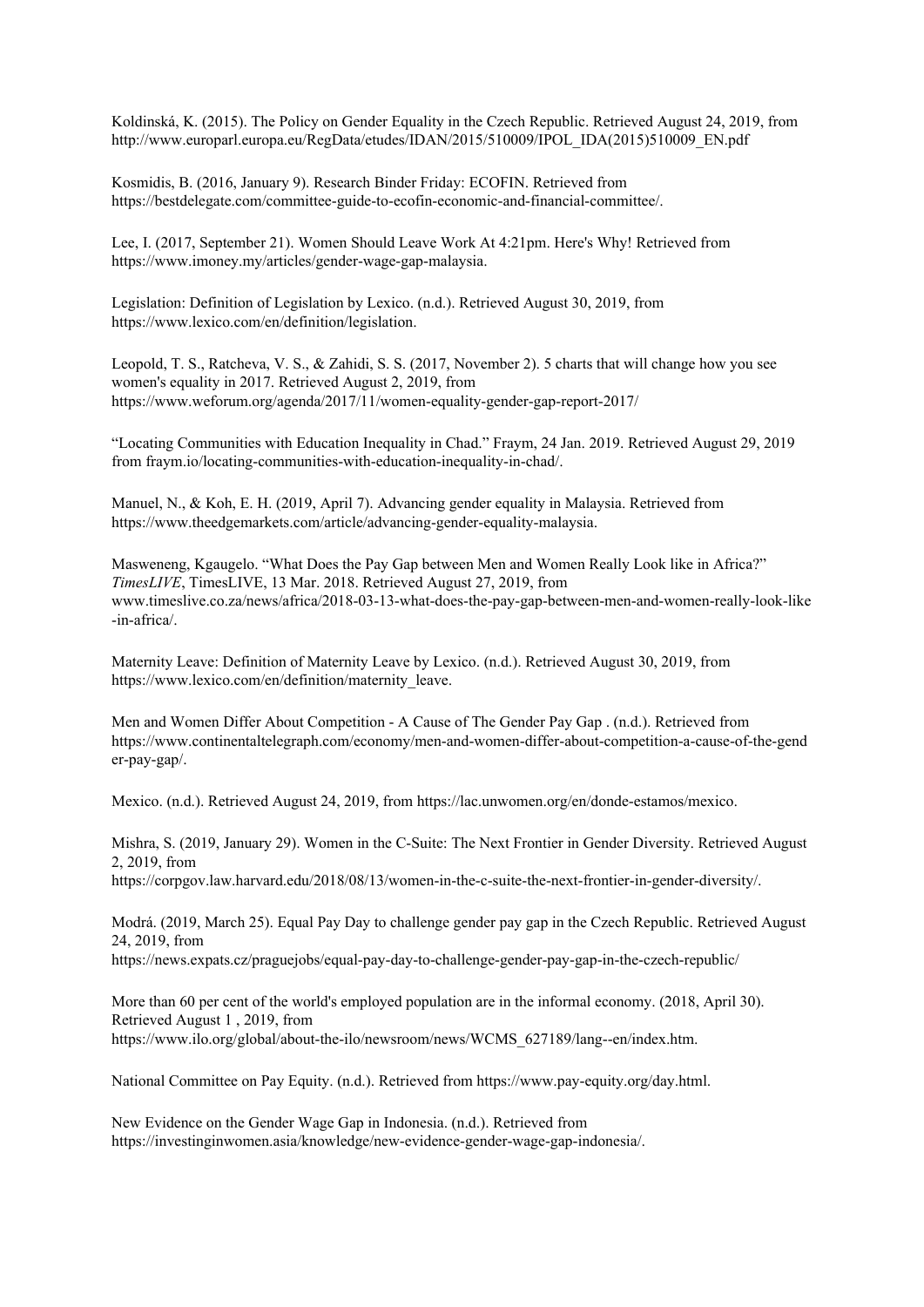Paternity Leave: Definition of Paternity Leave by Lexico. (n.d.). Retrieved August 30, 2019, from https://www.lexico.com/en/definition/paternity\_leave.

Patriarchy: Definition of Patriarchy by Lexico. (n.d.). Retrieved August 30, 2019, from https://www.lexico.com/en/definition/patriarchy.

Policies. "The gender pay gap situation in the EU" (n.d.). Retrieved August 23, 2019, from https://ec.europa.eu/info/policies/justice-and-fundamental-rights/gender-equality/equal-pay/gender-pay-gap-situ ation-eu\_en.

Poverty: Definition of Poverty by Lexico. (n.d.). Retrieved August 30, 2019, from https://www.lexico.com/en/definition/poverty.

Project, Borgen. "Breaking Down Cultural Barriers to Girls' Education in Yemen." *The Borgen Project*, Borgen Project Https://Borgenproject.org/Wp-Content/Uploads/The\_Borgen\_Project\_Logo\_small.Jpg, 15 Aug. 2019. Retrieved August 27, 2019, from

borgenproject.org/breaking-down-cultural-barriers-to-girls-education-in-yemen/.

Project, Borgen. "Girls' Education in Chad." *The Borgen Project*, Borgen Project. Retrieved July 30, 2018, from https://Borgenproject.org/Wp-Content/Uploads/The\_Borgen\_Project\_Logo\_small.Jpg, 9 Sept. 2019, borgenproject.org/girls-education-in-chad/.

Promote inclusive and sustainable economic growth, employment and decent work for all. (n.d.). Retrieved August 12, 2019, from https://www.un.org/sustainabledevelopment/gender-equality/.

Prosper: Definition of Prosper by Lexico. (n.d.). Retrieved August 30, 2019, from https://www.lexico.com/en/definition/prosper.

Ratio of female to male labor force participation rate (%) (national estimate). (n.d.). Retrieved August 24, 2019, from https://data.worldbank.org/indicator/SL.TLF.CACT.FM.NE.ZS.

RECRUITMENT. (n.d.). Retrieved August 30, 2019, from https://dictionary.cambridge.org/ja/dictionary/english/recruitment.

Reduce inequality within and among countries - United Nations Sustainable Development. (n.d.). Retrieved August 12, 2019, from https://www.un.org/sustainabledevelopment/inequality/.

Rouse, M., Gibilisco, S., Rouse, M., & Rouse, M. (n.d.). What is STEM (science, technology, engineering, and mathematics)? - Definition from WhatIs.com. Retrieved from https://whatis.techtarget.com/definition/STEM-science-technology-engineering-and-mathematics.

Self-Employment: Definition of Self-Employment by Lexico. (n.d.). Retrieved August 30, 2019, from https://www.lexico.com/en/definition/self-employment.

Sexual Harassment: Definition of Sexual Harassment by Lexico. (n.d.). Retrieved August 30, 2019, from https://www.lexico.com/en/definition/sexual\_harassment.

Singapore's gender wage gap widens in 2018. (2019, February 28). Retrieved from https://www.todayonline.com/singapore/singapore-gender-wage-gap-widens-2018.

Social Development Canada. (2018, October 30). Government of Canada introduces historic proactive pay equity legislation. Retrieved August 24, 2019, from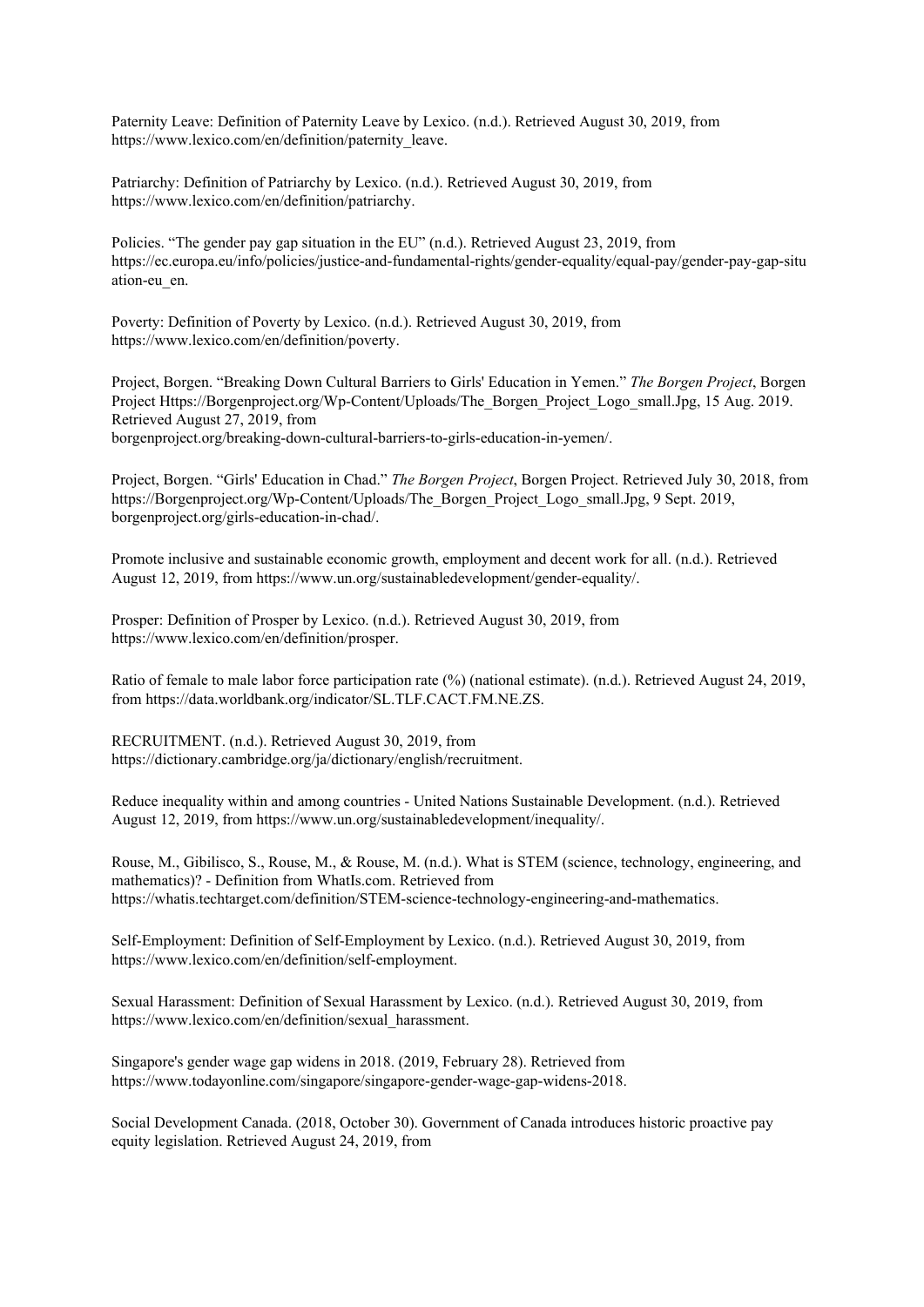https://www.canada.ca/en/employment-social-development/news/2018/10/government-of-canada-introduces-his toric-proactive-pay-equity-legislation.html.

Spotlight on the Gender Pay Gap in Australia: Insight: Baker McKenzie. (n.d.). Retrieved August 24, 2019, from

https://www.bakermckenzie.com/en/insight/publications/2018/06/spotlight-on-the-gender-pay-gap-in-australia.

Spotlight on the Gender Pay Gap in Latin America: Insight: Baker McKenzie. (n.d.). Retrieved August 24, 2019, from

https://www.bakermckenzie.com/en/insight/publications/2018/06/spotlight-on-the-gender-pay-gap-in-latin-amer ica.

Stereotype: Definition of Stereotype by Lexico. (n.d.). Retrieved August 30, 2019, from https://www.lexico.com/en/definition/stereotype.

Striking Women. (n.d.). Retrieved from https://www.striking-women.org/module/workplace-issues-past-and-present/gender-pay-gap-and-struggle-equal -pay.

Tackling the gender pay gap in the European Union . (2013). Retrieved August 24, 2019, from https://www.equalsalary.org/wp-content/uploads/2018/10/Tackling\_Gender\_Pay\_Gap\_European\_Union\_Report 2014\_ES\_P21.pdf

The Moscow Times. (2019, October 6). Women in Russia Earn Significantly Less Than Their Male Counterparts. Retrieved from https://www.themoscowtimes.com/2017/09/15/women-in-russia-earn-much-less-than-men-a58950.

The US and the High Cost of Child Care: 2018. (n.d.). Retrieved from https://usa.childcareaware.org/advocacy-public-policy/resources/research/costofcare/.

Tomacruz. (n.d.). Philippines climbs to No. 8 in 2018 Global Gender Gap report. Retrieved from https://www.rappler.com/nation/219124-philippines-ranking-global-gender-gap-report-2018.

Walls, J. (2019, August 21). Prime Minister Jacinda Ardern says Government has 'more work to do' on gender pay gap. Retrieved August 24, 2019, from https://www.nzherald.co.nz/nz/news/article.cfm?c\_id=1&objectid=12260639.

Who are domestic workers ? (2013, April 5). Retrieved August 30, 2019, from https://www.ilo.org/global/docs/WCMS\_209773/lang--en/index.htm.

"Why Women Earn Less than Men, Gender Pay Gap, Pay Disparity All Over the World." *Mywage.org/Zambia*, 2019. Retrieved August 28, 2019, from mywage.org/zambia/salary/equal-pay-men-women-zambia/gender-pay-gap.

Wisniewska, A., Ehrenberg-Shannon, B., Tilford, C., & Nevitt, C. (2019, April 23). Gender Pay Gap: women still short-changed in the UK. Retrieved August 24, 2019, from https://ig.ft.com/gender-pay-gap-UK-2019/

Women and men in the informal economy: a statistical picture. (2018). Retrieved August 27, 2019, from https://www.ilo.org/wcmsp5/groups/public/---dgreports/---dcomm/documents/publication/wcms\_626831.pdf

Women in Business and Management GaininG MoMentuM. (2014, June 3). Retrieved August 27, 2019, from https://www.ilo.org/wcmsp5/groups/public/---dgreports/---dcomm/---publ/documents/publication/wcms\_334882 .pdf.